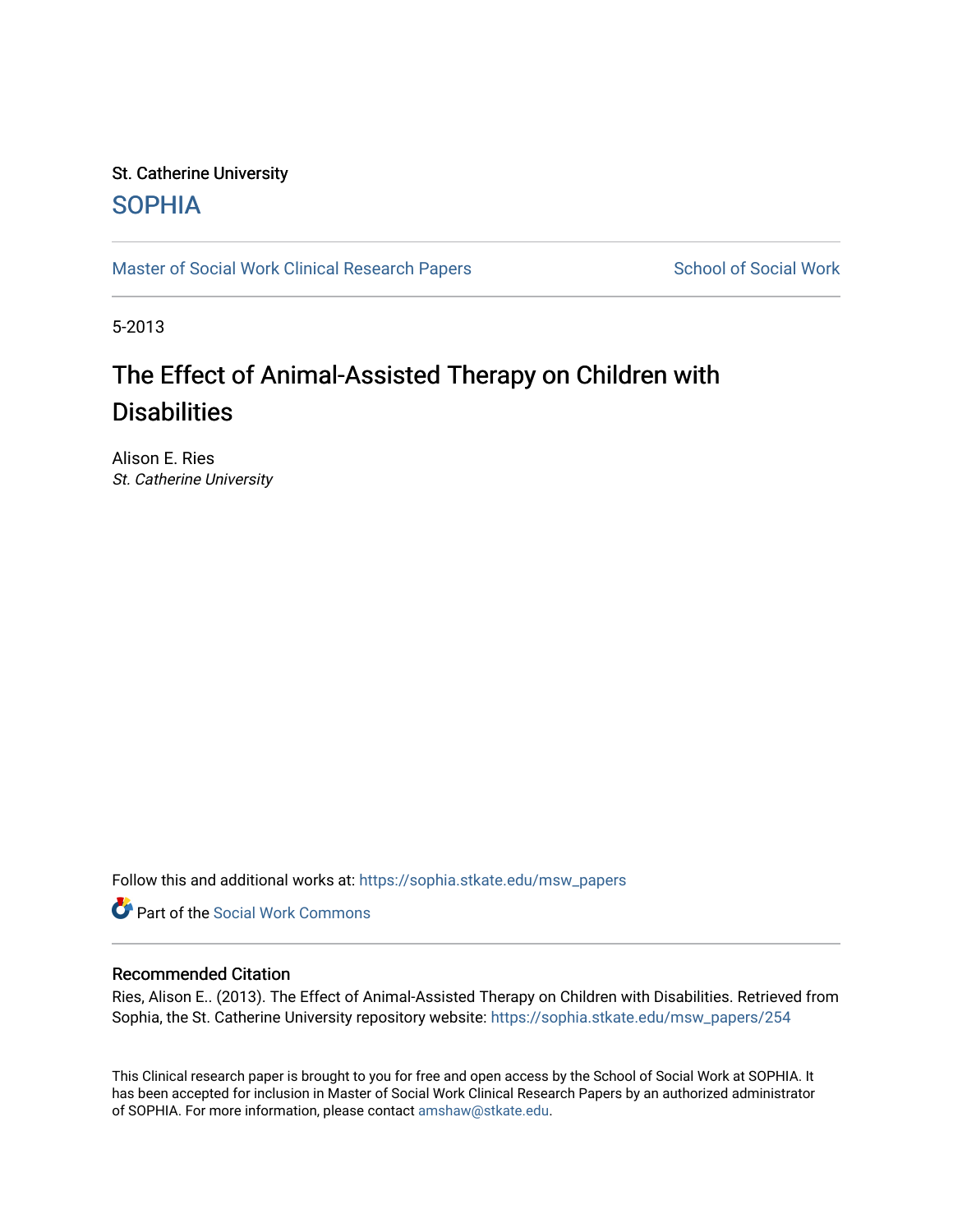# The Effect of Animal-Assisted Therapy on Children with Disabilities

by

Alison E. Ries, B.S.

MSW Clinical Research Paper

Presented to the Faculty of the School of Social Work St. Catherine University and the University of St. Thomas St. Paul, Minnesota in Partial Fulfillment of the Requirements for the Degree of

Master of Social Work

Committee Members: Catherine Marrs Fuchsel, Ph.D, LICSW Kate Wessel, MSW, LICSW Joyce M. Eckes, Speech Language Communication Specialist

The Clinical Research Project is a graduation requirement for MSW students at St. Catherine University/University of St. Thomas School of Social Work in St. Paul, Minnesota and is conducted within a nine-month time frame to demonstrate facility with basic social research methods. Students must independently conceptualize a research problem, formulate a research design that is approved by a research committee and the university Institutional Review Board, implement the project, and publicly present the findings of the study. This project is neither a Master's thesis nor a dissertation.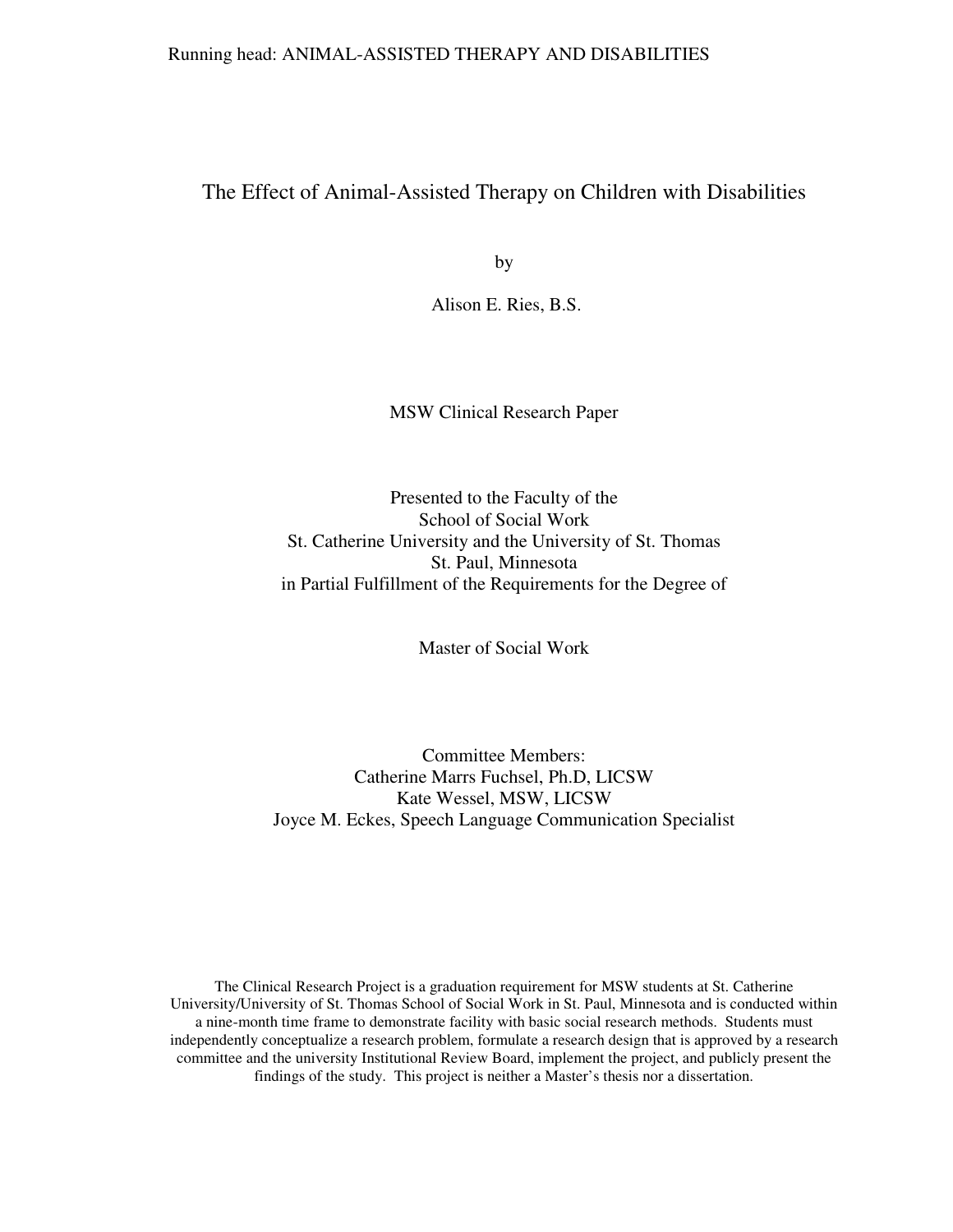#### Abstract

 This research project is a qualitative study that explores the effect of Animal-Assisted Therapy (AAT) on children with disabilities from the perspective of Animal-Assisted Therapists. One of the goals of this research project was to provide support for this holistic inclusion of AAT in therapeutic practice with children. Six in-depth interviews were conducted with licensed and practicing Animal-Assisted Therapists, who are working with the specified population, children with mental health and neurobiological disabilities. Data analysis occurred within a two-month period. The categories that emerged were: 1) client population, 2) clinician experience, 3) initial session, 4) family involvement, 5) social and physical improvements, 6) connection/rapport building, 7) change as reported by clients and, 8) impact of AAT animal death on clients. The overarching research question asks: What are the effects of AAT on children with disabilities? After reviewing the literature, this research project has produced findings with similar results. This research had both strengths and limitations. The implications of this research project provide current and future social workers with information that supports the inclusion of AAT in clinical work with children with disabilities.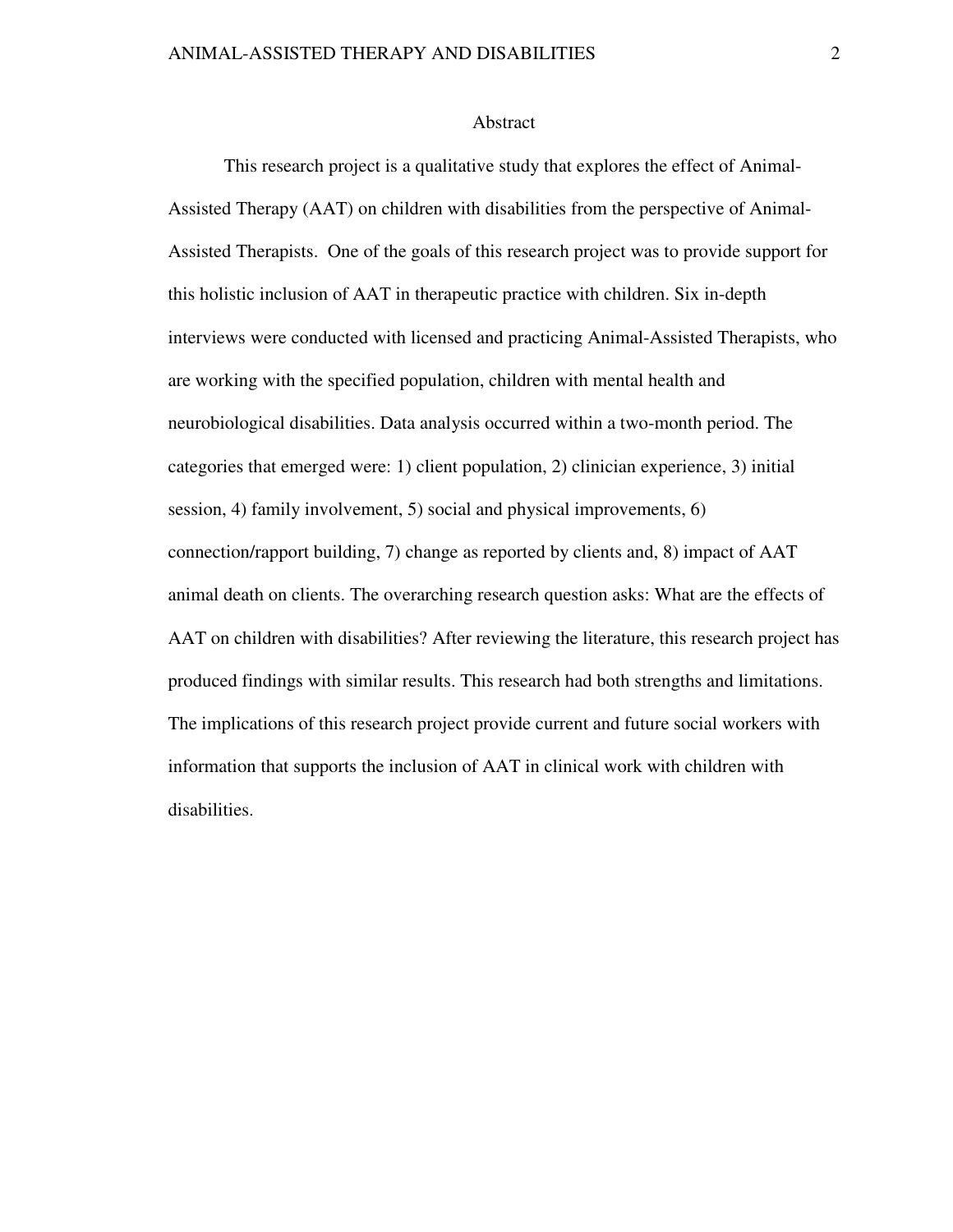#### **Acknowledgments**

 This research project was inspired and driven by my personal interest and passion for Animal-Assisted Therapy, along with a desire to gain information to support this holistic, clinical approach to practice with clients. My wonderful committee members, Joyce M. Eckes and Kathleen P. Wessel, supported this passion throughout the research process. I am incredibly grateful for the knowledge, experience, and guidance they so generously and enthusiastically provided. I also received support in my personal life from friends and family. Gratitude is expressed toward Jackson Hanks, Kym Ries, and Kristin Huskamp, along with additional individuals, for the support and encouragement they provided.

Additionally, I would like to thank my Applied Research Seminar classmates, as well as Catherine Marrs Fuchsel, for accompanying me on this educational journey, sharing and celebrating struggles and triumphs along the way. Most importantly, I would like to express extreme gratitude and admiration to the research participants, both human and animal, which participated in this project. I am absolutely in awe of the work you do, and the impact you have on the lives of others. Thank you all for inspiring me through your selfless work and dedication.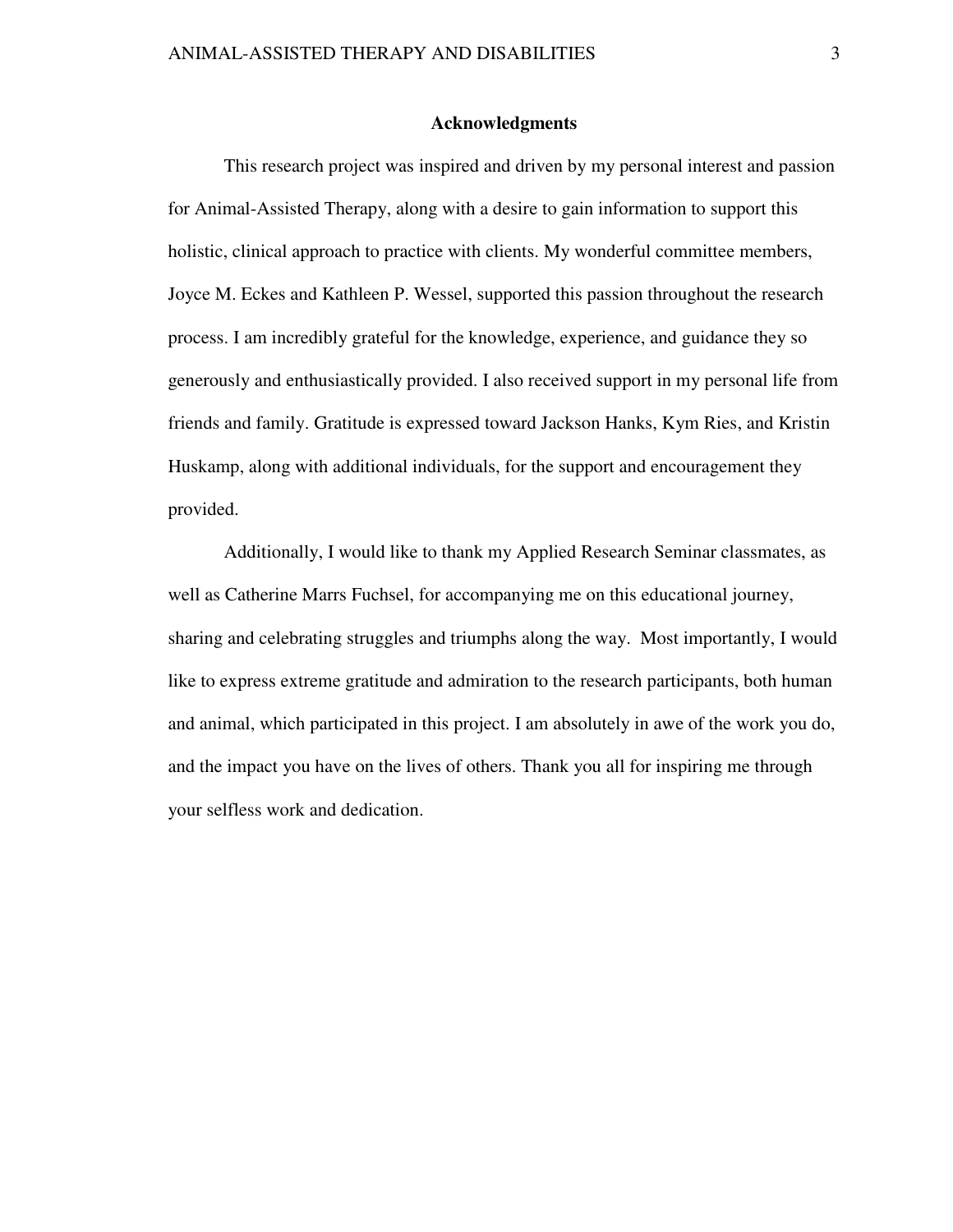# **Table of Contents**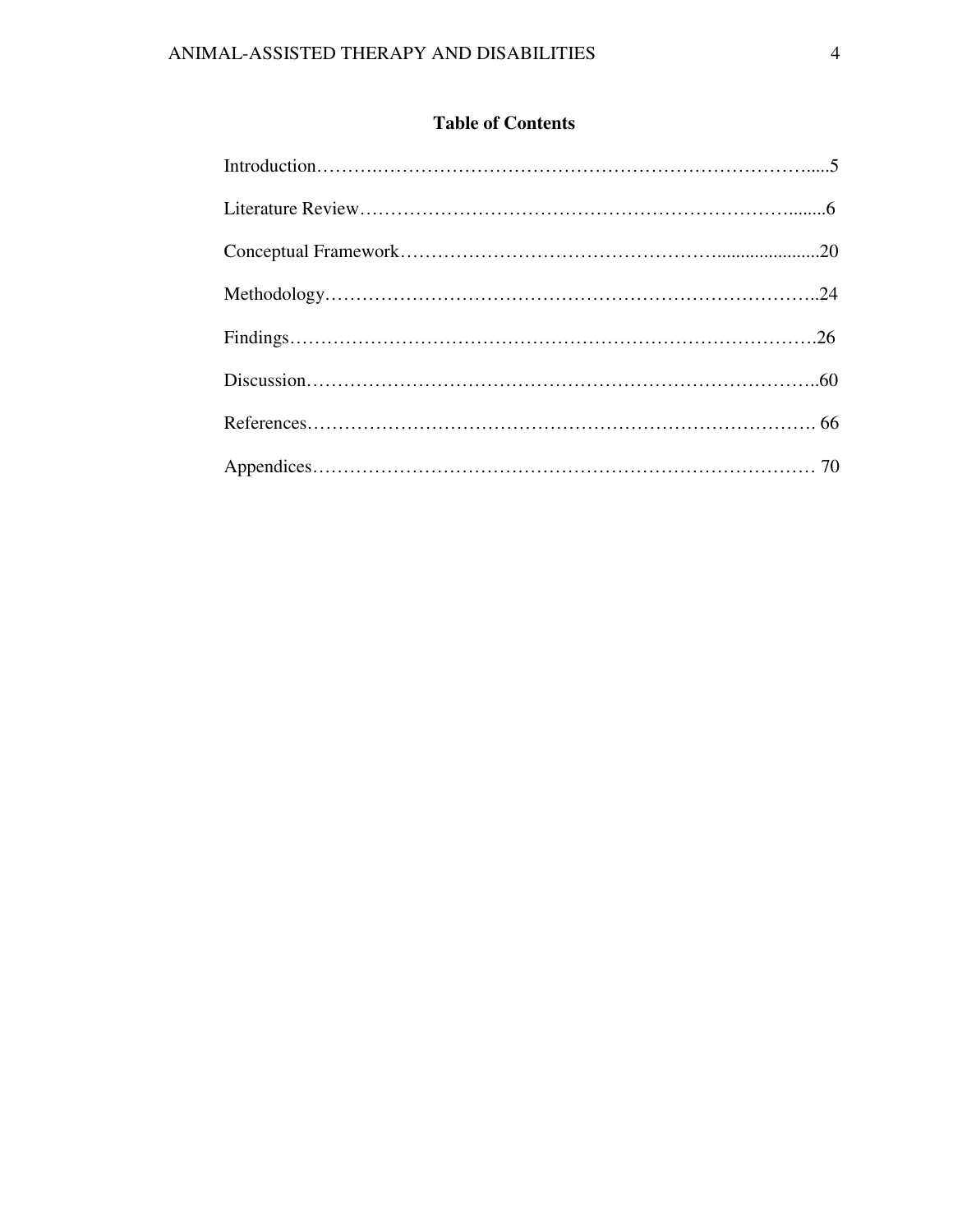The Effect of Animal-Assisted Therapy on Children with Disabilities

For decades, human animal interactions have been identified as being extremely valuable and beneficial. According to research, over half of American households have a pet, and more households have pets than children (McDowell, 2005). This demonstrates the humanistic need for animal connection and interaction.

Animal-Assisted Therapy is seen as a fairly recent inclusion in client-therapist interaction. Though more light has recently been shed upon this technique, AAT has been included in clinical practice throughout history. Recent research has shown the benefits associated with AAT in clinical settings involving children, adolescents, adults, and elderly populations. Animal-client interaction in therapy produced an array of positive outcomes for clients, while reducing the experience of negative symptoms. Improvements included increased balance, better posture, alleviation of stress, reduced blood pressure, increased responsiveness, and increased mental alertness (Heimlich, 2001). In addition, AAT has been shown to deepen one's focus, enhance communication skills and abilities, contribute to educational improvements, increase motivation, and enhance social skills (Chandler, 2005).

An increasing number of therapists are beginning to include AAT as part of a holistic approach to therapeutic and clinical care for children. This holism can be seen through the numerous health benefits that result from animal-human interactions. Interacting with animals in a therapeutic setting has been shown to lower stress (Watts  $\&$ Everly, 2009), brighten mood (Braun, Stangler, Narveson, and Pettingell, 2009), instill hope, and provide a therapeutic connection that motivates clients to make progress at a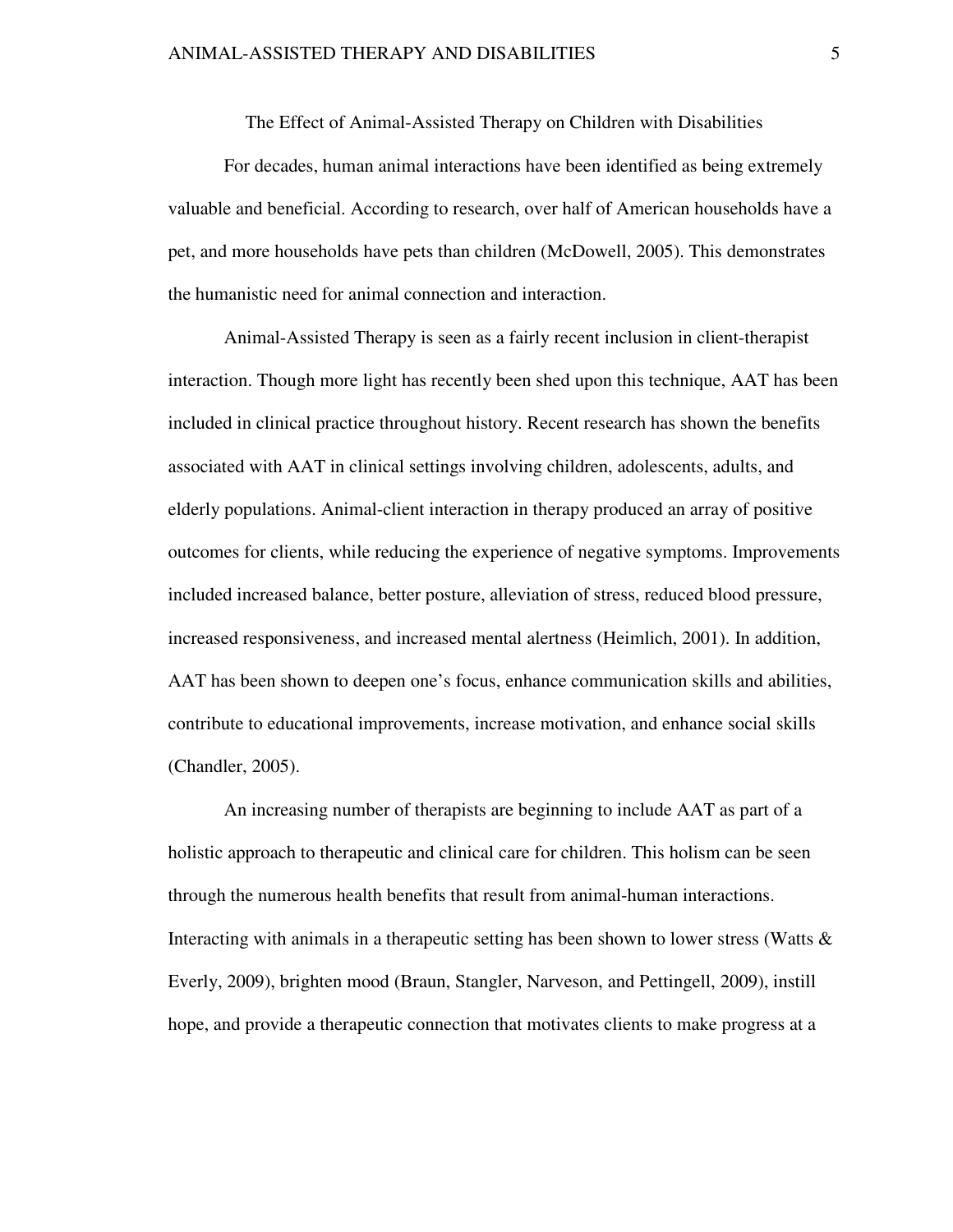heightened level (Heimlich, 2001). AAT encompasses numerous areas that promote the health of the person as a whole.

 Pet Partners, nationally known for therapy dog certification, defines Animal-Assisted Therapy in the way it will be described for this paper:

Animal-Assisted Therapy is a goal-directed intervention in which an animal that meets specific criteria is an integral part of the treatment process. AAT is directed and/or delivered by a health/human services professional with specialized expertise, and within the scope of his/her profession. AAT is designed to promote improvement in human physical, social, emotional, and/or cognitive functioning [cognitive functioning refers to thinking and intellectual skills]. AAT is provided in a variety of settings and may be group or individual in nature. This process is documented and evaluated (Pet Partners, 2012).

These criteria will be considered throughout this paper for evaluating success, strategies, and involvement with AAT.

 The purpose of this research project is to examine the effect of AAT on children with disabilities. This will be measured through personal interviews, data analysis, and data coding, in combination with a review of existing literature.

#### **Literature Review**

This literature review will provide an extended definition of AAT, as it will be used for the purpose of this research paper. It will also discuss the therapeutic and clinical benefits of using Animal-Assisted Therapy, and various locations where AAT can be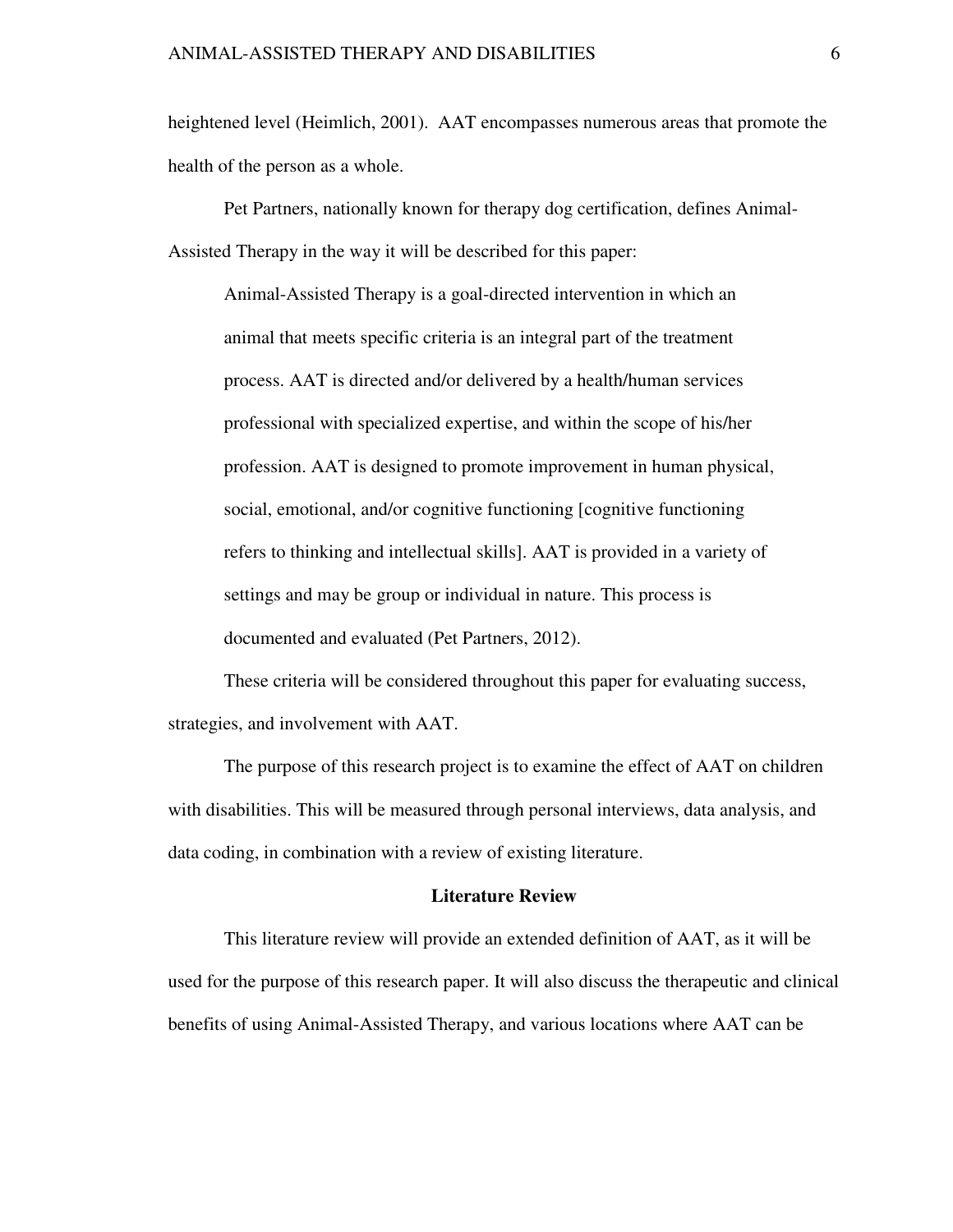applied. The benefits and risks involved with using Animal-Assisted Therapy will also be detailed.

#### **Animal-Assisted Therapy vs. Animal-Assisted Activity**

Animal-Assisted Therapy is closely related to Animal-Assisted Activity (AAA), similarities make it difficult to determine distinctions between these two approaches. Though both focus around positive interactions between humans and animals, there are important differences between AAT and AAA. AAA is based on friendly interaction between humans and animals. The owner usually accompanies the animal to the meetings, but gives no direction to the interaction between animal and client; there is no goal set as a result of these interactions. AAA is a less-formal interaction than AAT. Professionals, paraprofessionals, or volunteers can administer AAA, and patient-animal interactions are allowed to be spontaneous, rather than directed (Kruger  $\&$  Serpell, 2010). The benefits of AAA are organic in that they are based solely on the interaction with the animal, without focusing on reaping a specific benefit.

According to Cynthia Chandler (2005), "(AAT) strategically incorporates humananimal interactions into a formal therapeutic process." At the beginning of these interactions, specific, individualized goals are set that will determine direction of the therapy. During therapy, the patient's progress toward the set goals are measured and recorded by a health/human services professional that has received training in AAT (Kruger & Serpell, 2012). Therapists and animals work as co-therapists to help patients reach specified goals over the course of their therapy sessions. These goals are what separate AAT from AAA; the inclusion of measurable progress towards a determined point of success is a defining feature of AAT. Though both options offer benefits to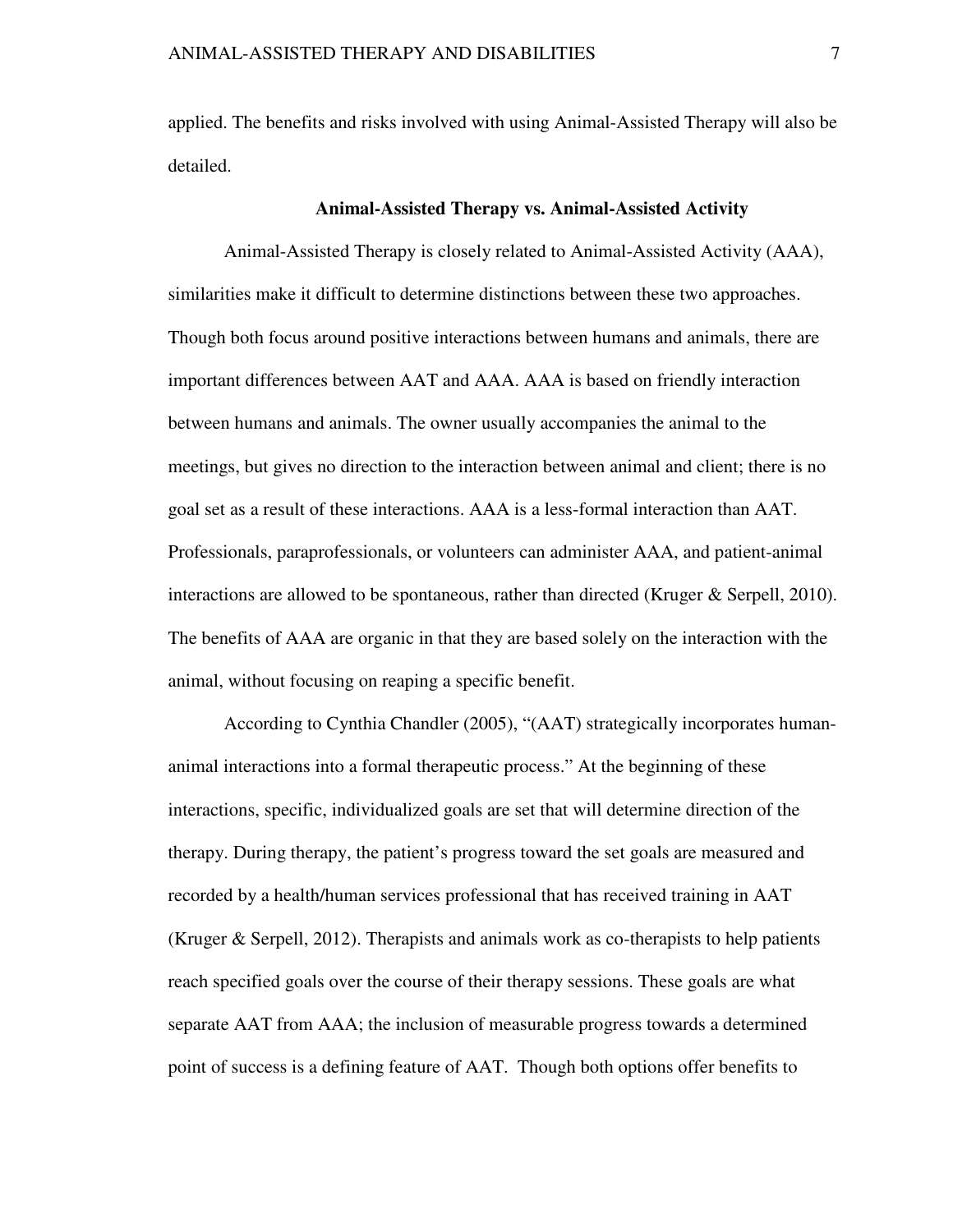patients, AAA focuses more on emotional benefits, while AAT is used to provide goalbased therapy (Kruger & Serpell, 2012).

# **Clinical Benefits of Animal-Assisted Therapy**

# **Human-Animal Connection**

Throughout time, the innate bond between humans and animals has been identified and highly valued. This bond is what motivates the positive outcomes seen through AAT. An organic connection enables patients and therapy animals to develop rapport and empathy at a rapid rate (Chandler, 2005). Research suggests that the rapid connection between patients and animals is based on the ability to interact without fearing judgment. Patients are able to interact verbally and physically with the animal, with the animal's responses being delivered without criticism or other negative feedback. Trust and comfort allows patients to open up quicker and to benefit from therapy at an increased rate (Chandler, 2005). This connection can be seen in patients of all ages. Children tend to have an enthusiastic interest in working with animals, allowing AAT to be used in a variety of settings with children suffering from a vast range of clinical concerns, including Autism, Emotional/Behavioral Disorders, and low levels of selfesteem. This interest is also evident in elderly patients, as therapy animals can provide a cure for loneliness, high blood pressure, lowered levels of cortisol, and increased levels of exercise (Baun & Johnson, 2010, p. 283-284).

#### **Strengthened Therapeutic Bond**

Serving as a co-therapist, the therapy animal strengthens the therapeutic bond between the human therapist and the client (Chandler, 2005). After becoming attached to the animal, the patient begins to develop trust towards the therapist. The development of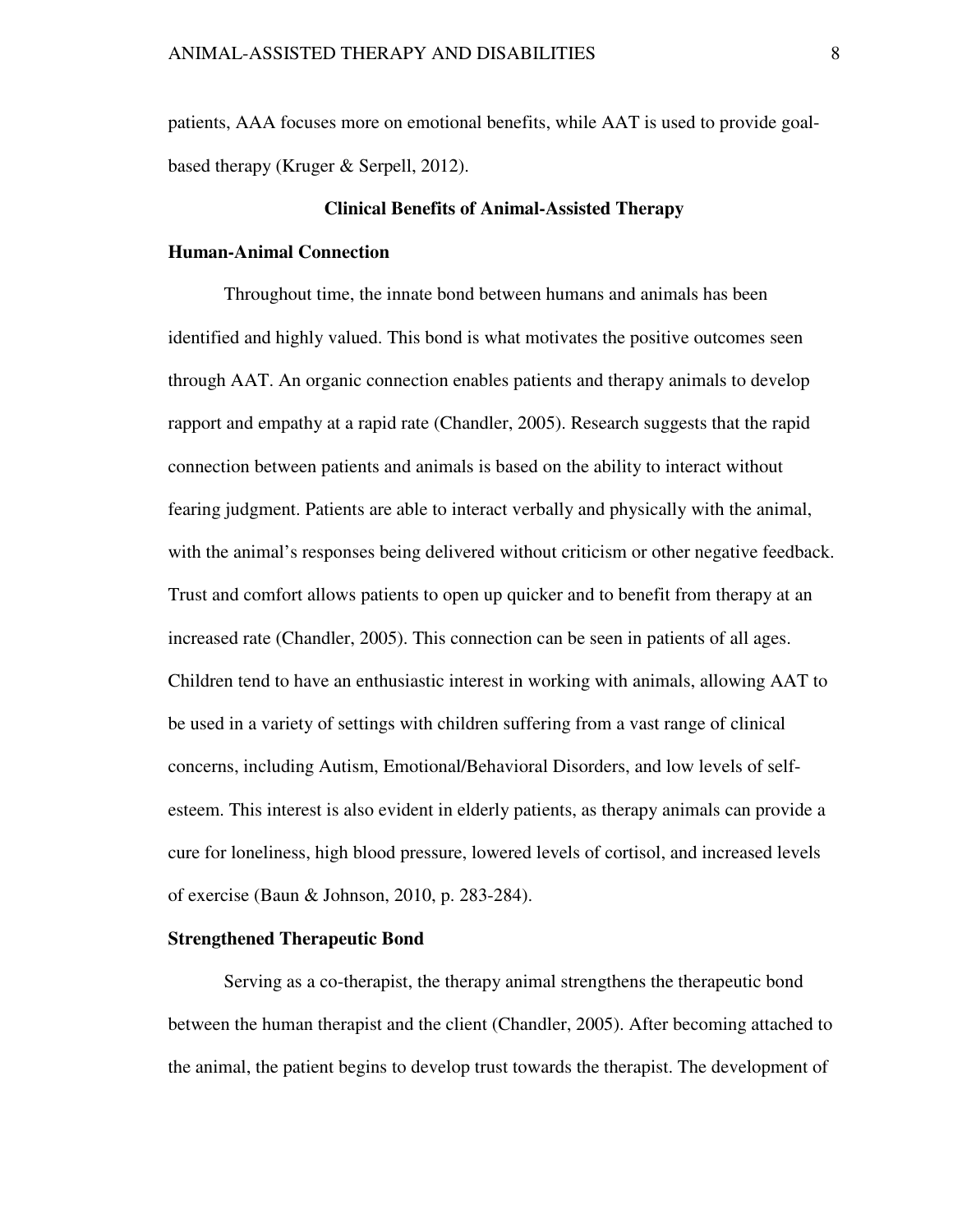trust is often based on the animal's response to the therapist, and the interaction that takes place between them. Experiencing the animal's trust of the therapist allows the client to develop his or her own trusting relationship with the clinician (Chandler, 2005). In therapy, animals present themselves to the client in a way that is similar to how clients present to clinicians. Animals allow themselves to appear vulnerable, needing attention and assistance from other.

The patient-animal connection allows for faster treatment response based on higher levels of comfort, heightened trust, and decreased stress levels (Chandler, 2005). The shared experience of forming a connection with the animal also allows the patient and clinician to form a connection (Braun et al., 2009). This process is crucial for making therapeutic progress. By using the animal as a gateway to forming a relationship with the client, the clinician is better able to acknowledge and meet the client's needs.

# **Rapid Progress**

Literature has shown clinical observations of rapid progress in clients involved with AAT. Therapy sessions involving AAT tend to be prompt and limited in number. Studies have shown group progress in severely disabled children in as little eight sessions with animals (Heimlich, 2001). Other research indicated that children feel comforted by the presence of animals immediately, resulting in becoming calmed and stabilized in times of panic. "Just a short visit with a therapy dog was associated with lower levels of human blood-level stress hormones and higher levels of hormones associated with pleasure and healing" (Chandler et al., 2010). Rapid rates of progress are especially beneficial in work with children, as children often have lower levels of patience and endurance in comparison to adult patients.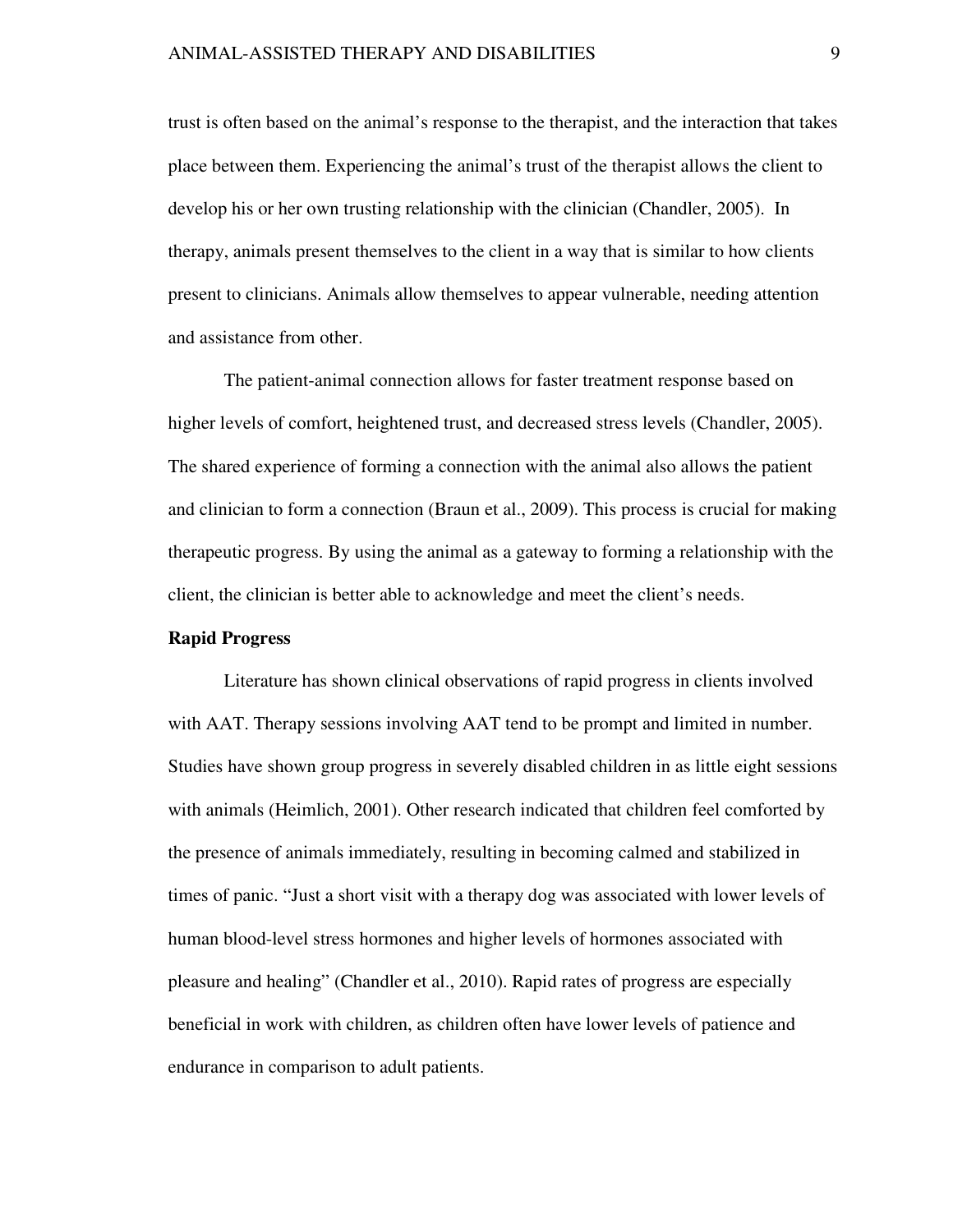# **Broad Application**

Studies have shown AAT's potential for broad application to clients in diverse settings. AAT is used in hospitals (McDowell, 2005), schools (Heimlich, 2009), individual counseling sessions (Watts  $&$  Everly, 2009), and with the elderly (Chandler, 2005). This broad application also involves varying treatment techniques specific to the goals of the client. According to research by Chandler et al. (2010), AAT is extremely flexible and applicable to many counseling-guiding theories. Chandler's (2010), research applies AAT to Person-Centered Counseling, Cognitive-Behavioral Counseling, Behavioral Counseling, Adlerian Counseling, Psychoanalytic Counseling, Gestalt Counseling, Existential Counseling, Reality Counseling, and Solution-Focused Counseling. The applicability demonstrates the benefits of AAT to the work of professional clinicians in a variety of settings.

#### **Animal-Assisted Therapy and Children**

# **Early Connection**

From an early age, in American society, animals play an important role in the lives of children. Animals are focal points of children's books and videos, and are portrayed in a way that makes them appear easy to attach to and interact with (Evans  $\&$ Gray, 2012). This presentation allows children to form an early bond with animals. Research suggests this early familiarity as a likely support of the benefits children find from working with AAT (Friesen, 2009).

Studies have shown a quick attachment between children and therapy animals (Grado, 2011). The research described a case where a disabled child was provided with opportunities to connect with many therapists, but only made a connection with one; an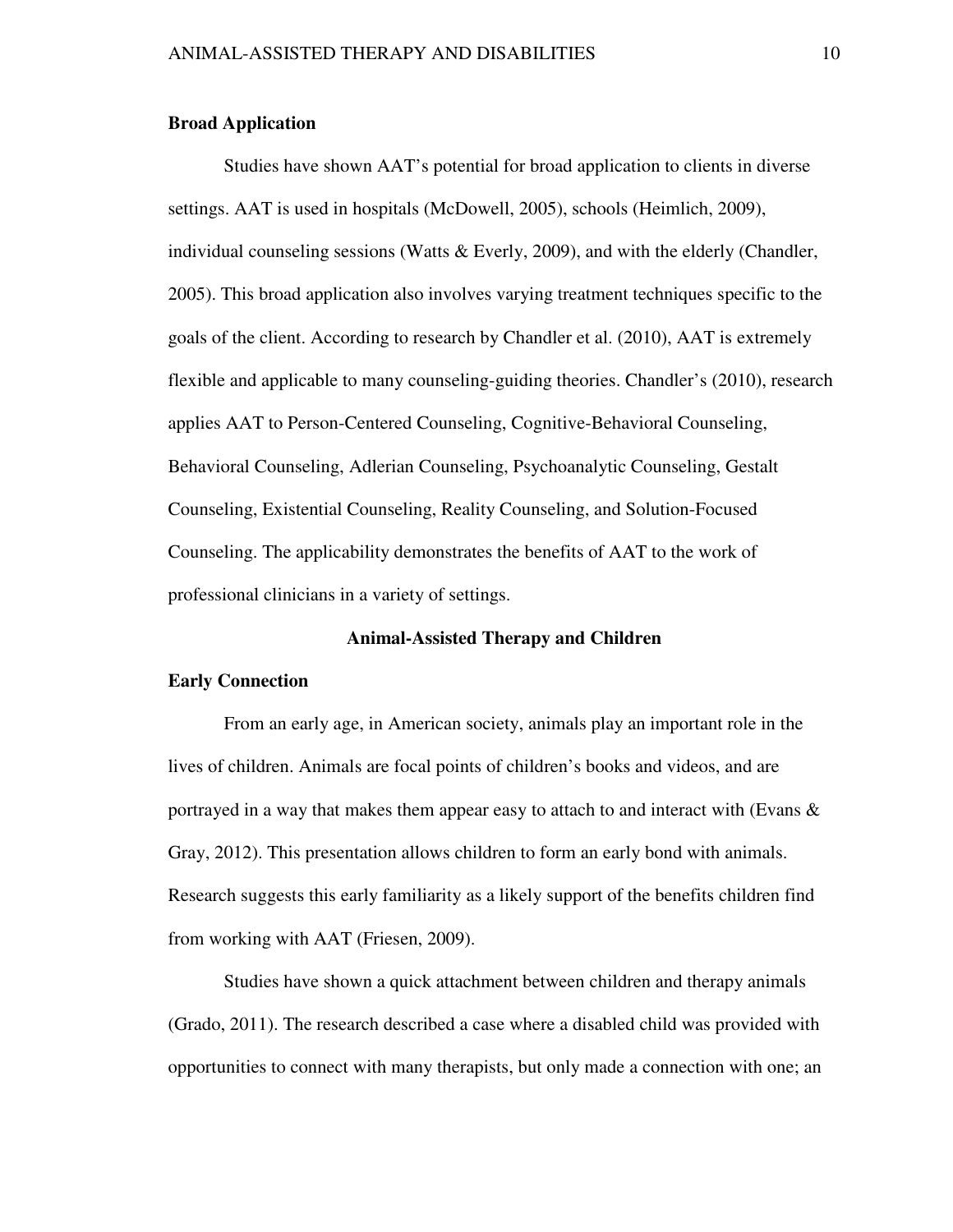animal-assisted therapist and her dog. After making this connection, the client became eager to attend therapy, was more active in sessions, and spoke often of his therapy experiences while at home. This was a significant advancement for a client who, before the inclusion of AAT in his sessions, sat silently in the presence of his therapist (Chandler et al., 2010). AAT has been shown to improve communication skills, increase empathy, and serve as a motivational tool for children. It has also increased participation, inspired consistent attendance, and increased group interaction for individuals (Evans & Gray, 2012). These improvements are extremely valuable for professionals working with children, as they have proven to be a gateway into forming an extremely beneficial and strong connection. By using the child's trust and comfort with the animal, clinicians are better able to make therapeutic connections and strides with young clients (Stanley-Hermanns & Miller, 2002).

AAT has proven to be a successful strategy in working with children. Its broad application and high success rate across settings and client populations improves its reliability. Further testing is needed to better support increased usage of AAT, however the early connection that forms allows for increased rates of progress and clinical growth in young clients.

#### **Animal-Assisted Therapy in Pediatric Hospitals**

AAT has been shown to be extremely effective with children in hospital settings. Working with the therapy animals lowers the stress levels of the children, providing them with a more relaxing experience. Patients, as well as parents, have confirmed this finding through parental reports. Specialists have also reviewed videos comparing the happiness levels of children receiving AAT and those involved in play therapy. AAT was shown to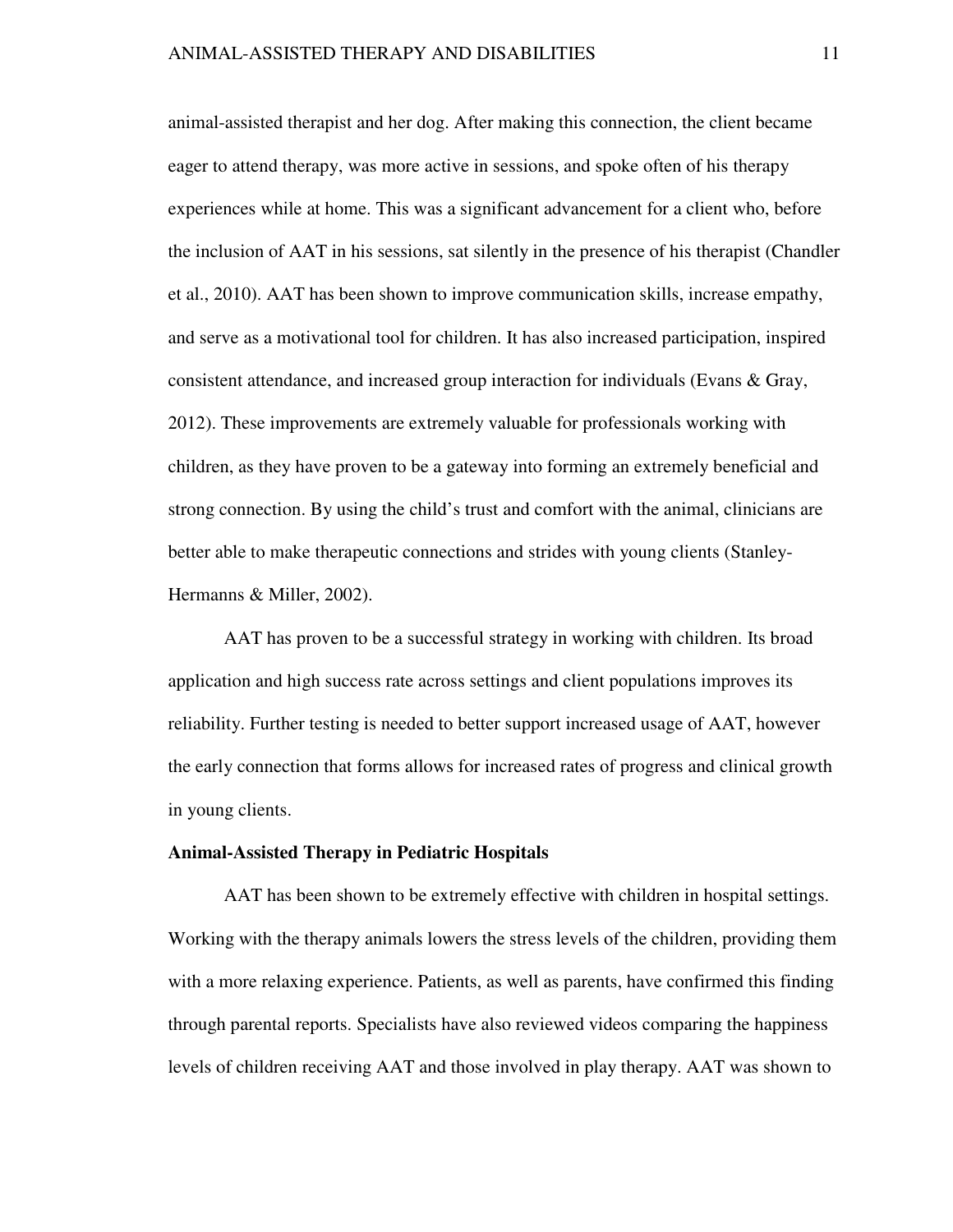result in children having a more positive affect (Chandler, 2005). This is important, as AAT is able to offer a less traumatic experience for young patients in hospital settings.

The inclusion of AAT in pediatric hospitals is also beneficial for decreasing pain levels experienced by children (Braun et al., 2009). In a study by Braun et al. (2009), children age 3-17 who were experiencing pain in a hospital setting were asked to rate their pain levels on a facial expression scale. They were given a pre-test, before working with the animal, and a post-test after receiving AAT. Patients reported a significantly lower pain scale score after working with the animal. Parents were also questioned on their observation of the child's pain level before and after AAT. Parent responses were consistent with those of the patients; reporting that pain levels of patients decreased after receiving AAT. The group receiving AAT was compared to a control group not introduced to this form of therapy. The control group did not report a comparable decrease in pain levels (Braun et al., 2009).

#### **Animal-Assisted Therapy in Schools**

School counselors integrate AAT into their work with children. As is reported by Cynthia Chandler (2005), counselors describe their therapy animals as having a great variety of roles in the therapeutic environment. Having a therapy animal allows students a reason to come to the counseling office without feeling nervous or awkward. They are able to state that the initial reason for their visit is to see the pet, which can allow for deeper conversation with the counselor to develop. Children are also provided with a source of physical connection and attachment. They are able to hold or stroke the animal and experience comfort and reduced levels of stress (Geist, 2011). Animals have also been found to have a calming effect on students, as they are able to compose themselves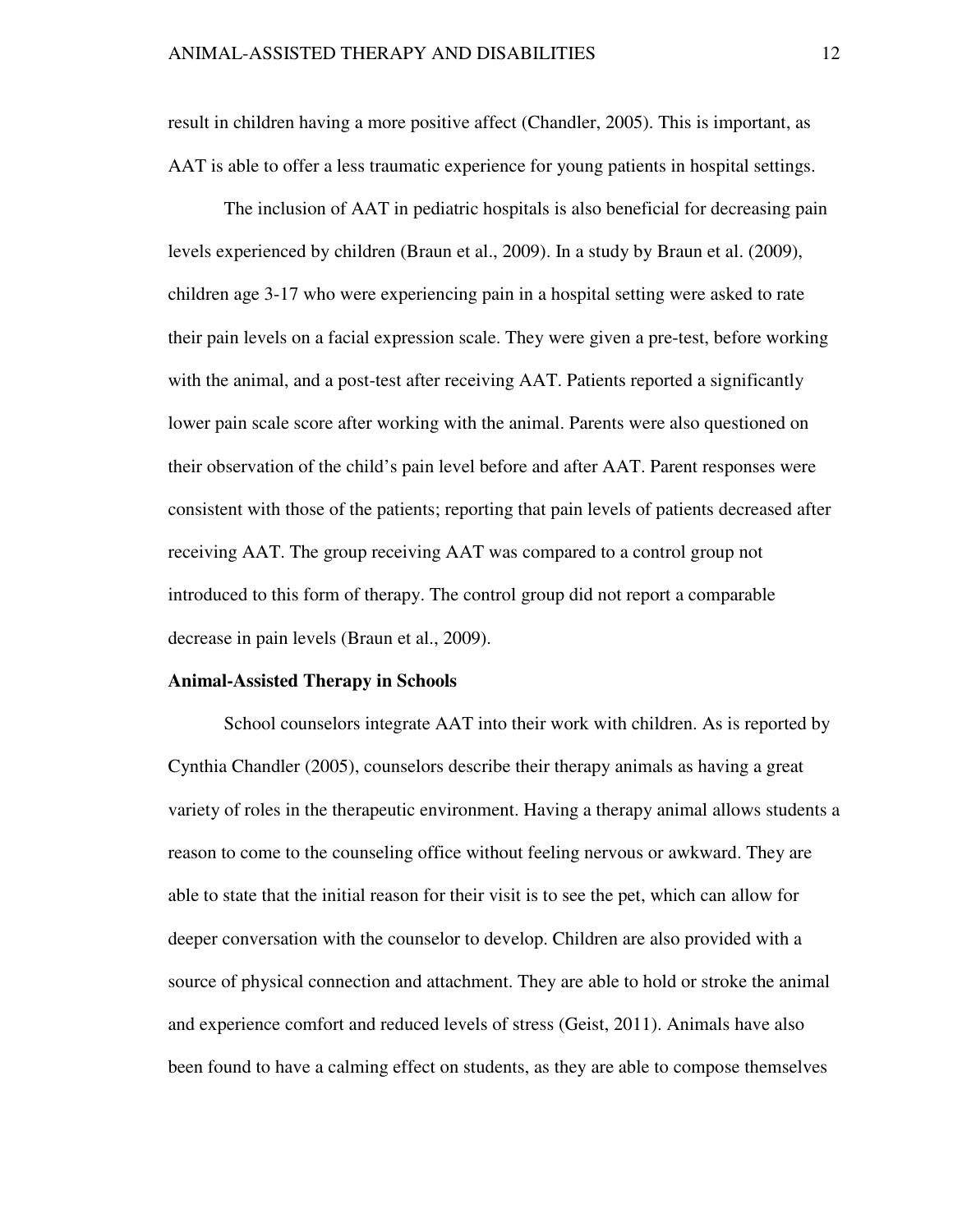#### ANIMAL-ASSISTED THERAPY AND DISABILITIES 13

through stroking the animal. For some children, this allows them an opportunity to deescalate after an upsetting episode. For others, this calmness allows them to open up from shyness and to communicate verbally with the animal and therapist (King, 2002).

Therapy animals also impact the lives of school faculty. Chandler (2005), states that school counselors have noted the increased visits from staff members, especially during stressful times, when animals are present. Visiting the therapy animal calms school staff members, allowing them to better work with students.

#### **Animal-Assisted Therapy and Childhood Developmental Disorders**

AAT has been found to work with children experiencing childhood developmental disorders. Disorders include, but are not limited to, Emotional/Behavioral Disorder (EBD), Attention Deficit Hyperactivity Disorder (ADHD), Autism Spectrum Disorders (ASD), and low levels of self-esteem and motivation. AAT is able to help children with these diagnoses make progress towards therapy goals, while also impacting relationships with those around them.

#### **Family Benefits**

A benefit of AAT for children with developmental disorders is the potential for family involvement. By improving communication skills and abilities for engaging, AAT allows families of children with disabilities to become more connected through positive family interactions. These interactions allow the individual to become better connected with their families, while offering families the opportunity to decrease the level of stress that is present in parent-child interactions (Watts  $\&$  Everly, 2009).

# **Animal-Assisted Therapy and Emotional/Behavioral Disorders**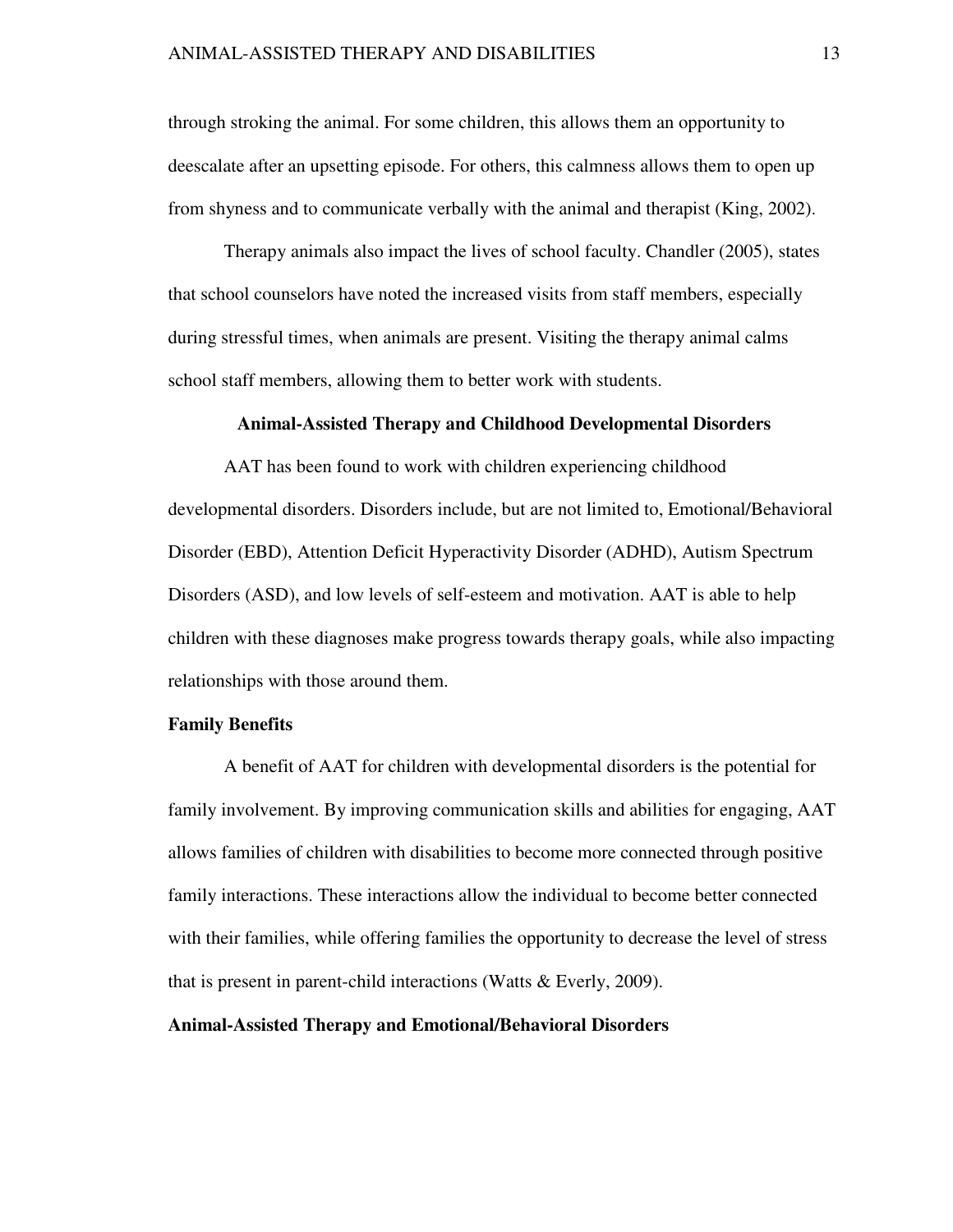According to the MN Rule chapter 3525.1329 (2005), Emotional Behavioral Disorders (EBD) is diagnosed if children meet one or more of the following criteria over an extended criteria of time:

# A. Withdrawal or anxiety, depression, problems with mood, or feelings of self-worth

- B. Disordered thought processes with unusual behavior patterns and atypical communications styles
- C. Aggression, hyperactivity, or impulsivity.

This disability challenges all involved parties, often leading to consistent changes in applied technique and/or medication. Finding a reliable strategy in working with this population has proven difficult, however, AAT has been found to provide consistant progress towards therapy goals. According to Rud (2007), AAT can be used in EBD classrooms to motivate a variety of positive outcomes. AAT is used to assist with relationship formation, as students are able to form relationships with the animals and then apply these experiences to forming relationships with other humans. Also, AAT gives children a way to practice working with affection by being able to give and receive affection through their relationship with the animal. Additionally, AAT improves relationships among EBD students working in groups, allowing for a more functional and positive group experience.

 Rud (2005) describes in increase in responsibility as a result of EBD students working with therapy animals. Through AAT, students are giving the opportunity to learn skills necessary to care for another living thing. Developing these skills is especially important for male students, as they are not often given opportunities to develop nurturing abilities.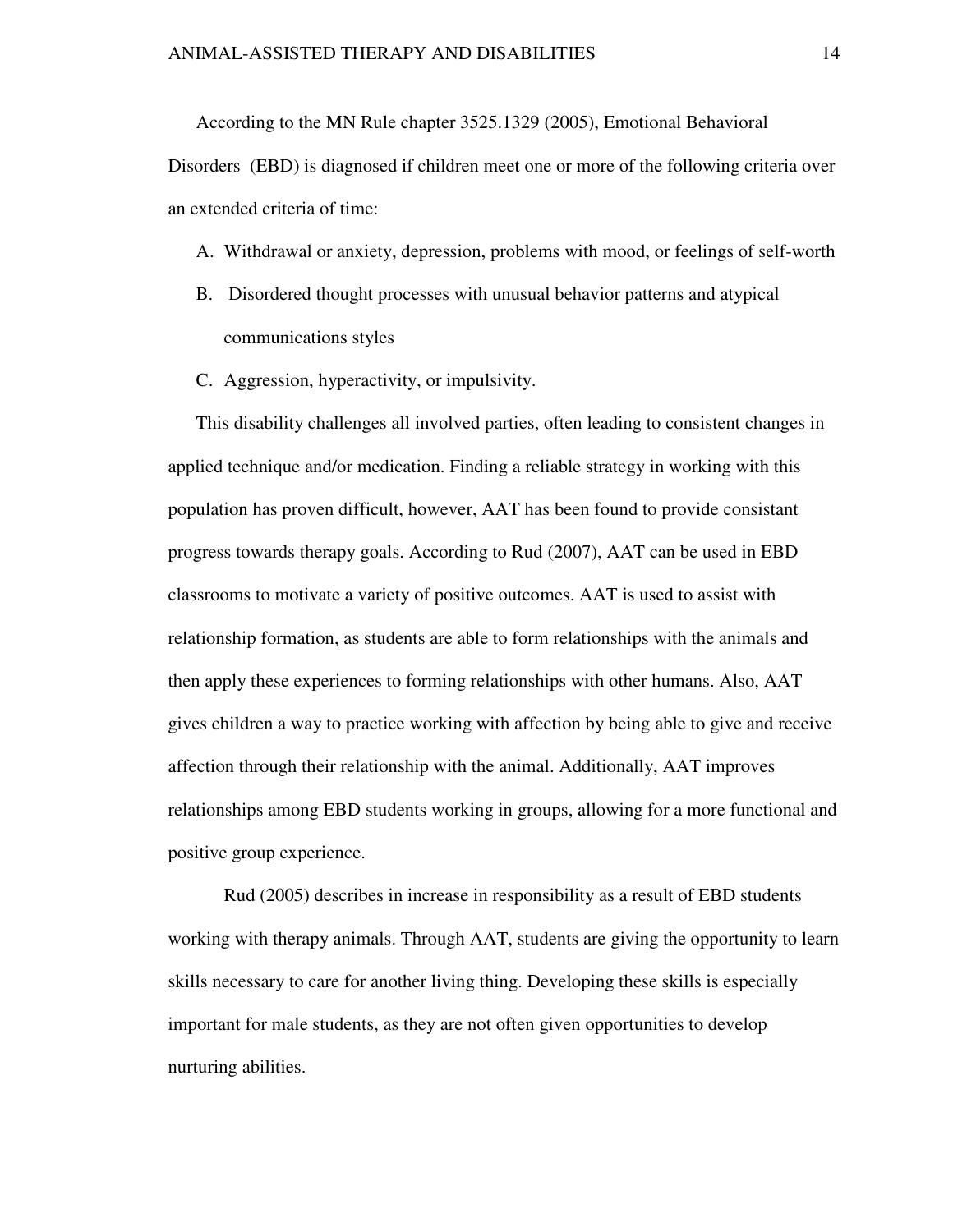Identifying AAT as a useful technique for students with EBD is important to the individual, as well as those who interact with these students on a daily basis. There are many areas that can be improved upon through AAT. These improvements enhance valuable life-skills for this client population.

#### **Animal-Assisted Therapy and Autism Spectrum Disorders (ASD)**

AAT has been shown to have a positive impact on individuals with ASD. Autism Spectrum Disorders include Asperger's, Rett Syndrome, Child Disintegrative Disorder, and an additional category composed of additional findings (Black & Andreasen, 2000). Though often withdrawn, individuals with Autism have been found to become more interactive, involved, and focused in the presence of a therapy animal (Chandler, 2005). A decrease in Autistic traits, such as arm flapping, clicking, and rocking was also a result of therapy sessions.

AAT impacts families of individuals with ASD. By attending AAT sessions as a unit, families develop the skills necessary to interact in a way that is not often possible. By sharing an experience as a group, the family may feel more connected to the child (Kern et Al., 2011). Additionally, many individuals diagnosed with ASD are nonverbal, which also limits interaction and engagement with family members (Black & Andreasen, 2000). AAT allows family members to share a feeling of enthusiasm, without requiring verbalization.

A specific AAT technique that is used with individuals with Autism is equineassisted therapy with a medical focus, also known as Hippotherapy. Through Hippotherapy, children with ASD are able to ride and interact with horses trained for AAT. This results in an improvement in self-confidence gained through directing the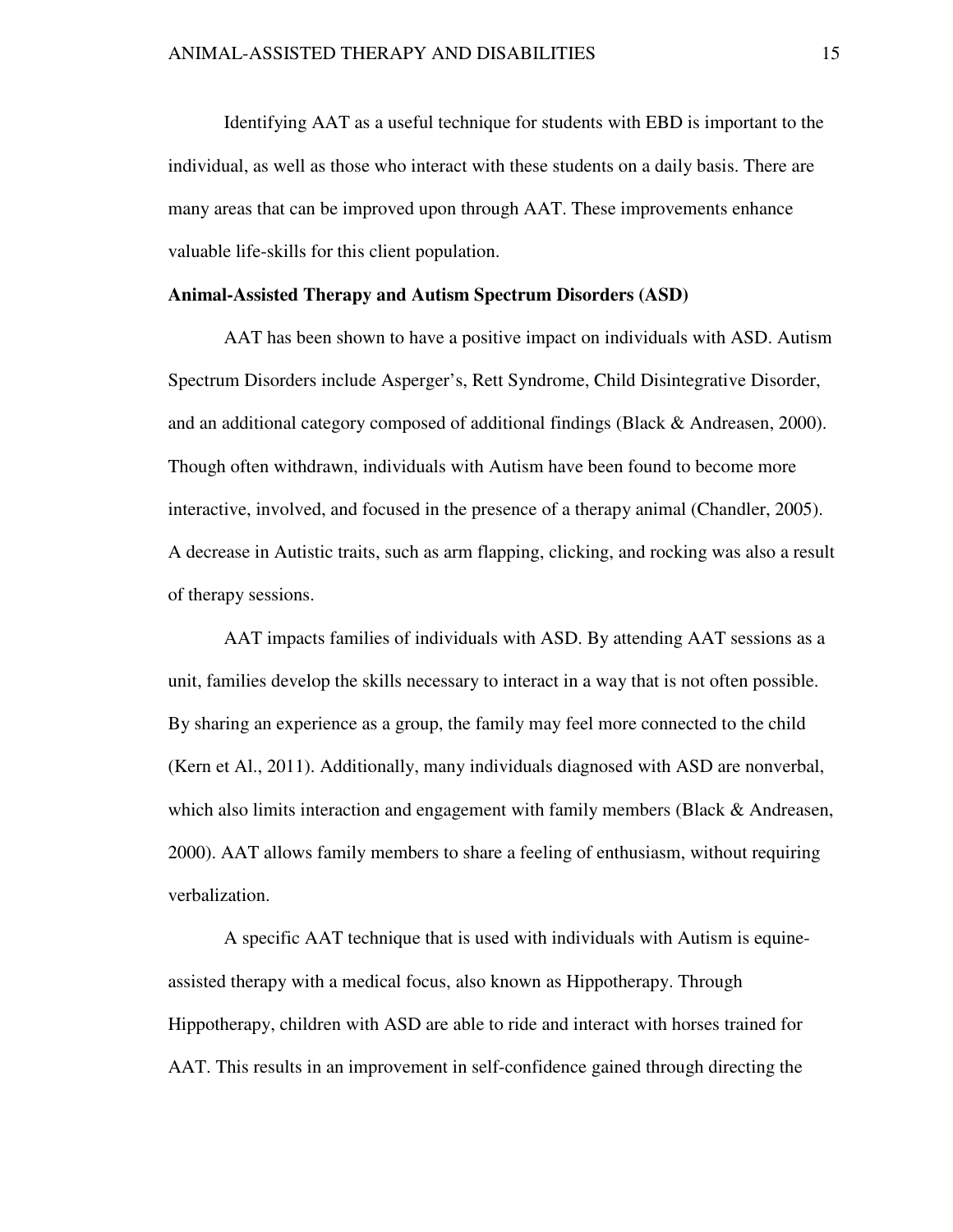horse (Chandler, 2005), increasing interactions with those around them, and improving sensory abilities and balance (Grandin, Fine, & Bowers, 2010). In a study by Kern et Al. (2011), parents were asked to assess their child with ASD's progress after working with hippotherapy. The parents reported that their children had a greater enjoyment and life satisfaction as a result of the therapy. Parents also rated the therapy as being beneficial, as it successfully improved their child's mood and tone.

#### **Self-Esteem Enhancement**

Self-esteem enhancement stems from the reduced stress levels individuals experience from working with AAT. During therapy, stress levels decrease, allowing for a more productive performance of a task or interaction and resulting in heightened selfesteem (Friesen, 2010). Research has reported parental identification of self-esteem enhancement among children using AAT in therapy (Grado, 2011). They have noted these changes after observing their children before and after AAT.

#### **Motivation**

Motivation is often an identified goal that is set for a patient when they begin working with AAT (Watts & Everly, 2009). AAT has been found to be a highly successful motivational tool for individuals attending therapy. Not only are individuals more likely to attend sessions, they are more likely to experience a desire to participate, and have been shown to have greater success at an increased pace (Chandler, 2005). This is especially true for children. AAT has been shown to motivate children when applied to an array of disabilities and in variety of settings. Research shows that children who receive AAT demonstrate increased motivation through becoming more engaged in activities and increasing communication (Esposito et al., 2011). These improvements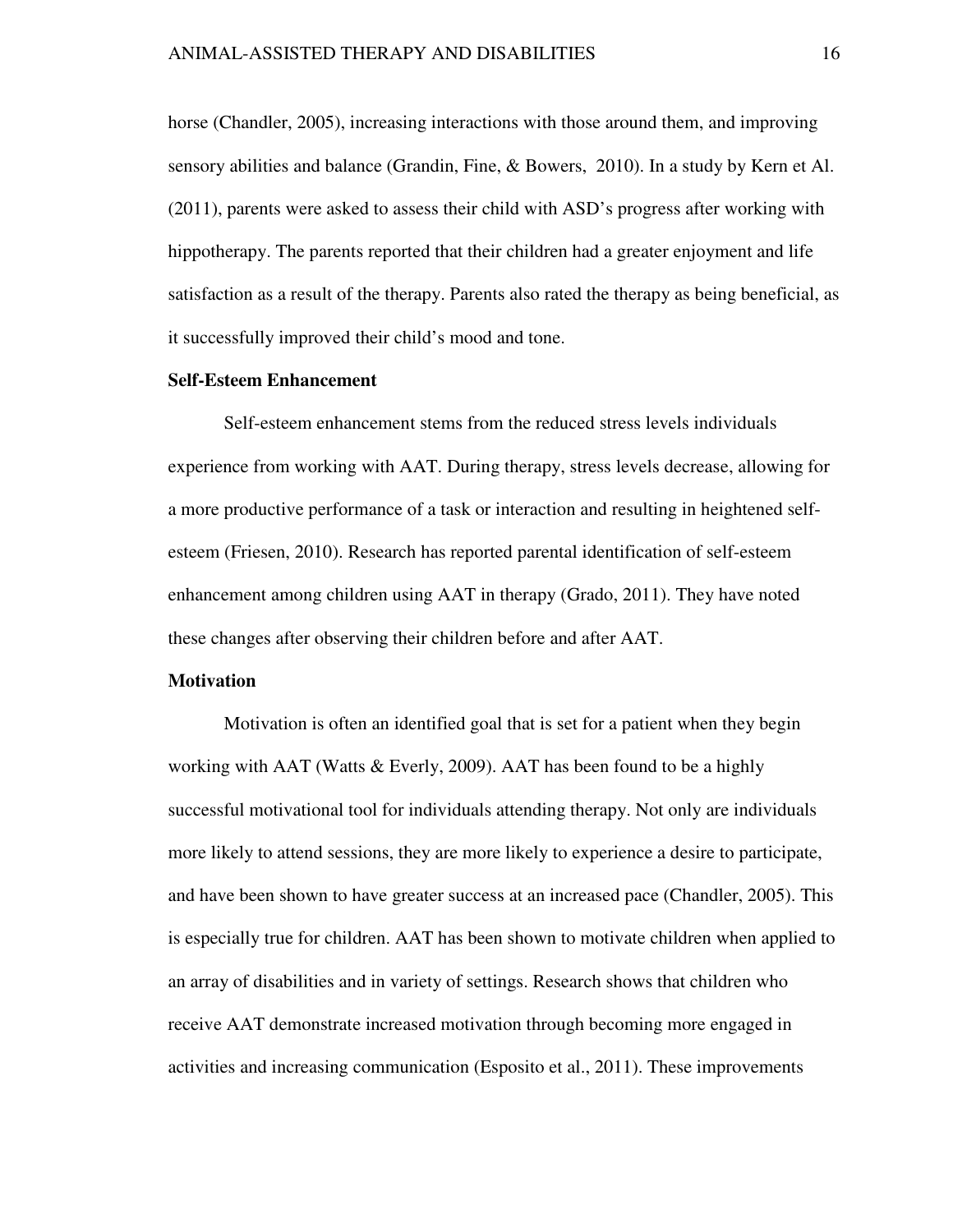boost the level of effectiveness of AAT. Evans and Gray (2011) also discuss improved motivation through the use of AAT. They specifically address the improvements observed in children while working with AAT in a school setting.

As reported by Chandler et al. (2010), an example of AAT increasing client motivation can be seen through a resistant client opening up to clinicians after being given the opportunity to work with a therapy animal. AAT increased the client's motivation to become involved in sessions, improved interactions with clinicians during sessions, and also provided a discussion topic that was applied to daily social situations.

#### **Benefits of Animal-Assisted Therapy**

#### **Overall Benefits to Patients**

Patients experience many benefits through working with AAT. AAT reduces stress levels and lowers blood pressure (Friedman, Son, Tsai, 2010), enables a better therapeutic connection to form with the therapist (King, 2002), and quickens therapeutic progress (Friedman, Son, Tsai, 2010). Patient comfort levels are also increased (King, 2002). By providing this level of increased comfort, AAT allows patients to open up to therapy more quickly. This assists with the client's formation of a therapeutic bond with the therapy animal, as well as the clinician. Research indicates an increase in dopamine and beta-endorphin production while working with animals in therapy (Fine & Beck, 2010). This allows patients to improve their overall emotional level, resulting in an improved affect.

#### **Benefits to Clinicians**

Studies indicate the benefits AAT provides for staff members working with clients when therapy animals are present (Heimlich, 2001). Through increased positive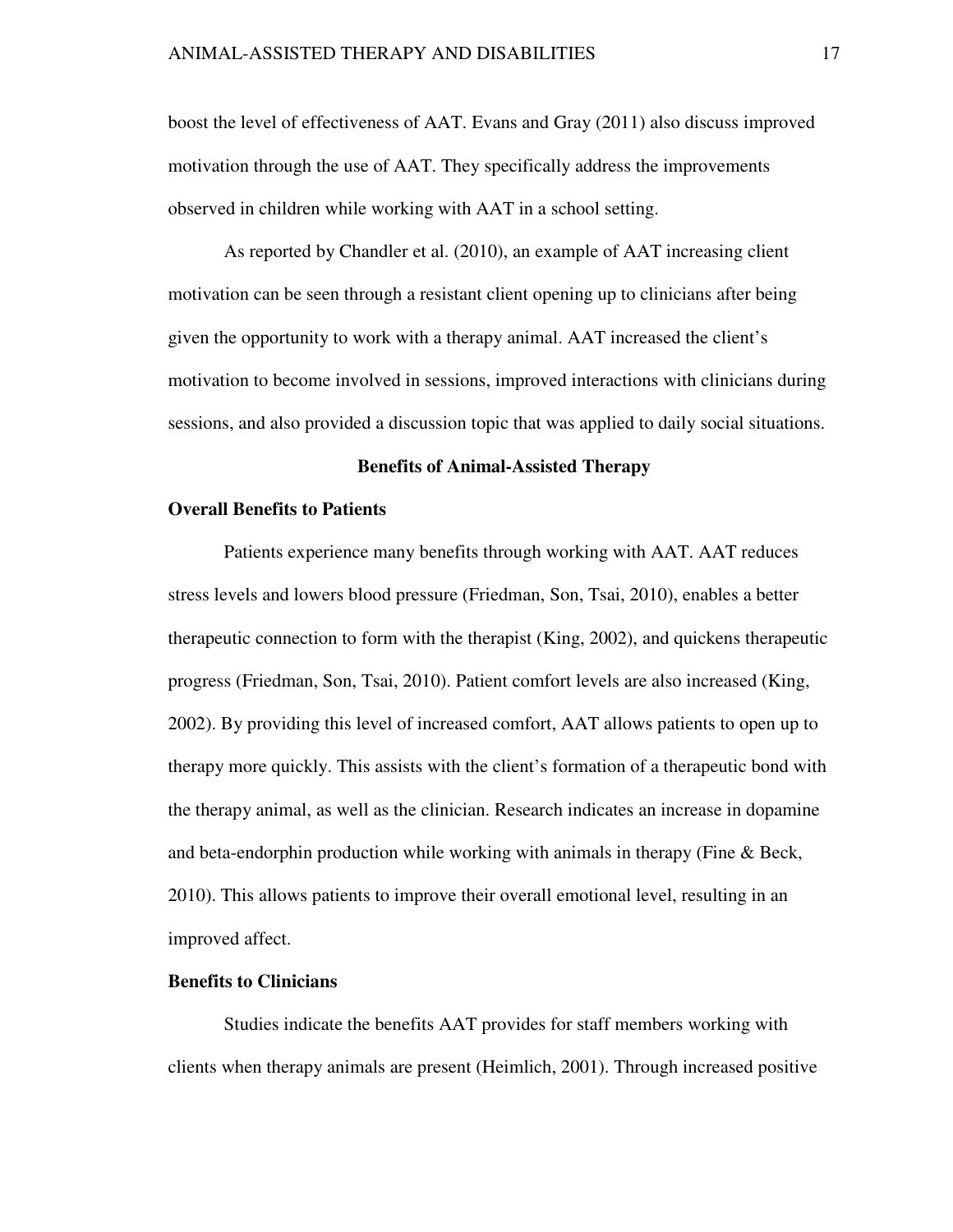moods caused by animal interactions, staff is better able to work with clients. This improvement in work can be seen through staff's ability to, "maximize their time with a patient via a shared experience and decrease staff stress levels" (McDowell, 2005). Research has identified social, emotional, and physical benefits for staff members who work with or around animal-assisted therapy (Heimlich, 2001). According to King (2002), clinicians received benefits including stress reduction, increased endurance resulting in a decreased rate of burnout, and benefits associated with physical touch. Interacting with the animal as co-therapists allows clinicians and staff members to reap many of the same benefits AAT brings to clients.

# **Benefits to Animals**

Animals involved in AAT receive benefits from therapy work (Chandler, 2005). Therapy animals receive lots of attention and benefit from the physical contact, the emotional connection, and the heightened activity level. Unlike humans, animals are able to aid individuals in times of need without becoming overly involved in situations. While humans are more likely to become attached to the problems of others, animals are able to offer support without putting themselves at risk emotionally. Animals selected to work as co-therapists usually have outgoing, interactive personalities. This personality type makes them likely to enjoy the interactions with clients and to reap the benefits of working with patients and therapists in a clinical setting. Animals are also selected based on the health statistics of their breed, life expectancy, and temperament (Fredrickson-MacNamera & Butler, 2010).

According to Chandler (2005), therapy animals have been shown to be healthier than household pets. Health is achieved through heightened activity level, increased level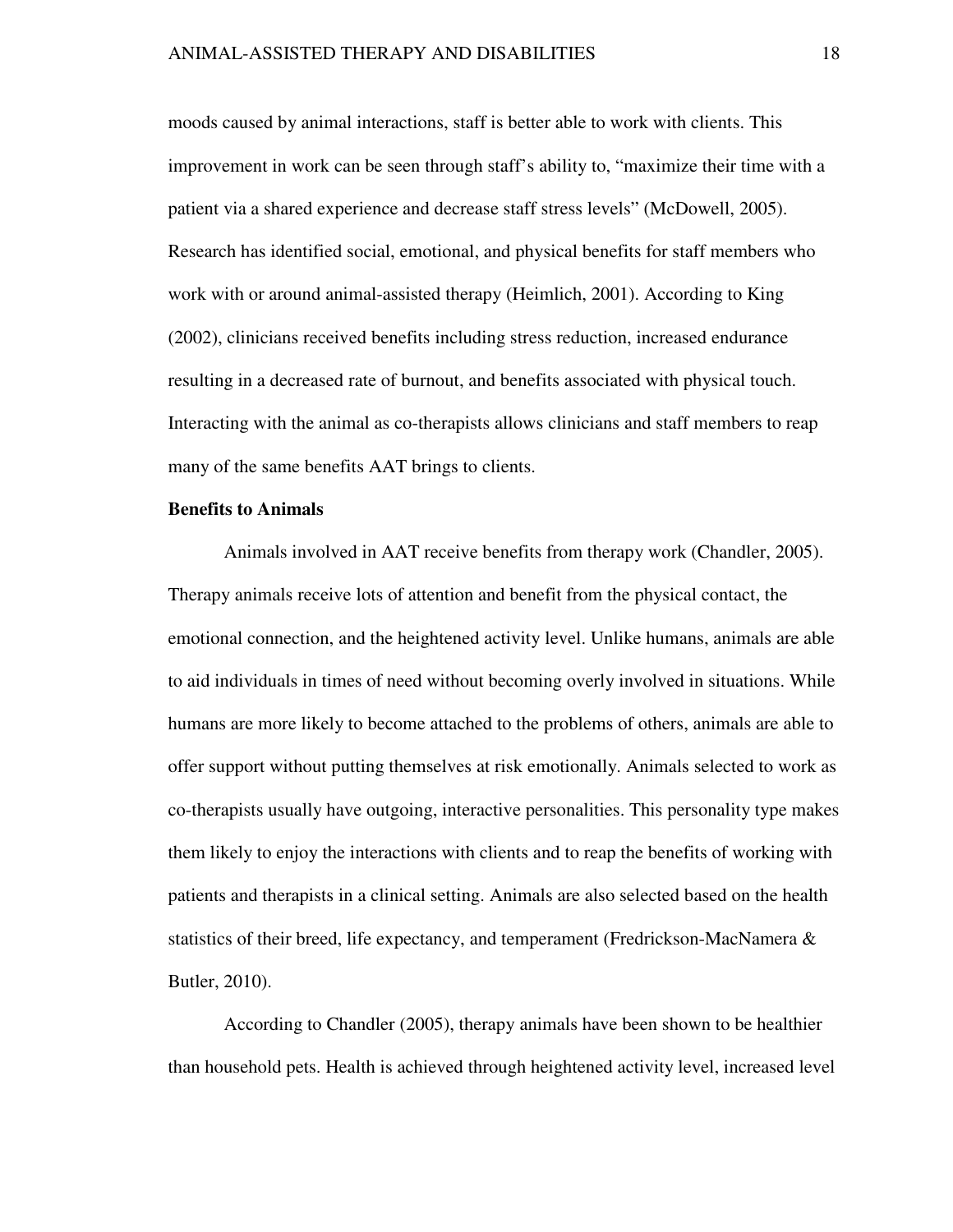of interaction, and lack of boredom. Interaction with clients allows the animal to be stimulated, while working as a co-therapist allows the animal to form a strengthened bond with the therapist.

# **Involved Risks of Animal-Assisted Therapy**

# **Client Risks**

There are some risks that should be considered by patients and clinicians before beginning AAT. This first risk identified is patient fear (Chandler, 2005). Potential fear should be addressed before introducing the animal to the client. This fear could potentially stem from a frightening event that occurred with an animal in the past or simply from unfamiliarity. This fear can be overcome and AAT can still be administered once the client becomes comfortable with the animal (Chandler, 2005). Another consideration is client allergies. Many individuals experience allergies that could prevent them from being able to work closely with a therapy animal. Potential options could include working with a specific animal that the client is not allergic to or working with the animal from a greater distance (Chandler, 2005).

Additionally, it is important to remain mindful of the safety of all involved parties. To assure client safety, one must pay close attention to the actions of the animal, and remove the animal if the client's safety appears to be in jeopardy. Making sure the client treats the animal respectfully and in a non-threatening manner is crucial (Chandler, 2005). Attachment that forms between the client and animal may provide challenges at the conclusion of AAT. While clients have been found to become less attached to therapy animals than they would a personal pet, they have shown symptoms of experiencing loss at the conclusion of therapy.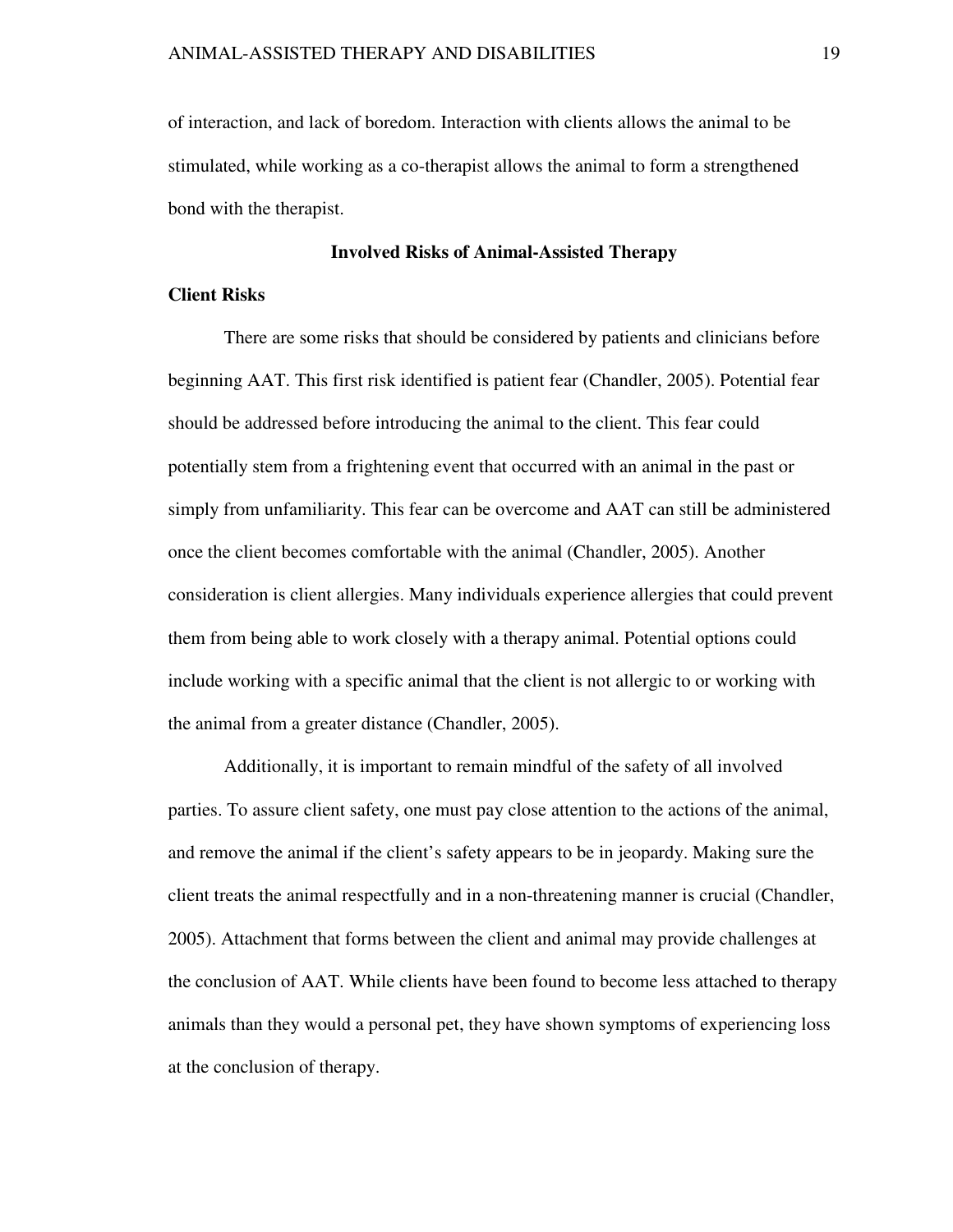Risks also involve the possibility of facing the death or retirement of a therapy animal. Dealing with the loss of animals has become a focal point in recent research. According to Susan Phillips-Cohen (2010), veterinary programs have begun to require courses in dealing with animal loss. These courses focus on helping individuals cope with the loss of an animal through support groups and individual counseling. These techniques can also be applied to patients working with AAT if an animal is to pass away or become unable to continue working due to an illness, old age, or disability.

#### **Therapist Risks**

Therapists also risk danger from interacting with animal. Though animals are trained before working with therapists, it is important for a therapist to remain mindful of the potential danger that comes with animal work. Like the client, the therapist faces challenges related to the passing of a therapy animal. After forming a relationship, both professionally and personally with the therapy animal, therapists can face challenges when they are no longer able to work with their long-time companion. This is a consideration that professionals should make before becoming involved in AAT work.

Often, therapists working with AAT are the owners of the animal used in therapy. A dual relationship forms between the two: one of co-therapists, and another of owner and pet. Phillips-Cohen (2010) identifies the roles of the animal to include: companion, protector, assistant, trophy, family member, and significant other. For the therapist, the loss of a therapy animal can be traumatic, based on the many roles the animal plays in that clinician's life. Therapists should remain mindful of the potential emotions that can be experienced after the passing of a therapy animal. Research has reported that some clinicians have closed their practice after the passing of their therapy animal (Phillips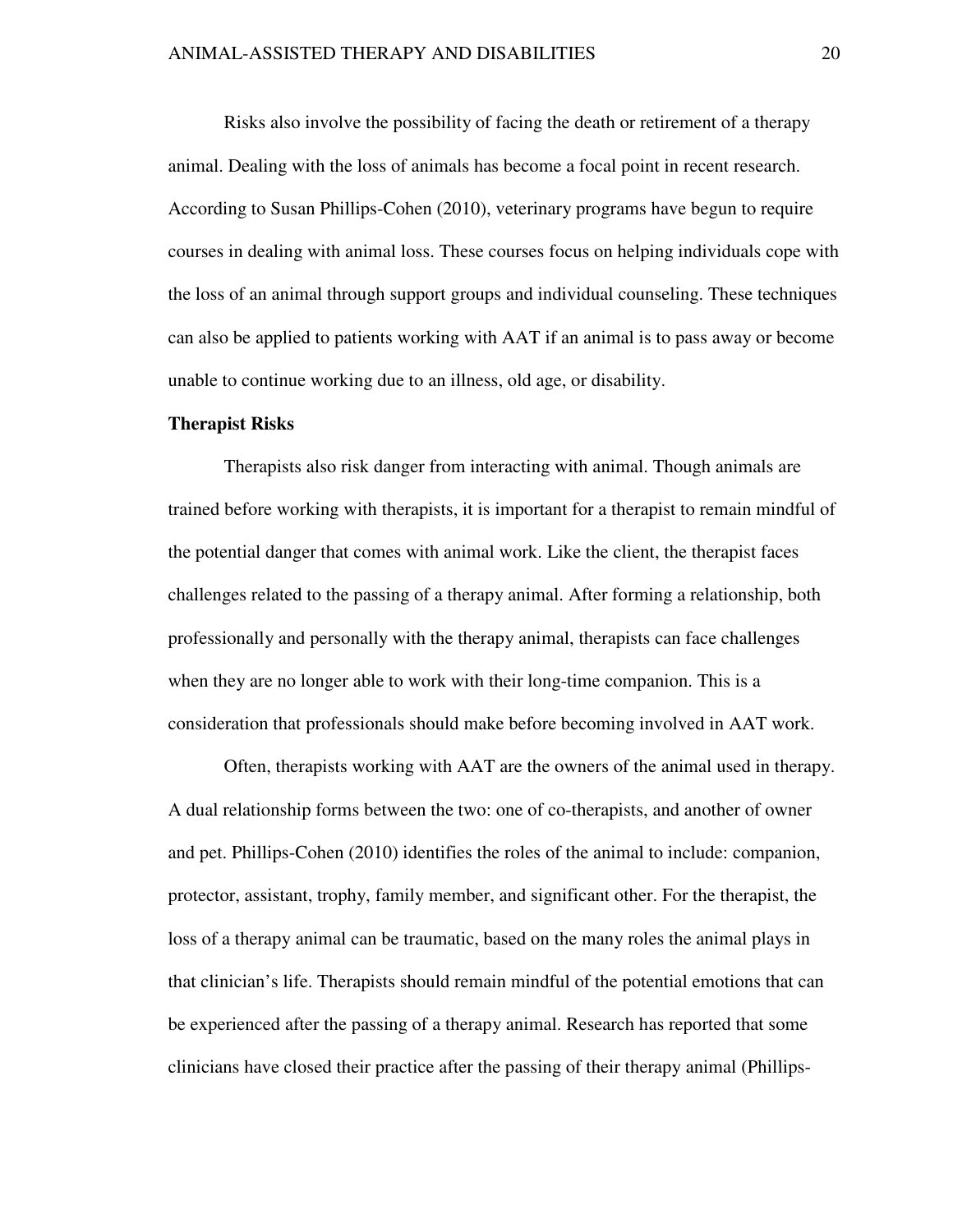Cohen, 2010). This commitment and attachment should be carefully considered before including AAT in practice technique, and throughout the professional process.

# **Animal Risks**

Animals also face risk through AAT work. Working with clients puts animals in a position where they could potentially face danger or harm (Chandler, 2005). A therapist working with an AAT animal must be cautious of situations where a client could injure the animal. As is discussed by Chandler (2005), animals face different challenges in various locations. When working with elderly populations, animals are sometimes overfed and under-exercised. In prisons, animals face the risk of being abused by prisoners and even prison workers. Potential danger should be addressed by the therapist before therapy begins. As co-therapists, the human therapist and animal must look out for one another's safety while working together (Serlepp, Coppinger, Fine & Peralta, 2010).

Another risk that therapy animals face is stress related to the work they are doing. While working with animals, therapists must pay careful attention to the animal's behavior and take action if the animal begins to pace, act agitated or aggressive, or behaves in a way that is out of character. It is also important to make sure AAT animals are not being over-worked. Between therapy sessions, it's important that animals have time to exercise, use the bathroom, and rest. This is critical for the health of the animal and also for the interaction with clients and therapists (Chandler, 2005).

# **Conclusion**

This paper will assess the effect of AAT on children with disabilities. AAT can be applied to a variety of client populations and is able to produce desirable outcomes. This knowledge is beneficial to clinicians as they consider treatment options for work with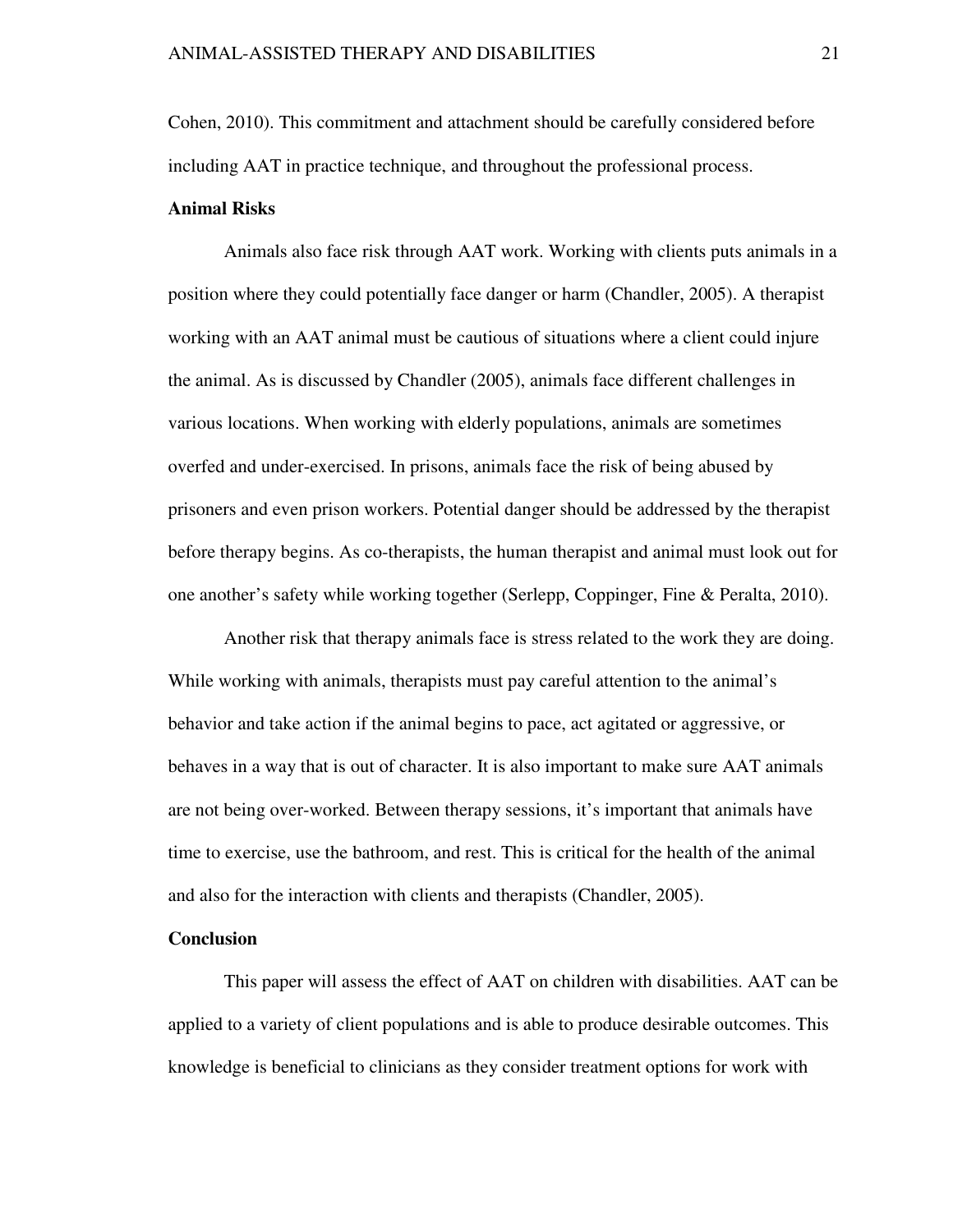clients across settings. This understanding is especially helpful to clinicians working with children with disabilities, as this therapy produces positive outcomes with little to no side effects or involved risk. It is also valuable due to applicability and versatility. Young patients can benefit greatly from the inclusion of AAT in therapeutic interactions.

#### **Conceptual Framework**

#### **Introduction**

In this section, I will use the conceptual frameworks of strengths perspective and holistic health theory, as they apply to this research project. These theories were found to be most effective when dealing with AAT and individuals with disabilities.

# **Theories**

**Strengths perspective.** The first theory will be addressed for work with individuals with disabilities is the strengths perspective. The strengths perspective focuses on the strengths of the client rather than client weaknesses and insufficiencies. This perspective is a combined consideration that allows the client and professional to identify client strengths; allowing social work professionals to emphasize the client's abilities and potential for success while concentrating less on client dysfunctions (Miley, O'Melia & DuBois, 2011). This theory allows clients to remain focused and driven, while being motivated by their identified strengths.

A strengths based theory is especially beneficial when applied to individuals with disabilities. Focusing on strengths has the potential to improve the overall quality of life for this population. Additionally, concentrating on the strengths of a client allows the professional to look past client insufficiencies, and instead focus on that client's positive abilities and attributes. The overall emphasis of the strengths perspective is to help clients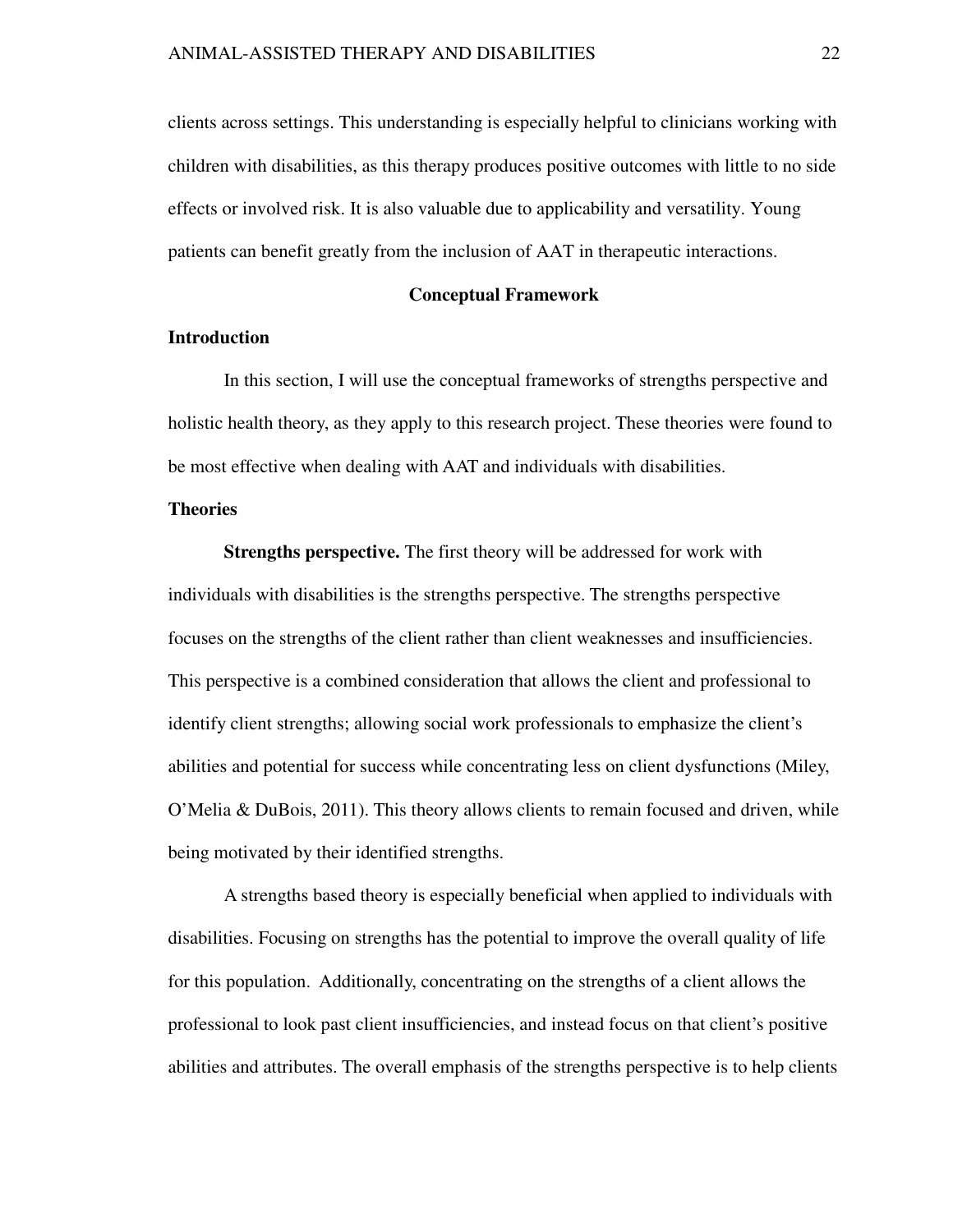become conscious of their abilities and strengths, and to use these realizations to identify goals for therapy (Miley et al., 2011).

 **Holistic perspective.** AAT is a holistic approach that can be incorporated into clinical work with clients. Holistic based interactions view the client as a whole person and do not just focus on one element of the individual, such as their mental health. The focus of holistic theory is based around the belief that the individual works as a combination of its separate parts. Holism believes that the parts of a person cannot work independently of one another. Each part contributes to the overall health of an individual, including physical and mental health.

 Holism assesses the environment each individual lives in and how that environment impacts each specific client (Forte, 2007). Holism looks at the way an individual interacts with its surroundings and how these surroundings impact that person. As it applies to this theory, AAT addresses the individual socially, emotionally, mentally, and physically. Clients involved in AAT are receiving benefits that impact their entire being on all levels, benefitting them as a whole and complete person.

 Holism suggests that all parts of the individual work collectively. By acknowledging all of the contributors, holism emphasizes the importance of each of the connecting parts in the individual as a collective entity. Addressing mental health, physical abilities, social abilities, and environmental factors, along with additional considerations, holistic theory provides an ideal perspective on AAT, and its impact on the lives of individuals living with disabilities.

# **Conclusion**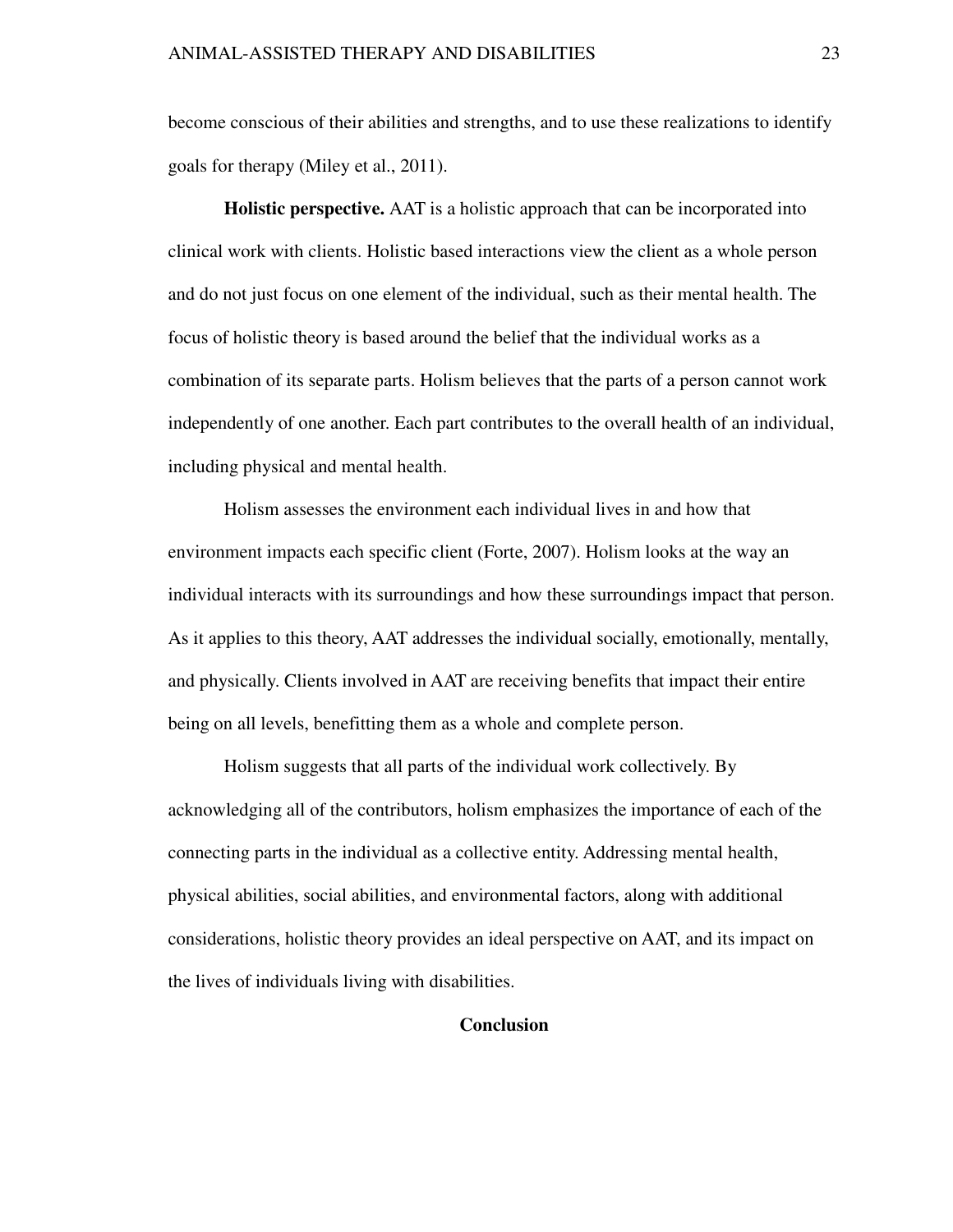The strengths perspective focuses on the overall abilities and potential for improvement of an individual. Holistic perspective emphasizes the all-encompassing benefits that can be gained through AAT. These theories strengthen the individual by allowing them to live a more satisfying life. Living with a disability can be consistently challenging, but these frameworks address individuals focusing on their strengths and environmental interactions, which can be utilized in AAT. The researcher identified these theories due to their application to the topics addressed in this research, and they will be used as a framework throughout the research project.

# **Methodology**

#### **Introduction**

 In this section, the researcher identified the methodology that was used in this study. This research question fell under qualitative research. The researcher was interested in understanding the effect of animal-assisted therapy on children with disabilities.

#### **Research Design**

Qualitative research collects information though individual interviews. Qualitative research includes data collection, data analysis, and drawing conclusions. Qualitative research is exploratory in nature. Narrative interviews allowed participants to better express their beliefs, thoughts, and feelings on a specific research topic. In this study, the researcher used narrative interviews as a method of data collection. Qualitative research explores various topics through investigation across multiple settings to obtain a deeper understanding of the phenomena in real-life situations (Monette, Sullivan, & DeJong, 2008).

#### **Sampling**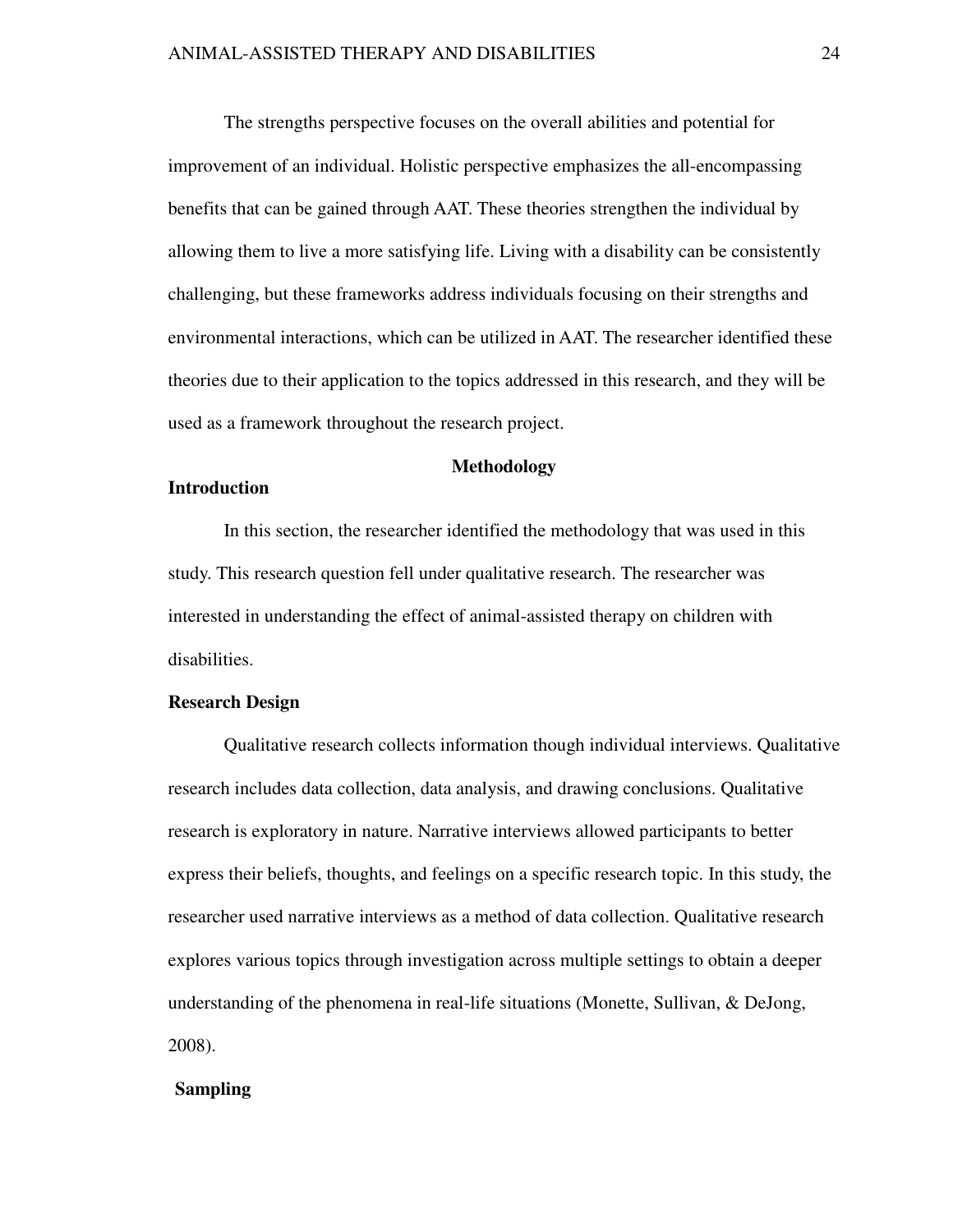This researcher recruited six participants through snowball sampling. Snowball sampling is defined as using personal connections to recruit research participants (Monette et al., 2008). The researcher distributed information sheets (see Appendix A) to identified therapists who were associated with potential research participants through professional and personal connections. The identified therapists were given permission to distribute information sheets to therapists they felt would meet participant criteria for this research project. The information sheets detailed the purpose of the study and how the study would be conducted. Participants were asked to contact the researcher directly if they chose to participate in the project. The researcher prepared a phone script that was used during phone conversations with participants (see Appendix B). This phone call further explained the study and gave additional details on how the study would be conducted, participant protection, and issues concerning confidentiality. If the individual agreed to participate, the researcher and participant then agreed upon a location and time to meet that was convenient for both individuals.

#### **Data Collection**

 In this research project, the researcher interviewed six participants on their experience using AAT while working with clients with disabilities, under the age of eighteen. A semi-structured qualitative interview was used to collect data. The researcher sent each participant an information sheet detailing this research project. Participant meeting times were then coordinated. Participant consent forms were signed before the interviews began. Interviews were conducted in a confidential location agreed upon by the researcher and each individual participant. This researcher asked ten questions to each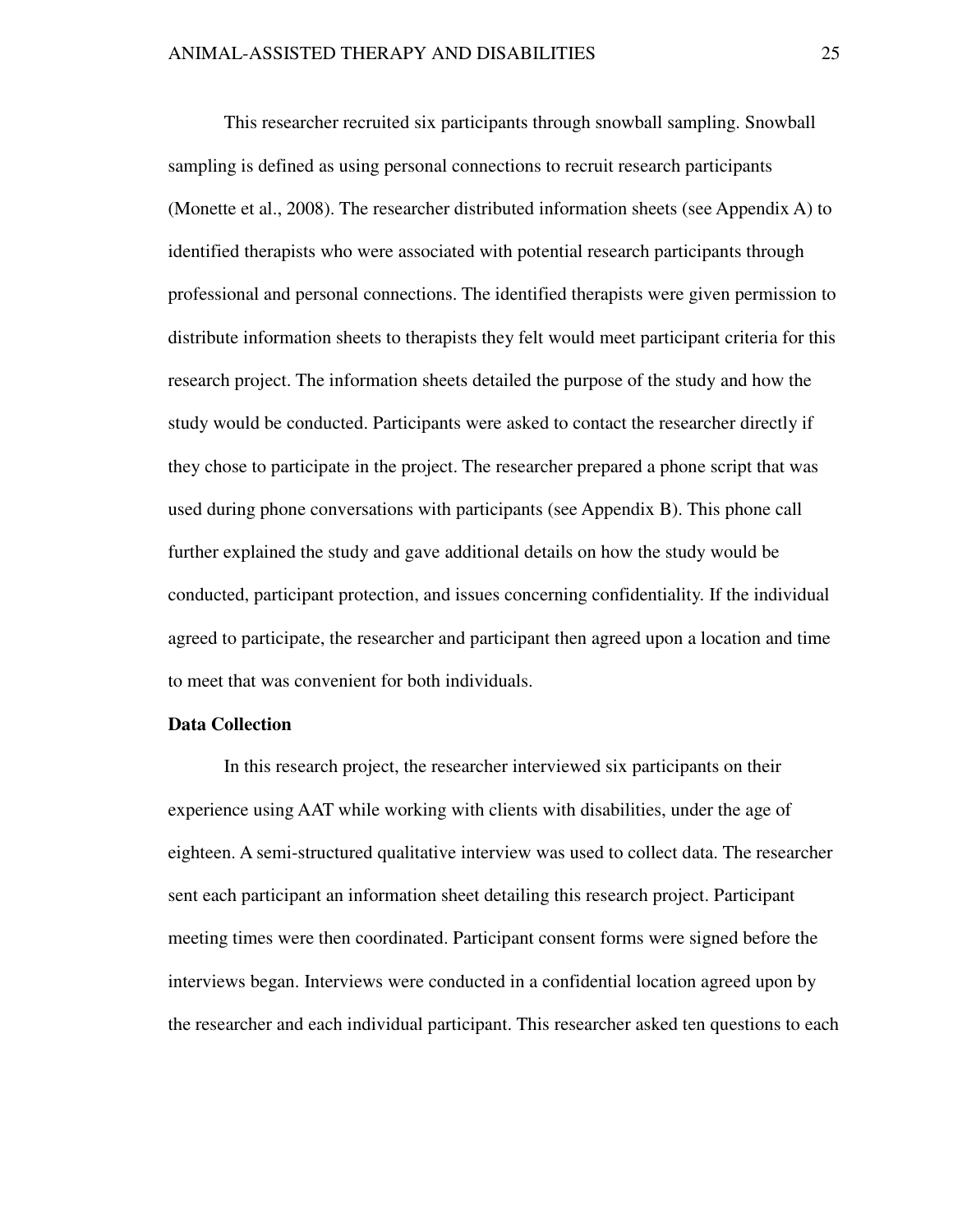participant (Appendix B). Interviews were recorded for the purposes of transcription, data analysis, and coding.

#### **Data Analysis**

This researcher used content analysis in this study. Coding was conducted by categorizing participant responses according to themes that arose from the data. This allowed the researcher to identify similarities and differences in participant responses. Content analysis also allowed the researcher to identify the major themes that appeared in the data.

# **Protection of Human Subjects**

In order to protect all participants in this research study, client confidentiality was addressed prior to conducting the interviews. All forms signed by participants were locked in the researcher's home, where no one had access to the files. Interviews took place in a confidential location, where others could not hear participant responses. Additionally, audio digital recordings were kept in the researcher's home, with no external access available. After the research project was complete, the researcher permanently deleted all files pertaining to the research to protect the participant's confidentiality.

#### **Findings**

 The purpose of these interviews was to examine Animal-Assisted Therapy from the perspective of the therapist. The demographics of this research include six females. Four of the participants are clinicians who use AAT in their work; two of the participants are therapy dog owners, who work in conjunction with other therapists. All six participants reside in Minnesota. For this section, I will refer to these participants as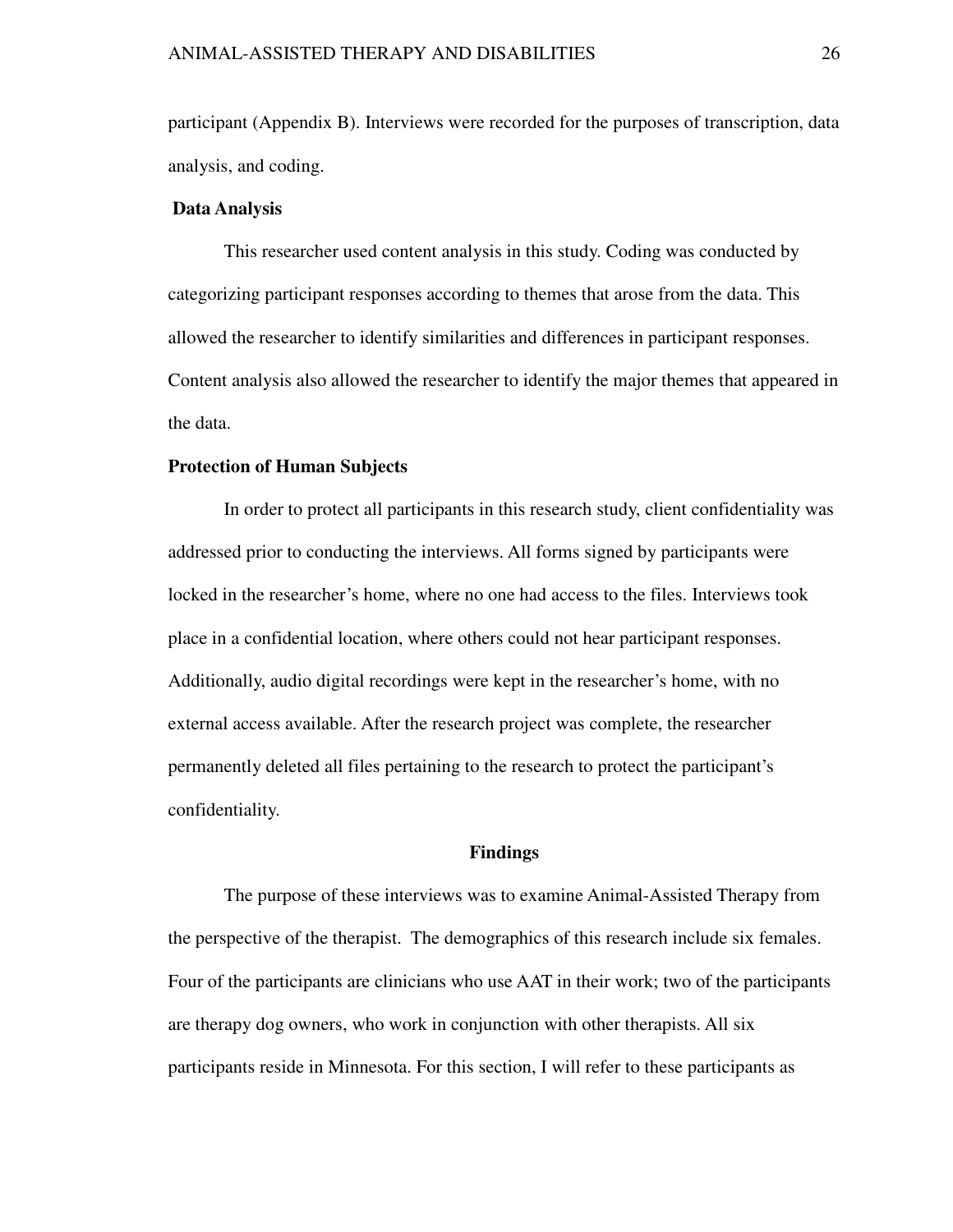participants 1-6. Numbers are assigned to participants based on their order of participation in the research. The names of therapy animals included in participant responses have also been altered.

#### **Client Population**

 In the interviews, six primary descriptions of client population were found to be most prominent. (a) age, (b) Autism Spectrum Disorders (ASD), (c) mixed families, (d) abuse, (e) Emotional/Behavioral Disorder (EBD) and Attention Deficit Disorder (ADD), and (f) other.

 **Age.** Clinicians were asked to describe the client population they work with while using AAT. The age responses ranged from young children to older adults. For the purpose of this research project, participants were asked to respond to further questions with the target population, children with disabilities, as the focus of their answers. All participants reported working with children, age eighteen and under, who have a disability, or disabilities.

Participant 1 responded:

I work with preteens and above and work with clients up until adulthood. Participant 2 stated:

I work a lot with children; I also work at a day treatment program for sex offenders.

Participant 3 answered in the following way:

I work in a school and also have a private practice where I work with kids.

Participant 5 described their client population as:

I work with kids and adolescents.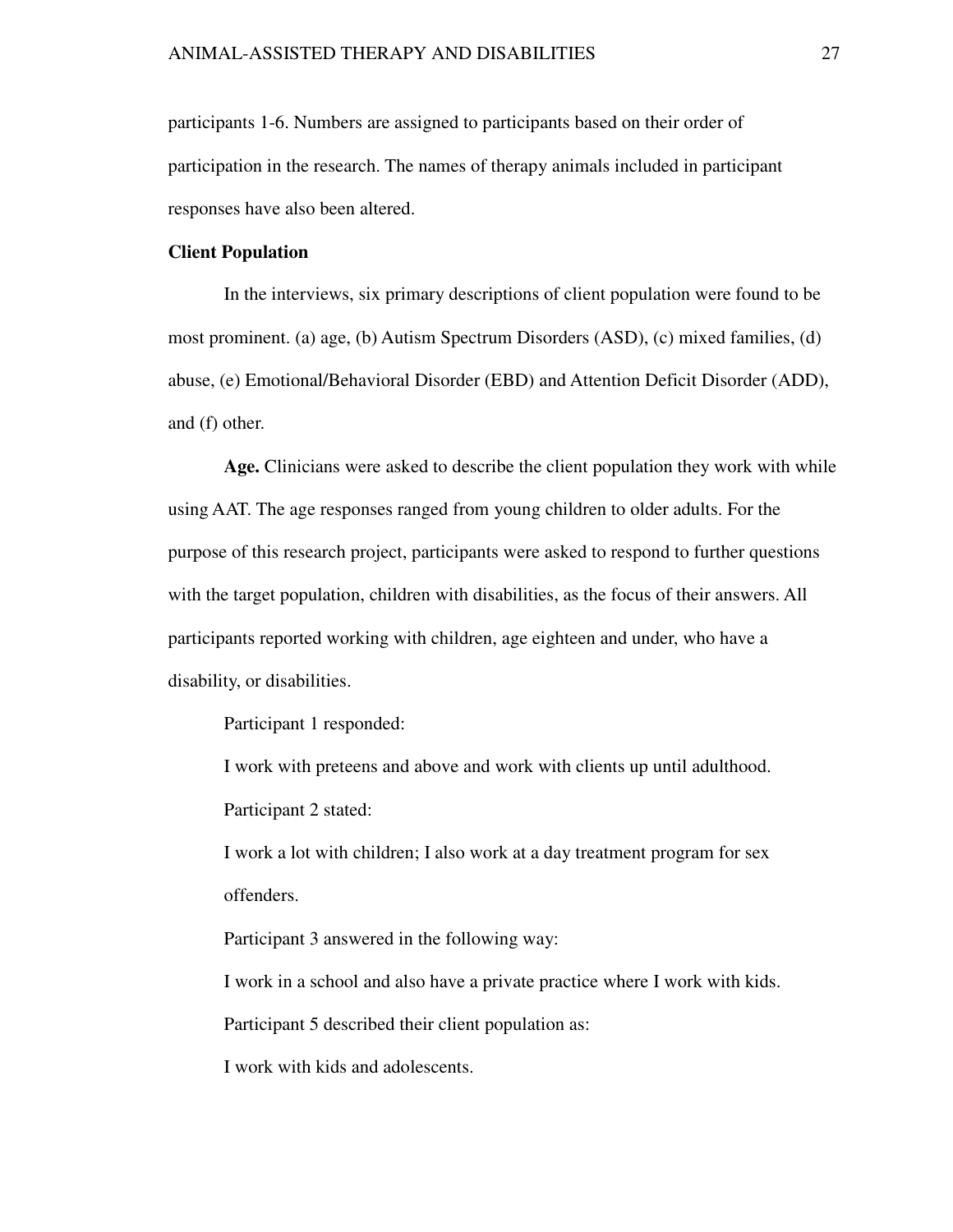Participant 6 responded by stating:

Throughout my career, over 20 years, it's always been kids.

**Autism Spectrum Disorders (ASD).** When asked to describe their client population, participants 2 and 6 included ASD as a disability they encounter while working with clients.

Participant 2 responded in the following way:

I also have a private practice where I work with some on the spectrum kids and some acting out kids.

Participant 6 also included ASD as one of the disabilities in the clients that she serves in her professional practice.

 **Families.** Participant responses included descriptions of family involvement within families of children with disabilities. Responses surrounding family involvement included foster children and their families, adoptive children and their families, and relationship based family therapy. Participants 2 and 6 spoke directly to their work with families.

Participant 2 reported:

As part of my private practice, I work a lot with children with attachment trauma and disruption, reactive attachment, adoptive kids, foster kids, and their families. Participant 6 stated:

I try as much as I can to get families involved. So there's family component, an adult component.

 **Abuse.** Participants consistently noted abuse as an area of client experience. Abuse reported included sexual, physical, and emotional. Participants noted taking abuse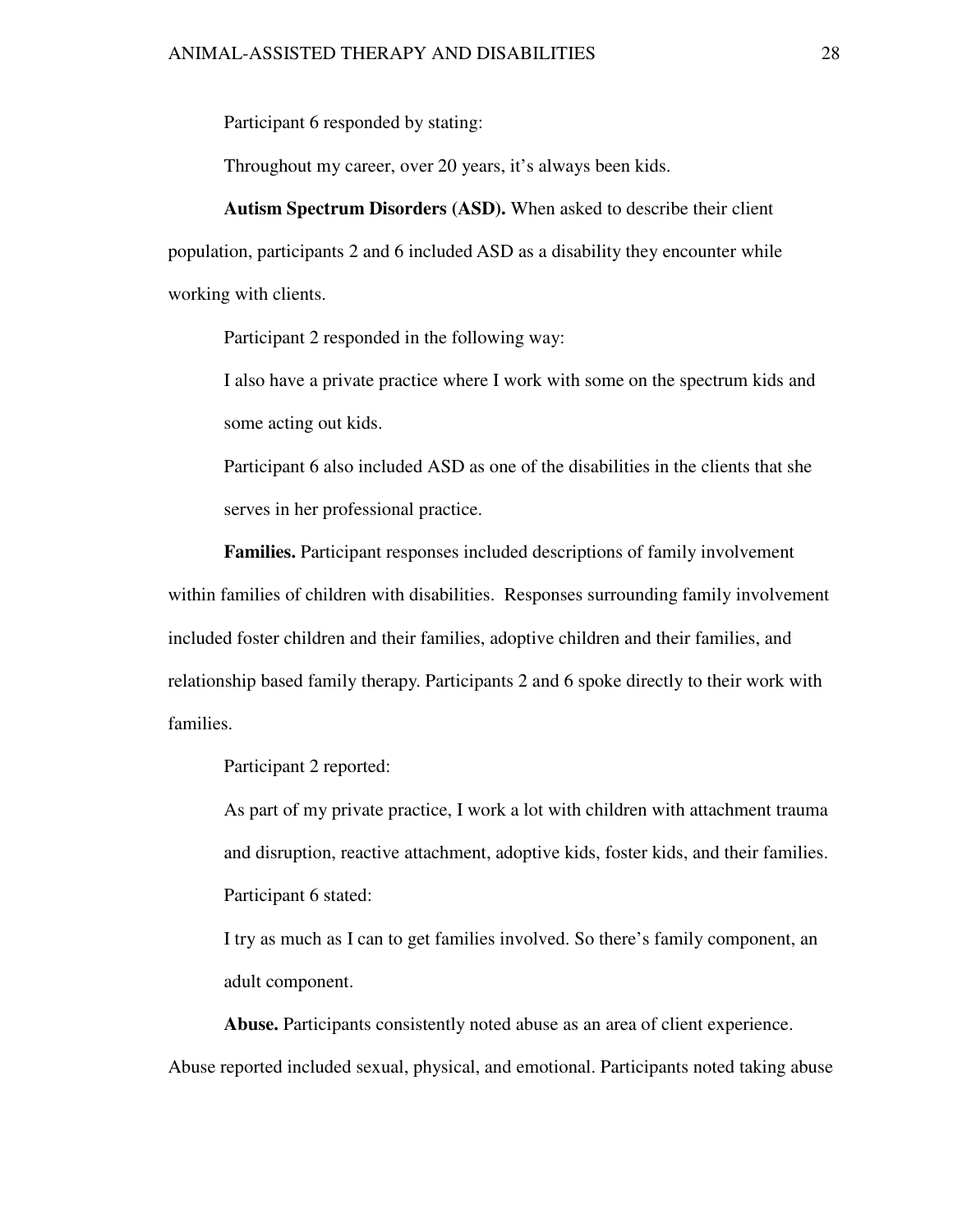into consideration when selecting therapeutic techniques and strategies, noting that clients may be sensitive to certain activities as a result of the abuse they have experienced.

Participant 2 reported:

I work with a lot of kids with a history of sexual abuse; this can lead to sexual acting out as well.

#### **Emotional/Behavioral Disorder (EBD) and Attention Deficit Disorder (ADD).**

Participants consistently noted working with EBD and ADD clients. This work took place in schools, private practice settings, and on farms. Across settings, AAT was used with these populations of clients.

Participant 3 reported:

I do school social work, mostly with EBD students.

When asked to describe their client population, Participant 4 stated:

Ok, well there are two. I work in a school with EBD kids, setting 4. I also have a private practice where I work with acting out (ADD) kids.

**Other.** A statement made by one of the participants summarized additional work done by Animal-Assisted Therapists.

Participant 1 provided a response that included:

I work with people, in various places in their lives, where they want to do feeling work and they want to move from a state of distress to a state of health and a state of wellness.

# **Experience of the Clinician**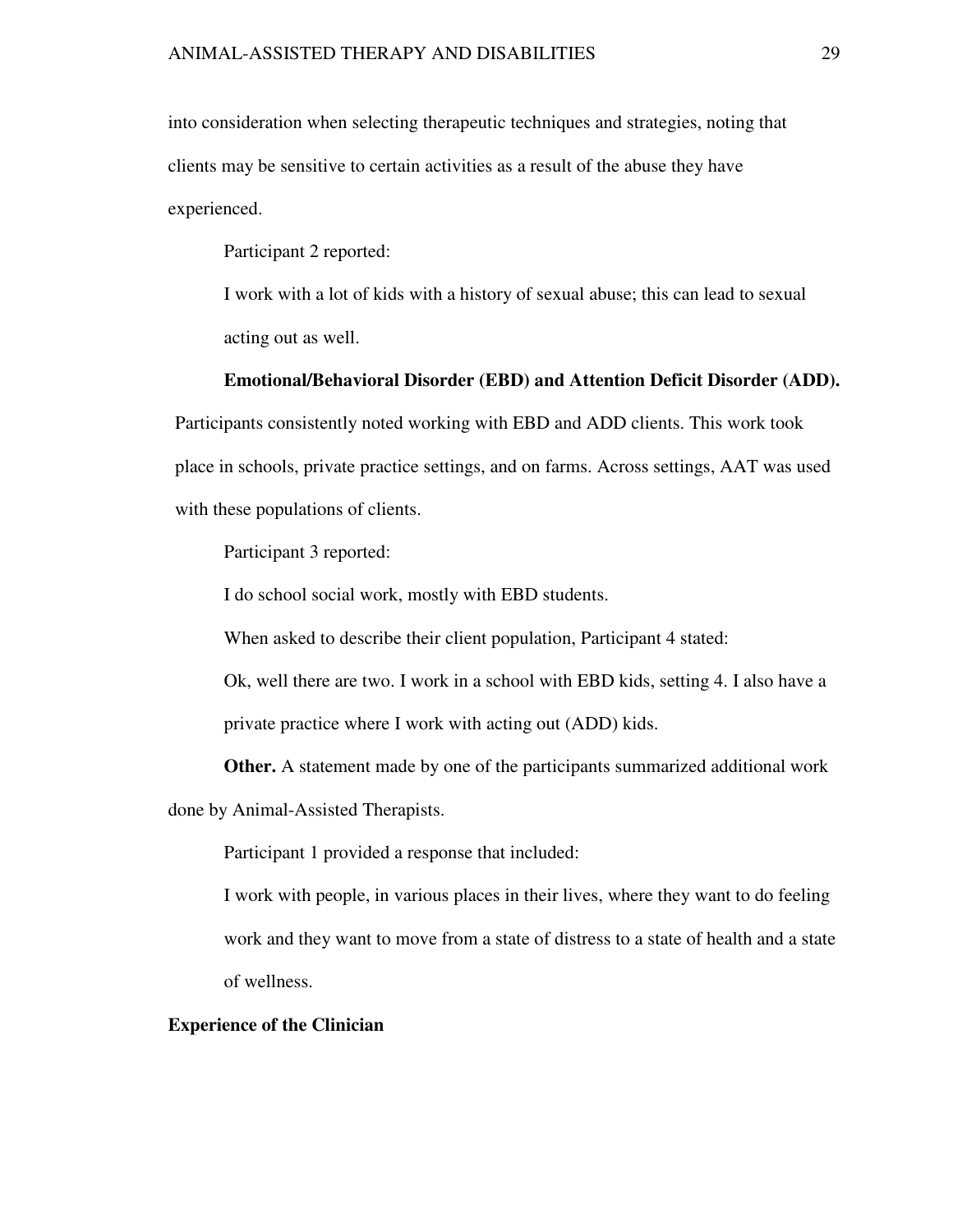In the interviews, four components of clinician experience were found to be most prominent: (a) setting, (b) animals used, (c) years of experience, (d) technique, and (e) incorporation of AAT into existing practice.

 **Setting.** When asked to describe their personal experience using AAT with clients, participants provided a description of their clinical settings. Settings included private practice offices, hospitals, schools, and farms.

Participant 1 responded:

I have the private practice with the dog and dog in training, and then I also have a farm practice. So people come out to the farm to work with horses.

Participant 3 responded:

I work in a school, and then I have a therapy dog that I will occasionally bring to work with me. I also have a private practice and work with horses.

Participant 4 shared:

The first dog I trained worked as a certified reading dog, in a school, where they were able to mark the progress. I've also worked in hospitals.

Participant 5 stated:

I work with my dog through an advocacy group for Rottweilers and Pitbulls. So they organize it, and the visits are weekly. They have a facilitator who coordinates

it. There are three people, one does the lesson, and two have certified dogs.

Participant 6 described their clinical setting, stating:

Clients don't end up going to a traditional therapy office, they go to a farm where they're in a pasture looking at horses. Overall, my experience with it has really been positive.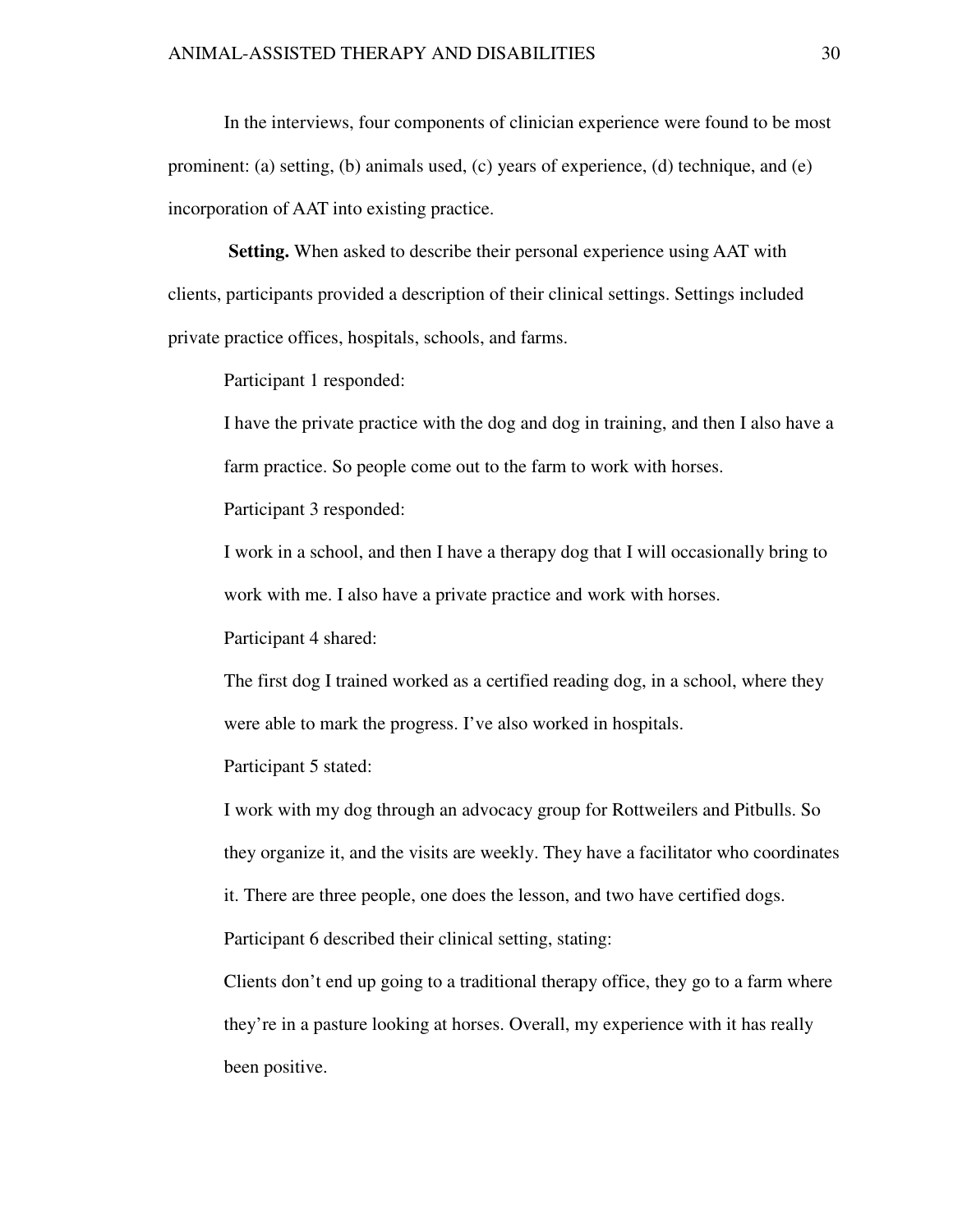**Animals used.** Descriptions, provided by participants, of the animals frequently used in AAT included (a) dogs, (b) horses, and (c) other.

Participant 1 stated:

I have a practice with the dog and dog in training, and then I also have a farm practice. So people come out to the farm to work with horses.

Participant 2, who works with a therapy dog, reported:

Well, I'm pretty good at connecting with people, but all barriers are gone when they see the cute puppy.

Participant 3 stated:

At the school, I'm not the therapist, but we take them out to an equine farm to ride the horses; we have an eight-week program with horses. Then I have a therapy dog that I will occasionally bring to work with me. I used to do cat therapy with a little boy and we'd bring different cats in. Also, in my private practice, my partner and I wrote a manual on equine assisted therapy with trauma patients.

Participant 4 described the animals she uses:

Goldie was the first dog I trained, but she got sick when she was six. Now I work with my second dog, Harry.

Participant 5 stated:

I work just with my dog.

Participant 6 reported working with the following animals:

I've worked with, horses, chickens, dogs, llamas, pigs, rabbits, guinea pigs,

donkeys, and I have a cat right now; I'm curious if he might be a good candidate,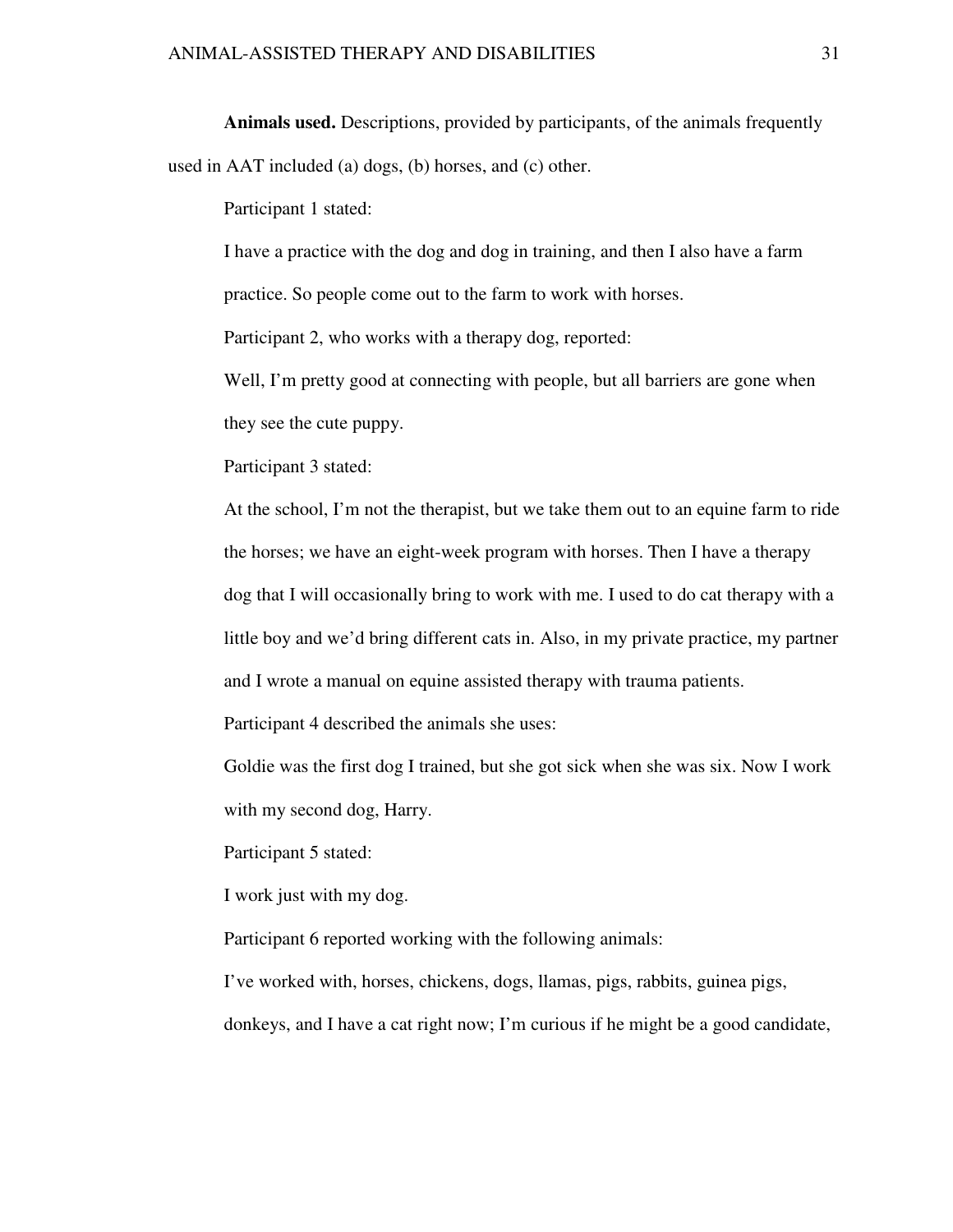we'll see. You don't find too many cats, and yet there are a couple out there.

Pretty much every domestic species, I've had some type of involvement with.

**Years of experience.** Participants reported years of experience to range from three years to over twenty years. Though participants were not directly asked about the number of years they have been working with AAT; most participants provided this information as an inclusion in responses.

Participant 1 reported:

I've been doing private practice since 92.

Participant 2 reported:

I'd been a therapist for over 20 years before I got Lucy.

Participant 3 did not provide their years of experience during the interview.

Participant 4 referenced working with their initial dog for six years, and working with their current dog after that time. A specific timeline surrounding the current animal was not provided.

Participant 5 stated:

I've been doing it (AAT) for 3 years.

Participant 6 provided information about their years of experience by stating:

Throughout my career, over 20 years, it's always been kids.

**Technique.** Participants described a range of AAT techniques used with clients.

Variations in technique were based on setting, population served, and interest and experience of the therapist.

Participant 1 stated: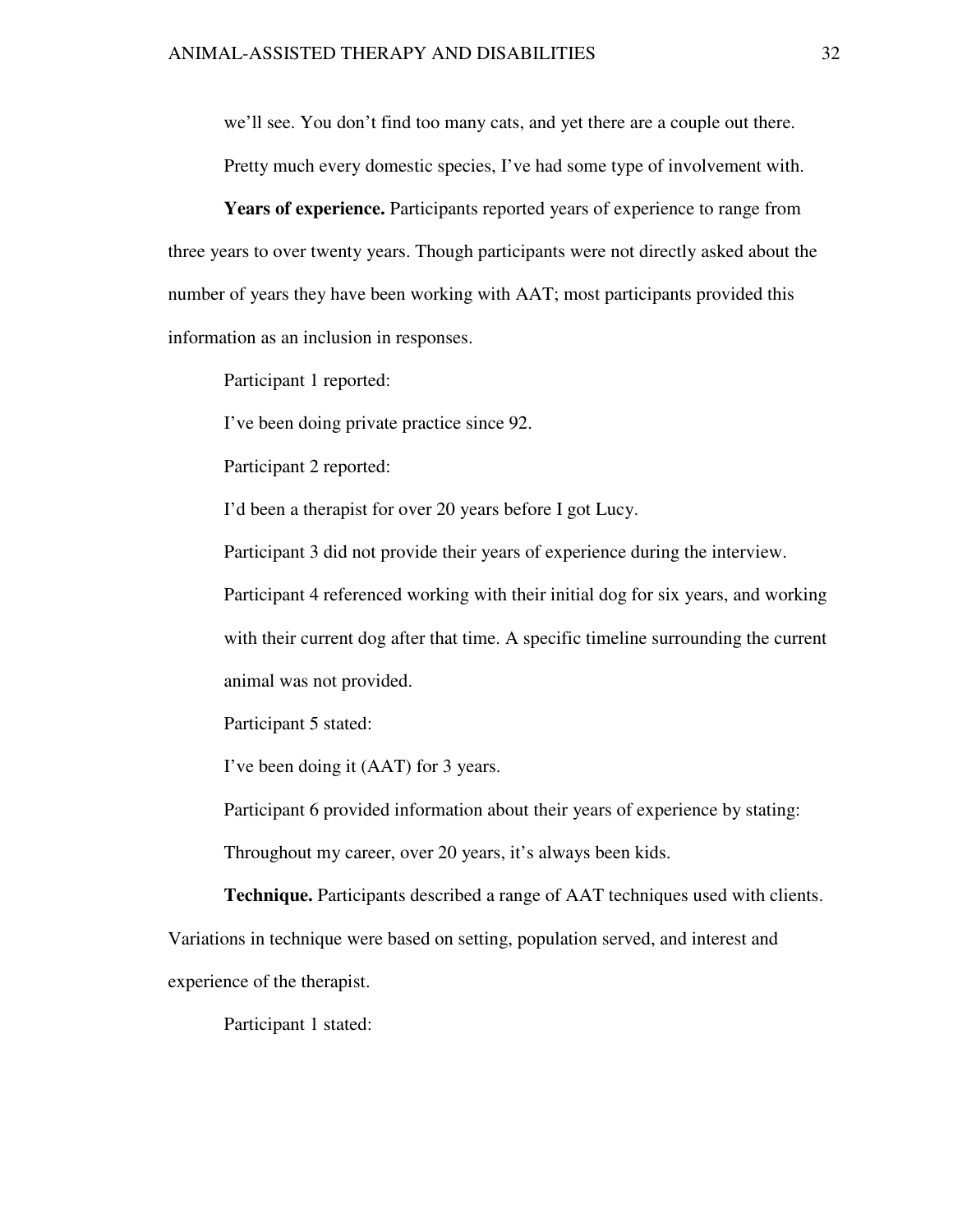With therapy, how I do it, it depends on the goal of the treatment plan. If people need to work on assertiveness or boundaries, there are certain exercises. Some of the kids I work with really need to learn about body language, learning about quiet and calm. We do clicker training with the dog. I have one client, and all I want her to do is be able to get quiet in her body. So we do a lot of yawning, a lot of dog body language. Teaching clients how their body language impacts others. With the horses, I bring people out to a farm setting, being in nature when they work with the horses. It's a lot of groundwork, breathing, grooming, and Tellington Touch massaging. I teach people a lot of self-regulation by working with the hoses. Sometimes I say, "Ok, build a challenge course of the challenges you've had in your life and then walk the horse through the challenge course." Also, balance work. It's being able to stay grounded even though your feet are off the ground. We give them the opportunity to be up in the air, on another living thing.

Participant 2 described their technique to include:

We do a lot of observation of how the dog's behavior is, because that's a very strong indicator of what's going on emotionally in the room or with the person. I think having that direct, concrete, observable thing happen is very helpful to clients.

Participant 3 reported:

I have observed a family with the horse. It was incredible. It took me an hour, and we named every single thing that was going on with the family. Where you could have sat in an office and it would have taken hours. So cool.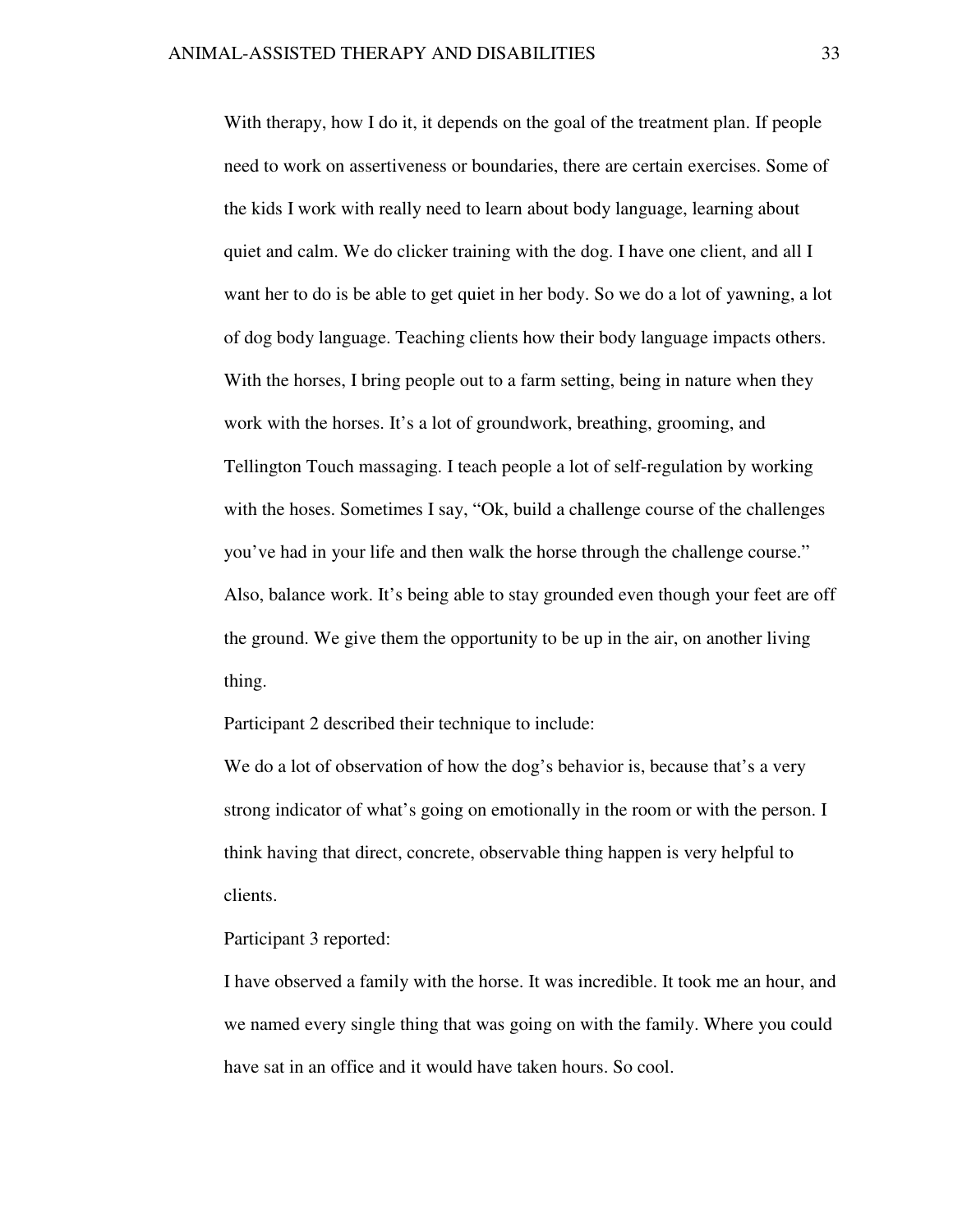Participant 3 also stated:

We were just assessing what was going on with the family. We had the daughter on top of the horse, and the parents watching on each side. And the dad was just like milk toast. He couldn't make a decision and couldn't decide. And mom was just bossing everything. And the daughter was trying to protect everyone, and keep everyone happy. You could see the family dynamic, how they interacted, and what was going on in their family at the time and why there was so much distress. And we could name it for them. "Do you guys see what you're doing, and what's going on?" and they could say, "Yeah, we have that at home too." Participant 4 detailed their technique in the following way:

Early on, my first recollection, one person asked me to come; her son was in a coma. Harry would do things he was taught as a service dog, tug on a sock, nudge his leg a little bit, put his head on his lap, and I would see him responding. When other people witnessed what I saw, and they would ask me to come to their child's room to see if they could get a response. One mom I was talking to in the cafeteria said, "Can you bring Harry to my daughter's room." As I was riding with them in the elevator, the father said, "You don't understand, she is in a coma." I said, "I do understand, and you might not see anything happen, but I've seen some really interesting things happen." We walked into the room, and their daughter reached around the bed at Harry. I looked back at her Dad and he just started crying. I can't put my finger on it, but there's something that they can do, that we can't reach.

Participant 5 responded by stating: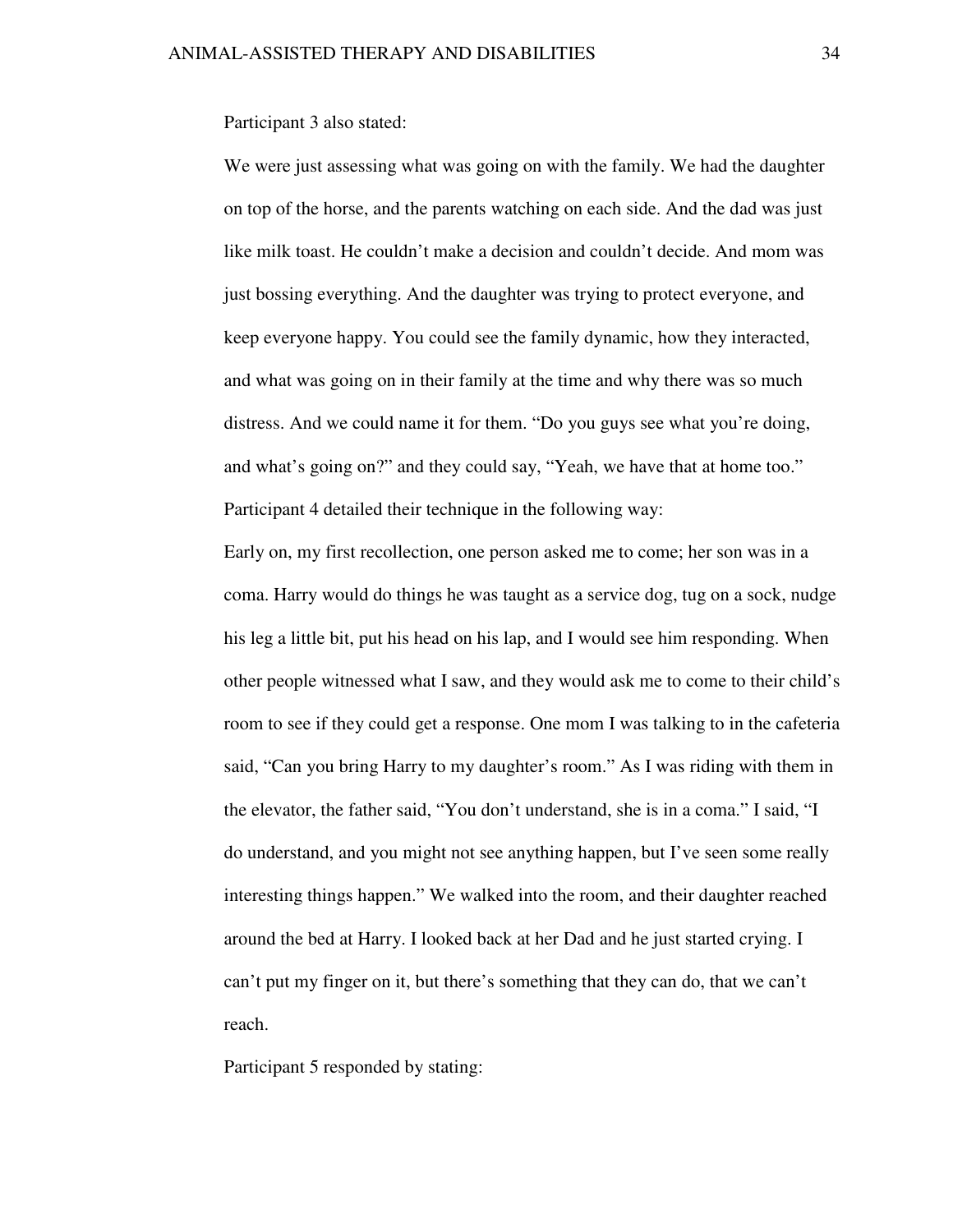I work in a small group setting. I go once a month, sometimes it's the same kids, and sometimes it's not. There are three to five kids, and my dog will greet each one of them as they come in. Some kids who are really comfortable with dogs will come right up to him, and sit by him and pet him. Other kids will kind of stand off to the side, those who don't want to participate at first. But almost every time that happens, by the end of the session they're participating. It makes it a lot easier because the kids kind of think they're just there to see the dogs, and the facilitator knows they're teaching a lesson.

# Participant 6 reported:

I think one of my traditional, go-to activities in the very beginning is having people observe the animals. I try not to have just one animal, but like a heard of horses or a flock of chickens, and I will have people stand there and just tell me what they're thinking. This tells me if they are aware of relationships and feelings. It gives me a reference point of where to start with them, of how they read their world. If they're really misreading, that also gives me an idea that they're not picking up social cues at all, or they are not picking up on body language, and then I have to go back and do some remediation almost. What's fascinating about that is people don't have to know anything about horses to know that a pinned ear on a horse means an unhappy horse. Their brain accurately scans the world and says, pinned ear, danger. So that tends to be a really good go-to assessment. So I don't have your traditional paper assessment, I use the opportunity to go out, and be with the animals as an assessment.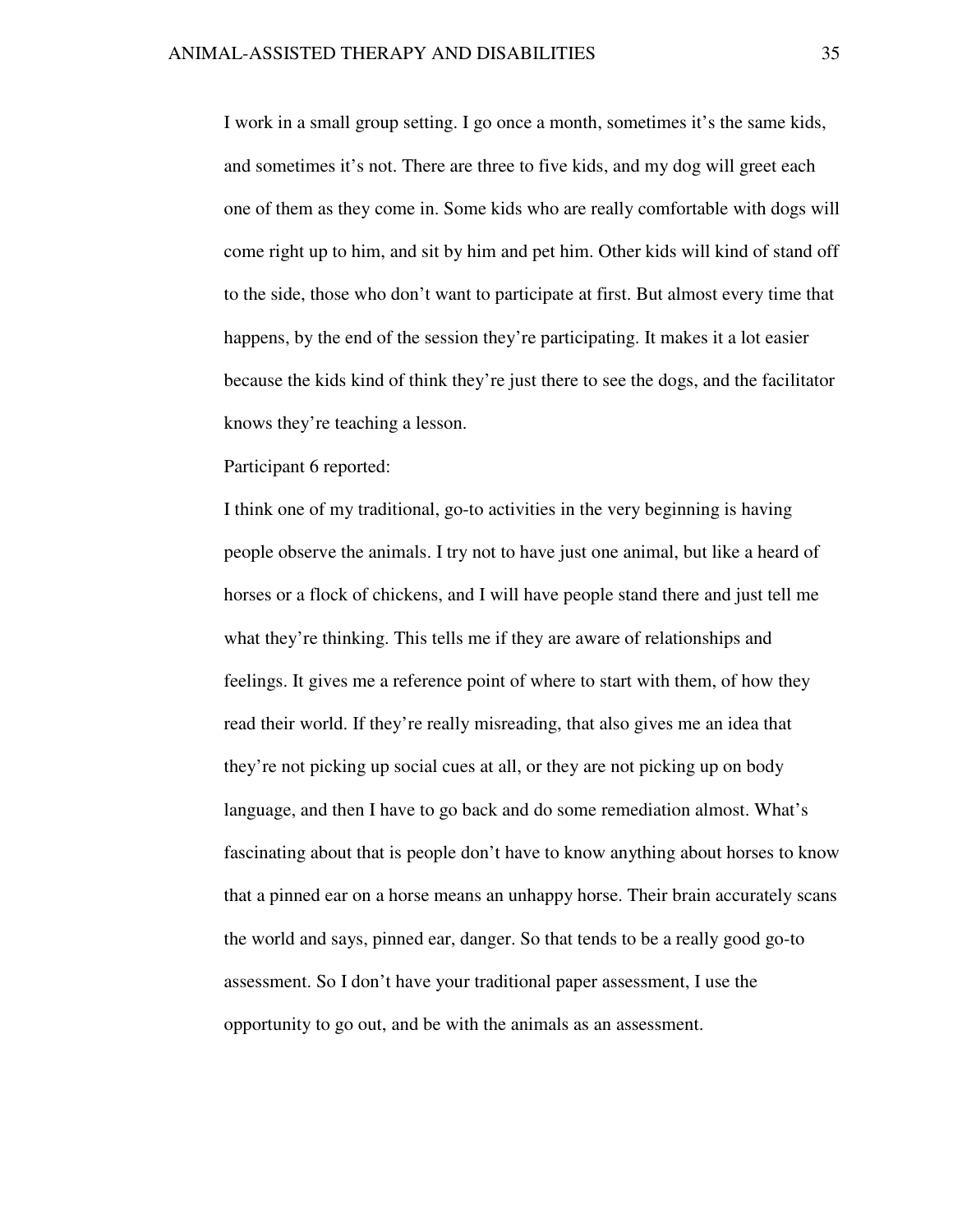**Incorporating AAT into existing practice.** Multiple participants described their incorporation of AAT into practice after gaining experience as a therapist. Participants reported feeling that incorporating AAT had a positive impact, and improved their work

with clients. A statement made during an interview provides a summary.

Participant 2 stated:

I kind of folded Lucy into my existing practice; I practice out of a developmental and attachment theory lens. What I have found is that it's much easier, especially for attachment disorder kids, to relate to a dog. It's much less threatening, than a human relationship.

# **Initial Session**

 Participants were asked to describe their initial AAT session with clients. In the interviews, three components of client experience during initial AAT sessions were found to be most prominent: (a) relationship building, (b) positive reaction, and (c) acceptance.

**Relationship building.** Participants noted client abilities to form relationships with animals upon initial interaction. Participants reported this relationship formation to be beneficial, not only in the relationship between animal and client, but also in the relationship between the client and clinician.

Participant 1 noted:

Most clients, I get the "Ohhhh effect." They'll say, "Oh mom, look at the dog!" They'll want to interact with her. For some clients, it's like they get grounded with Marla. Petting her or being with her, or I'll have them put their hands on her, and breathe. Then they'll say, "I feel like I'm here now." Participant 2 shared: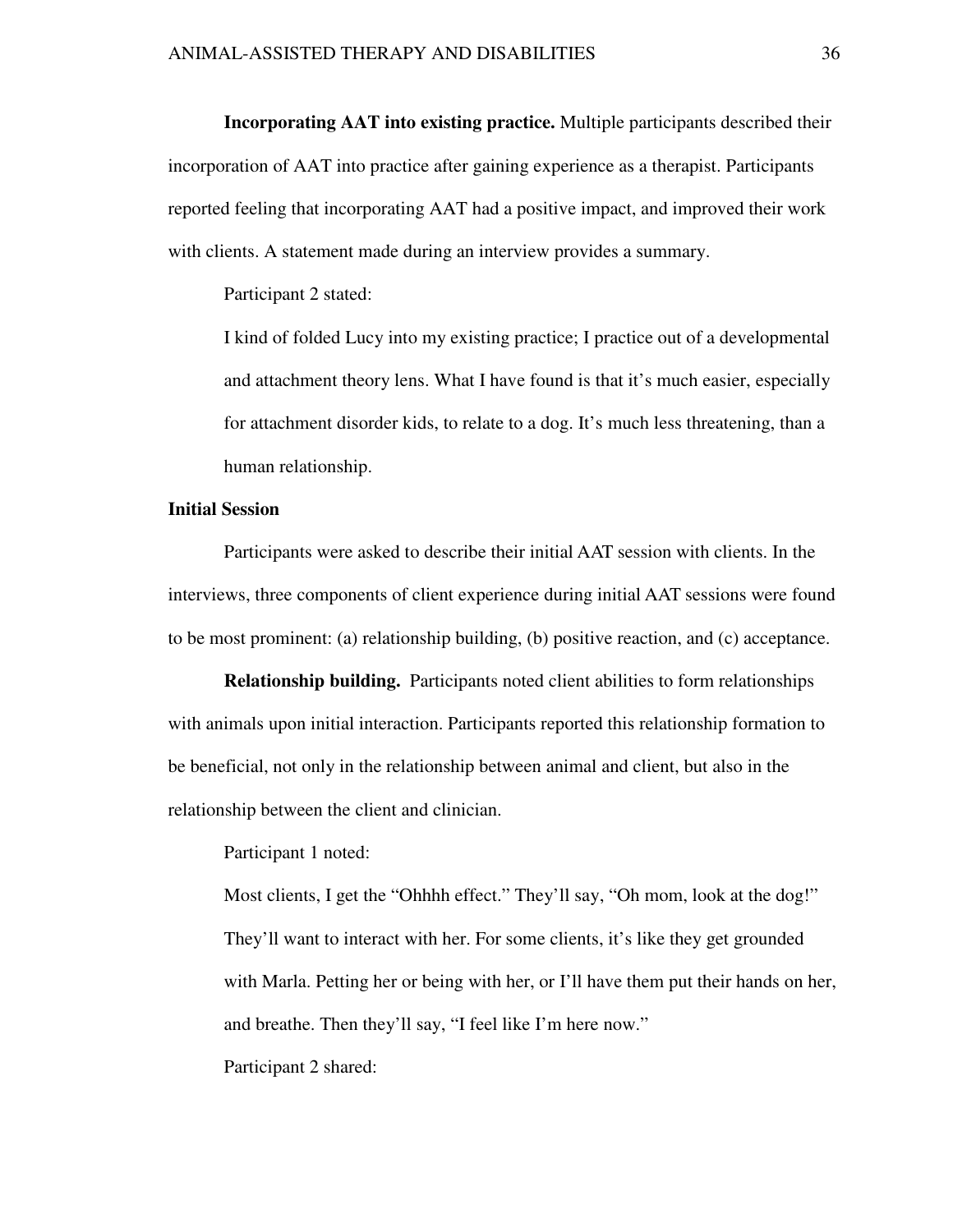It's just much less threatening. The children project onto the animal, they're sort of a little furry Rorschach if you will, so stuff comes out. What's so nice, too, is with trauma, and attachment disruption especially, the rhythm of the relationship is gone. So, the rhythm of walking a dog begins a regulatory device. It's a way for the brain to experience the rhythm of relationship without having to talk. That's one of my favorite parts of AAT. It's brain based, non-verbal intervention Participant 5 responded by stating:

Some kids, who are really comfortable with dogs, will come right up to him, sit by him, and pet him. Other kids will kind of stand off to the side and don't want to participate at first. But almost every time that happens, by the end of the session they're participating.

Participant 6 responded to being asked about their initial session with clients in the following way:

I'm usually a  $5<sup>th</sup>$ ,  $6<sup>th</sup>$ ,  $7<sup>th</sup>$   $8<sup>th</sup>$  therapist that the kids have seen. So they're pretty savvy around what is therapy. Often times they'll come in and introduce themselves by telling me what their diagnosis is, what meds they're on, what their treatment plans have been, and really nothing about them. So, that tends to be the initial experience that I've had with most of my youth clientele. They tend to have a stigmatized view of what therapy is. If it's not been successful for them or they haven't liked it, yet they're intrigued by me, because they know I hold the keys to working with animals on some level. I think they're usually pretty surprised that I don't hit really hard at what their presenting issues are. We get there eventually, but we definitely don't focus on that initially.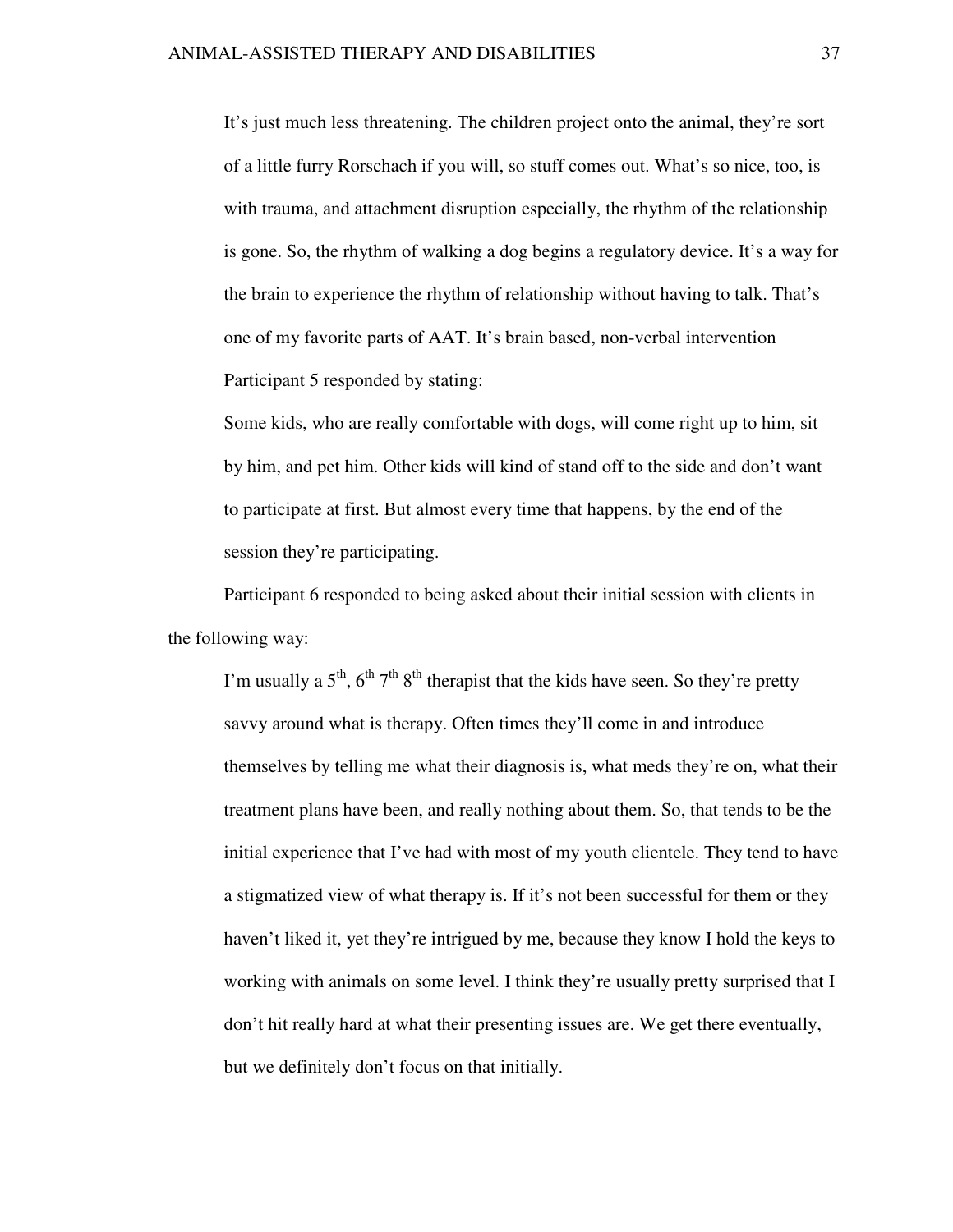**Positive reaction.** Participant responses consistently indicated a positive reaction from clients during their initial AAT session. The following are responses provided by participants that further detail this observation of initial experience.

Participant 1 described client's initial experience as:

Working with the animals is very positive and comforting for people.

Participant 2 recalls:

Before I even had Lucy, my private practice partner used to just bring her dog to our practice, and since we worked with kids with sexual behavior issues, as you can guess, they don't always want to come see us. And this one kid did not want to come in the office. The parents couldn't get him out of the car, so she took Sam out in the parking lot, and then all of a sudden I see Sam, then the kid, then my partner walking across the parking lot. It creates this safe environment where they are much more quick to trust, or at least to give you a chance.

Participant 3 responded by stating:

They love it, love it, love it. It calms them.

Participant 4 responded:

The most surprising area has been speech; watching someone younger who has a brain injury, and is not really sure if they're communicating. The therapist can tell them forever that they're speaking and they understand them, but when they tell the dog to sit, and he sits, there's that immediate confirmation. The dog just sat. Participant 6 shared: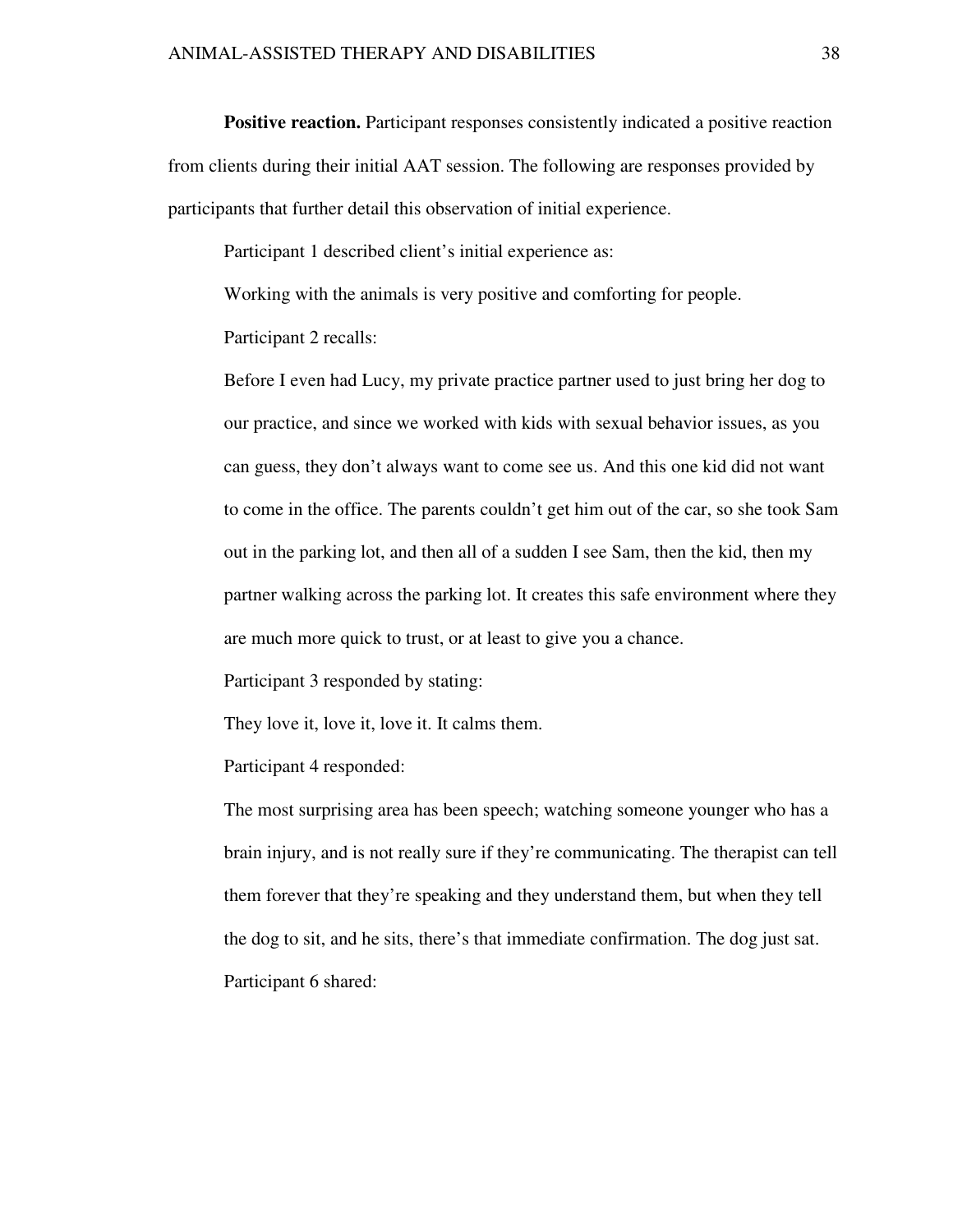I think what's so interesting with this work is that, as much as I get kids who have had so many bad experiences with therapy, for whatever reason, when they do come to my sessions, there's a different level of motivation.

**Acceptance.** Participants reported a positive response from clients, based on a feeling of acceptance by the animals. This was important during initial sessions, as it allowed clients to feel more comfortable and more open to working clinically, with both animal and therapist.

Participant 2 stated:

Lucy accepts them, of course, because she doesn't care about the past. As long as they are nice to her now, that's all she cares about.

Participant 4 responded by speaking to the animal's acceptance of clients in the following way:

The dog doesn't feel sorry for them, doesn't judge them, just meets them where they're at. It works really well with everybody, but especially with the adolescents, the tougher ones to break through.

# **Family Involvement**

Participants were asked to describe ways in which they have observed family involvement impacted by AAT. The following themes were identified, (a) increased support, (b) common thread, and (c) replication of home life. Some participants were unable to speak to this question, as they work in settings where family involvement is not possible. Participant 5 works specifically with youth, never having opportunity for family inclusion.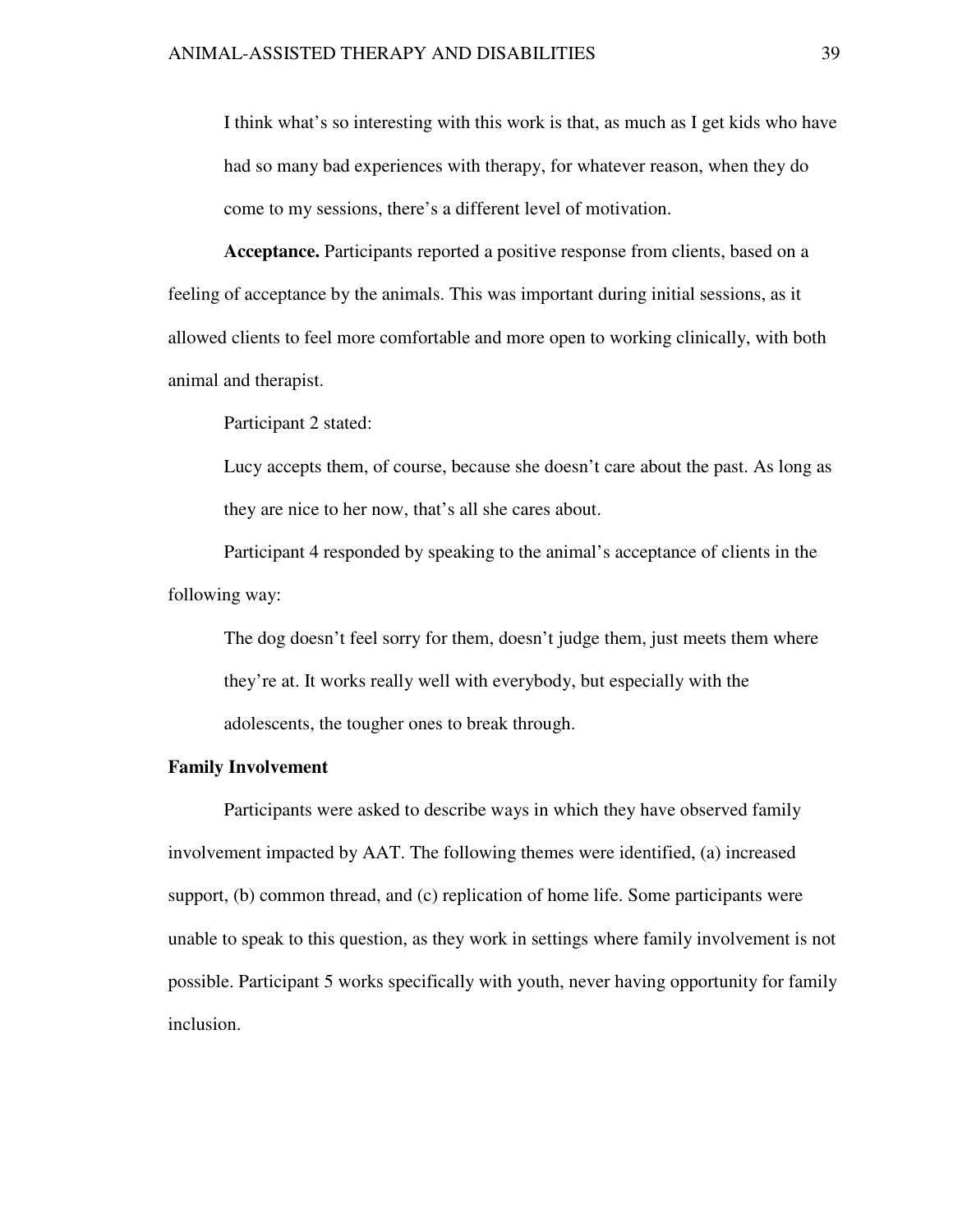**Increased support.** Participant responses included descriptions of how family support is increased while a child is working with AAT. Participants highlighted how important the development of this support is and the important role it plays in the client experiencing success within therapy.

Participant 2 responded to this question by providing the following case example: I worked with a young client who started to dissociate in the session, and I had tried to explain, and mom started seeing the trauma right there. And Lucy, who had been sleeping in her bed, sensed the trauma and dissociation. And got out of her bed, put her head on the girl, and they were both asleep in about 2 minutes. So, she totally regulated her and brought her back. I think just the mom observing how stressed this child was, helped them to see what was really going on. Lucy was a real linking point in that, rather than me just trying to explain something. Participant 4 provided the following answer to describe the AAT work they

provide in a hospital setting:

People bring in their cell phones and videotape and say, "You're walking really nice, and look at how the dog's looking at you." I see that. It shows that they're really interested in how it works. I think it increases support from the family. All of the feedback I've gotten from family members is very supportive. Participant 6 provided the following response:

I've seen and heard consistently, time and time again, to the point where I get goose bumps, where parents will say, "I've never seen my child so competent. I've never heard my child be able to explain directions to me. I've never felt like my child had my back." Maybe we're doing something with the horses, and the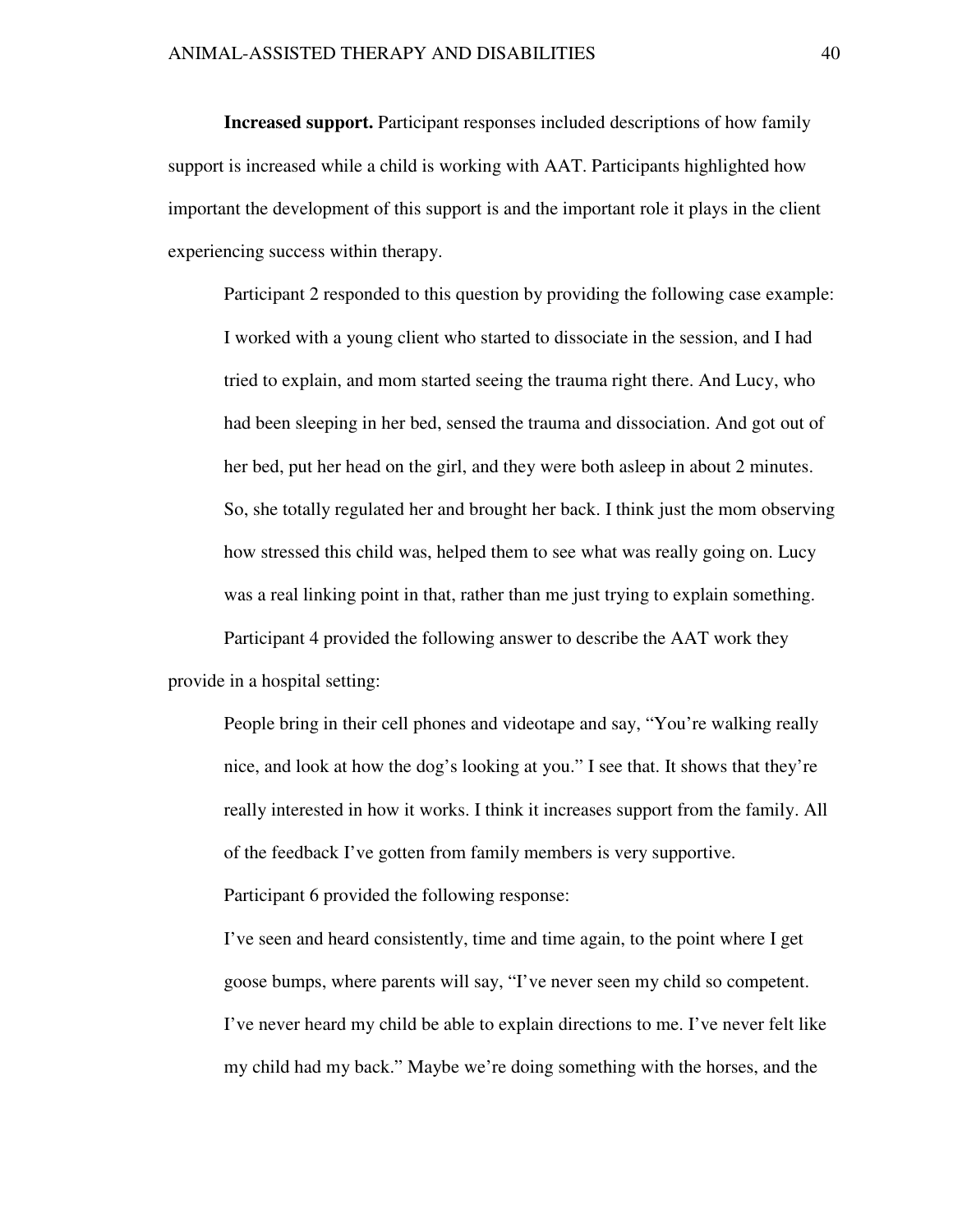kids are gung-ho and fearless, and the parents are standing there just ashen because they're scared to death of this large animal, and they don't want to look like a fool in front of their child. I'll sometimes pull a child over and say, "I bet your mom's a little afraid now." So I sort of confide in the child and help them prep for that next level of being a really competent person for that father or mother.

**Common thread.** Participants described AAT as a common thread between family members, detailing how it connects members through a common interest, topic of conversation, and family activity. Participants noted how important this common thread becomes among family members, and the powerful impact it has on family relationships.

Participant 2 responded:

I think it's that common thread. If she just loves a kid whose parents are sick of their behavior, it allows them to see the kid in a different light. Or they can both be affectionate to Lucy while sitting next to each other.

Participant 6 stated:

A lot of family members have not had great experiences around therapy. They often think, my kids is receiving therapy because of x, y, and z and I've failed as a parent because x, y, and z happened. So there's a huge piece of that that people absolutely wear on their sleeves when they come to therapy. Working with the animals gives the whole family something they can unite around and have a good time.

**Replication of home life.** The theme of replication of home life was identified as participants noted how family therapy with AAT elicits conversations about the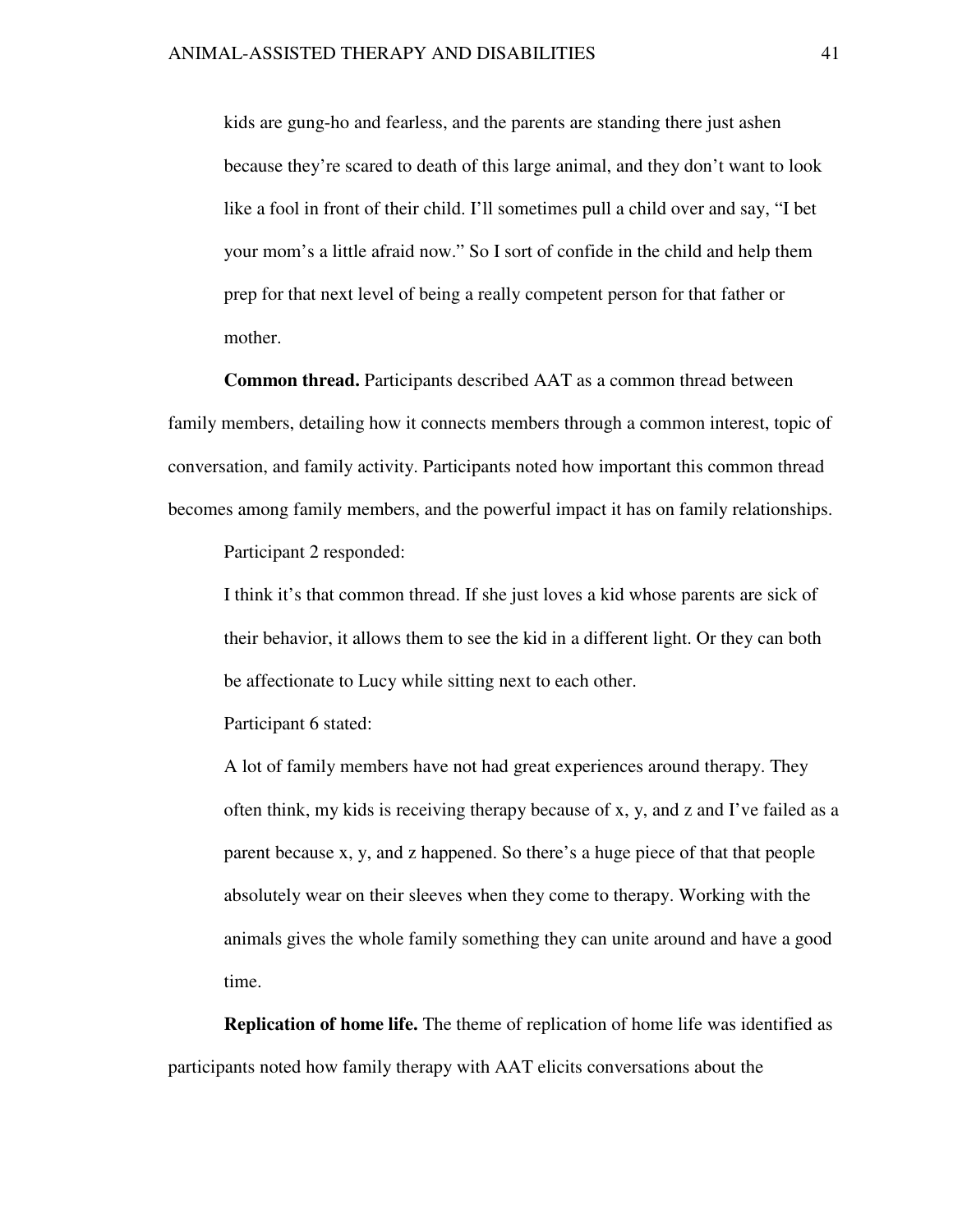interactions of family members at home. It was emphasized that family interactions during therapy sessions often mimic daily interactions, with family members falling into typical roles and behaviors.

Participant 1 responded:

At the farm with families, we get them to work together to lead a horse. And they have to decide who's going to be the copilot or lead, and how it's going to go. They have to do a lot of negotiating. Sometimes, even putting on a halter, having them work together to do things like that can be very powerful. I give a lot of diagnostics by watching people interact with animals, especially in the family situation. I had one mom, her, her husband and kids were all fighting, and Marla wanted to leave the room, so she went to the door, and left. The mom said, "See, Marla doesn't like it when we argue either." I said, "So, if Marla doesn't like it, how do you think each other feel?" I get a lot of people to story tell through the animals. You get a lot of information about family history and where people relate.

Participant 3 stated:

I observed a family with the horse. It was incredible. It took me an hour, and we named every single thing that was going on with the family. Where you could have sat in an office and it would have taken hours. We were assessing what was going on with the family. We could name it for them, "Do you guys see what you're doing, and what's going on?" and they could say, "Yeah, we have that at home too."

Participant 6 shared: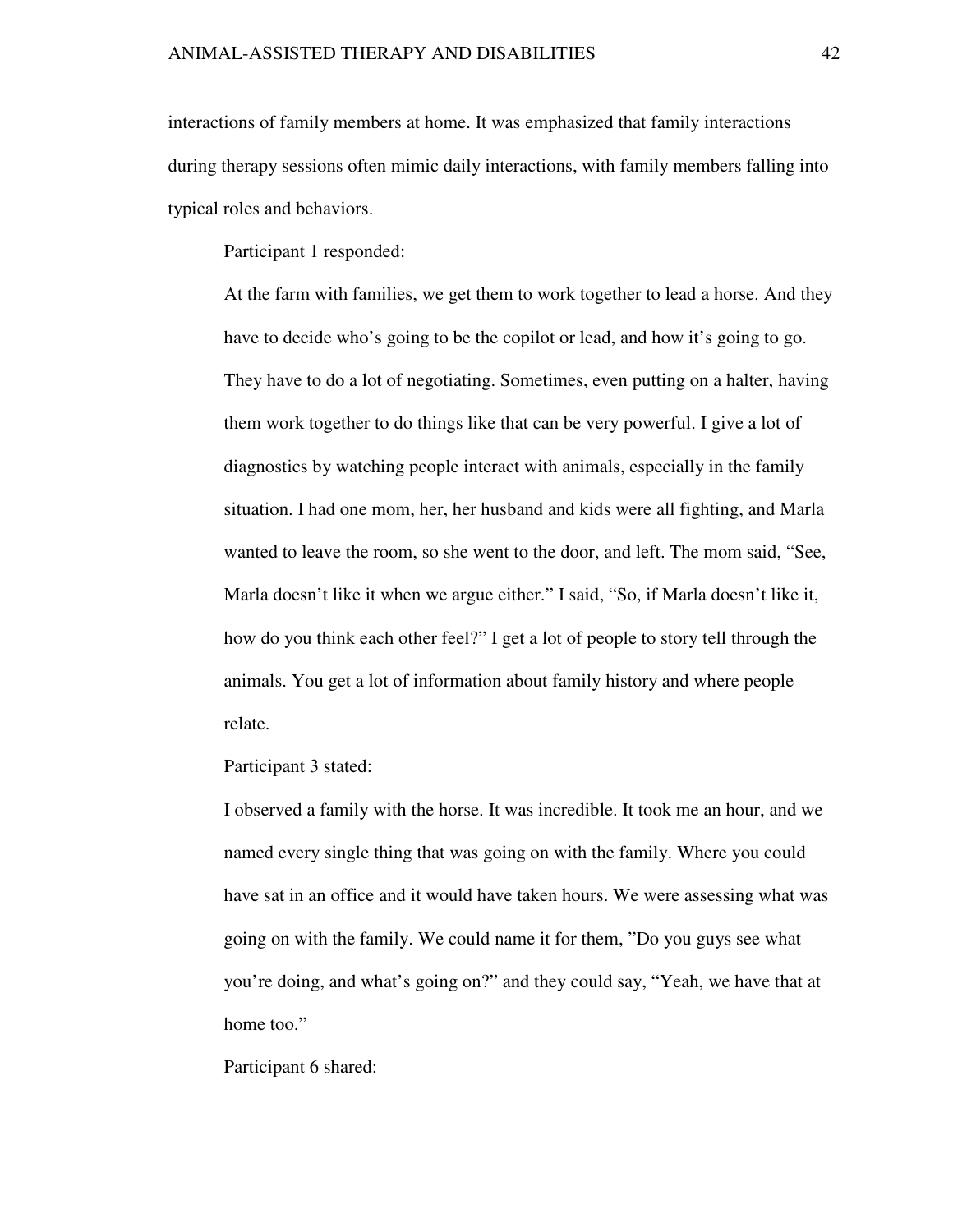The goal is to allow there to be this dialogue and I coach the parents around tell your child what you saw and what you felt. Really come from a place of authenticity and be vulnerable and tell your child you were scared and you really appreciated them having your back. So they share that information, and then I talk with the child and say, "How'd that feel to hear that from your dad? When's the last time you've been complimented by your dad?' And usually there's a lot of tears, people will shut down at that point because kids realize, I've never been complimented by my dad, I've never felt my mom have my back or appreciate me being there and that can be really hard. That then starts the resolving conversation. I know how critical family involvement is for kids, and their development, and their success and it has just been beyond words I can put into place what happens in these sessions where I have families involved.

#### **Social and Physical Improvements in Clients**

Participants were asked to describe how client's social skills and physical abilities are improved by incorporating AAT into therapy. Some participants were able to speak to both areas, social and physical, while others were only able to speak to social improvements. Responses were based on client population, experience, and setting. Identified themes include (a) body language, (b) social skills, (c) whole body, and (d) improved gate and posture.

**Body language.** Participants reported seeing a social and physical improvement in understanding body language when using AAT with clients. Though these responses were setting-dependent, improvements were described in the following ways.

Participant 1 reported: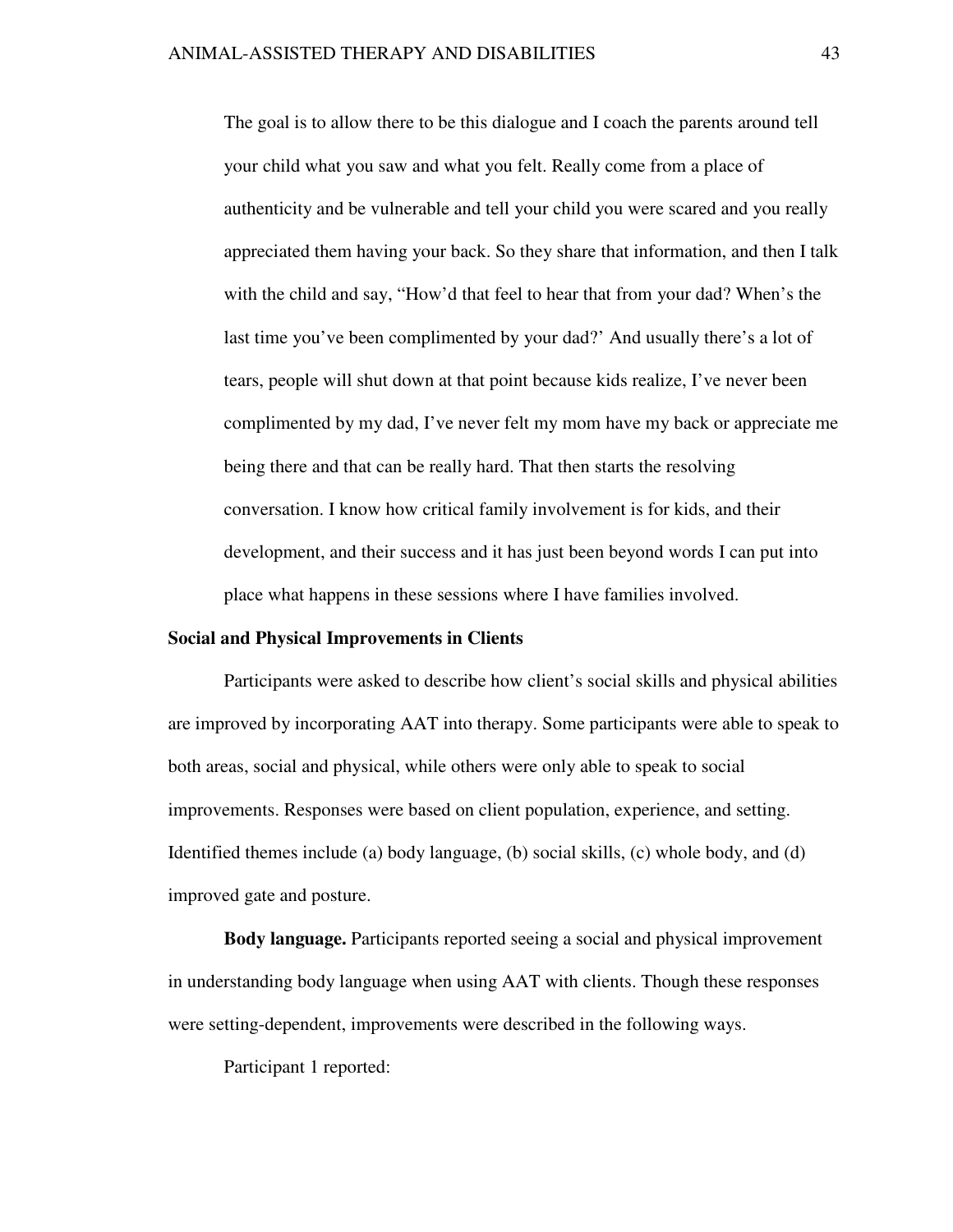A focus of my work is teaching people how to read body language and understand muscle movements. This helps with boundaries, they learn a lot about how they are around animals, and then they can understand maybe why people get kind of put off or overwhelmed by them.

**Social skills.** Participants highlighted improvements in the social skills of clients while working with AAT. This was consistent across settings and client populations.

Participant 1 responded by stating:

Sometimes for clients who have a difficult time being out in the world and socializing, I give them pictures of themselves and the dogs, or pictures of nature, and they're reminded they're not alone in the world. They have something to take with them in their pocket. They say that helps; they remember how to use that out in the world. With a 900-1500 pound animal, like a horse, for people who don't feel like they have a lot of skills socially, for them to be able to learn by exercises and have the horse follow them without a lead rope. When they get that, and they're breathing, and they're really focused, they say, "I remembered to look up, I remembered to stay focused on my goal, and to stay soft in my body, and when I went out in public or with their family, they say, I remembered to do that."

Participant 2 provided the following description of how social skills are improve through AAT:

The dog will give them immediate feedback. She will never bite, of course, but she will go across the room if she doesn't like the person's demeanor or the tone of their voice. So again, it's that immediate feedback, where in public they just feel rejected by a person, or bullied; this is a much gentler way to get back on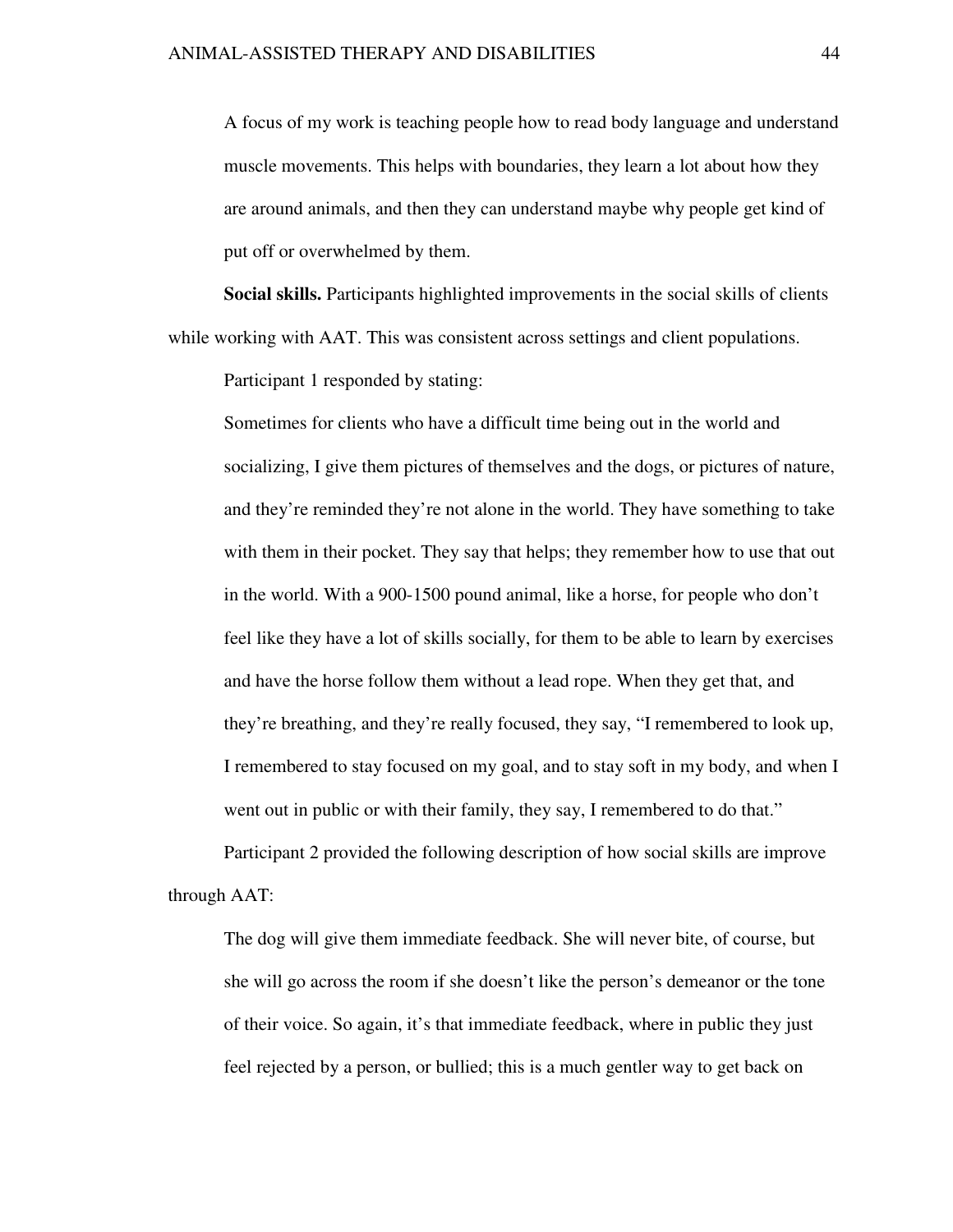your social behavior. And we've seen significant leaps in behavioral skills. It's really interesting. She's just a great mediator for that whole process. Participant 3 stated:

At school, they work together as a team. They communicate leading the horse and about what they're doing. They have to work together to lead the horse and ride the horse. They rely on each other to be safe and have to increase their communication skills. A lot of our kids are self-focused, so they have to get outside of themselves to communicate what their needs are.

Participant 4 shared:

They'll have the client introduce the dog, tell how old he is, and what type of dog he is. It gives them that social, and they're not talking about their disability. It's a real icebreaker.

Participant 5 responded in the following way:

The kids are motivated to behave properly when the dogs are there. Often times, they're kids with social skill deficiencies. It's immediately apparent to me by the way they come in and act. When the group is happening, they get gentle reminders from our facilitator, and then they have their own supervisors there. When they get threatened that they won't be able to stay if they don't behave, they usually want to have time with the dogs, so they are better. Participant 6 responded:

I could go down a whole list of social skills that get accomplished, and I can pick how do you communicate effectively, how do you monitor your frustration tolerance, what are the words you're using to describe how you're feeling, and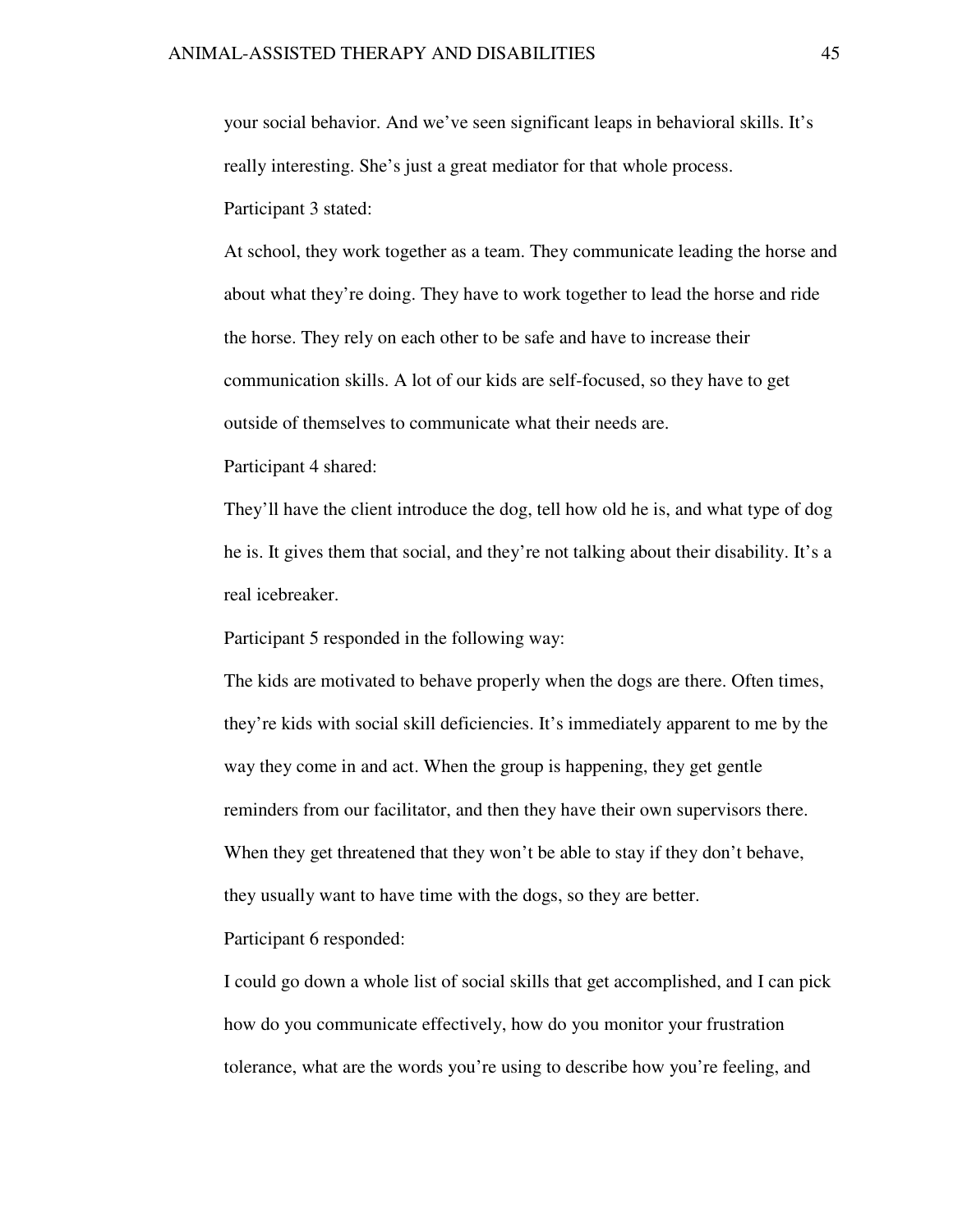how do you use body language and eye contact. We practice that first with animals and then talk about how you incorporate that into your relationships with other people, and why that is important. Sometime even just general things like being polite, shaking hands. I always teach kids how to approach the animals from a place of not being rude. I talk about things from an animal perspective. If an animal's in your space, that's just rude. It's not bad or good, it's just rude, and in our social society in the US, we have certain space limits. So we talk about here in the U.S., or the world of dog, or horse or chicken, what is their space bubble? We also talk about, when they interact with each other that's not rude, but when they interact with us, that is rude. I talk about just manners. When you say hello to a person, you shake their hand, you don't pet them in the face. It's the same with horses; you don't go right up and pet them in the face. I teach them, how do you do a horse handshake. We could go get a book on social skills, open it up, and figure out how to do activities that would get at those social skills, and I think they're just endless. That's one of the beauties of working with animals; they don't have this verbal stuff, they're all about body language. They're all about space and special connections and moving and that lends it self so beautifully to social skills in humans, because so much of it is non-verbal.

**Whole body.** Participants described the full body inclusion, physical, emotional, and spiritual, which is impacted by AAT. The following answers provide examples and descriptions of this full body experience.

Participant 1 recalled an example of how the whole body experience was used during an AAT session where a client was challenged by interacting with an animal: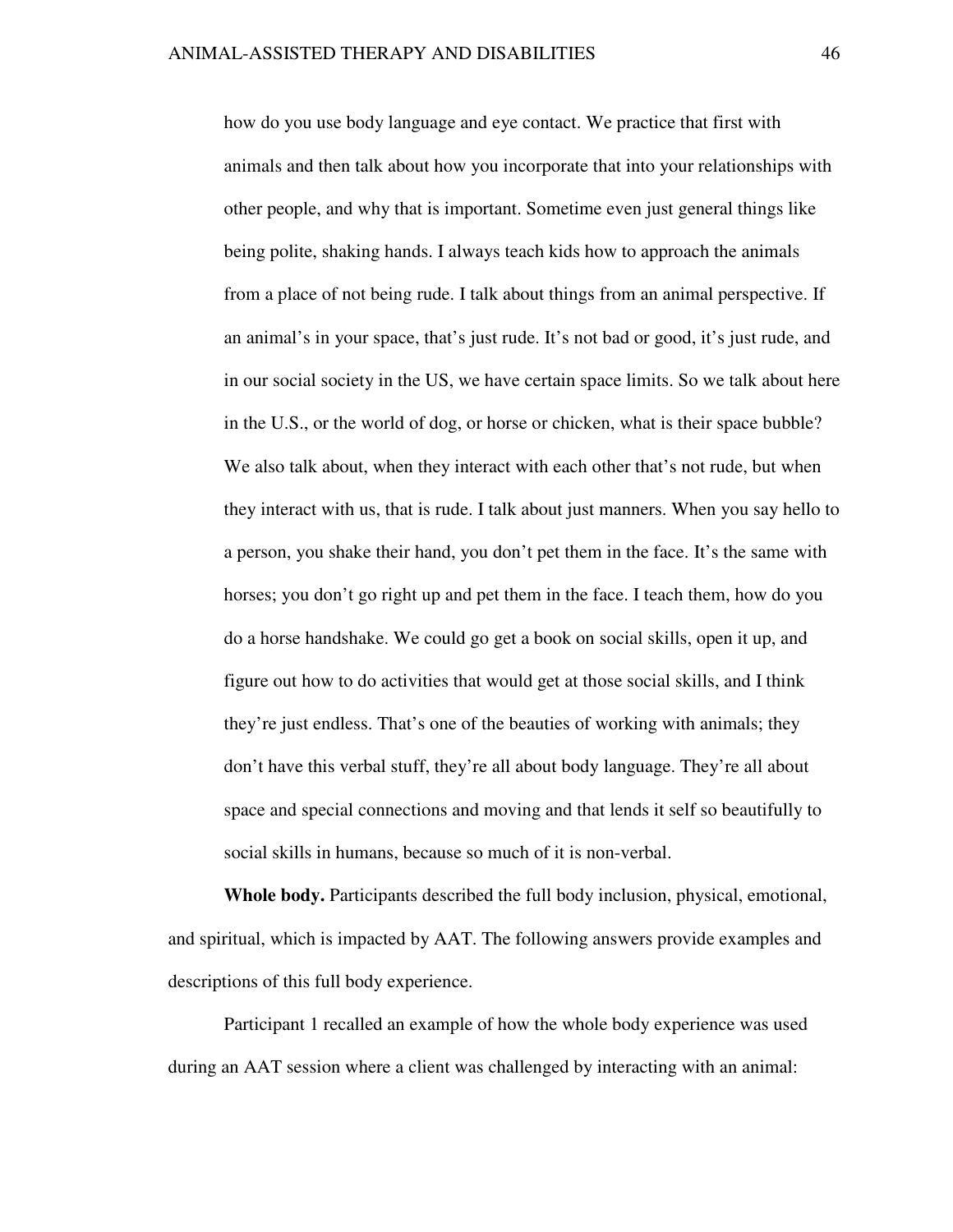I said to the client, "Just walk with me like this," and I took big steps in my body and just opened my arms up, and took some deep breaths, and we got calm in our bodies. And all of a sudden the horse walked up and put her head on the girl's heart and she said to me, "I get it." She said, "I get what my mom was saying about how I come across." I couldn't demonstrate that without an animal for a million dollars. The horse responded, it was immediate, and it was priceless. Participant 6 provided the following response:

Sadly, some medications do put a lot weight on children. And more and more kids are inactive and their physical abilities are declining; sometimes just a walk from the barn to the office can wind a kid. There's an interesting spatial ability that I'm seeing less and less kids have, and that's fine motor coordination. A lot of what they do is gross motor, or very specific fine motor, clicking a button over and over, but there's not this fine little tediousness, like tying a shoelace. Kids don't do that now. They have Velcro, snaps, and buttons. So when it comes to giving them a halter, kids are at a loss a lot of the time. When I see it happen, I go back and try to help them do it. I'm not doing occupational therapy around doing buckles, clips, and laces, but I do know that if I can activate that part of their brain, I can help them in other parts of their lives, too.

**Improved gate and posture.** The theme of improved gate and posture was identified based on participant responses. Responses to this question varied based on the setting and population in which AAT was applied.

Participant 2 responded: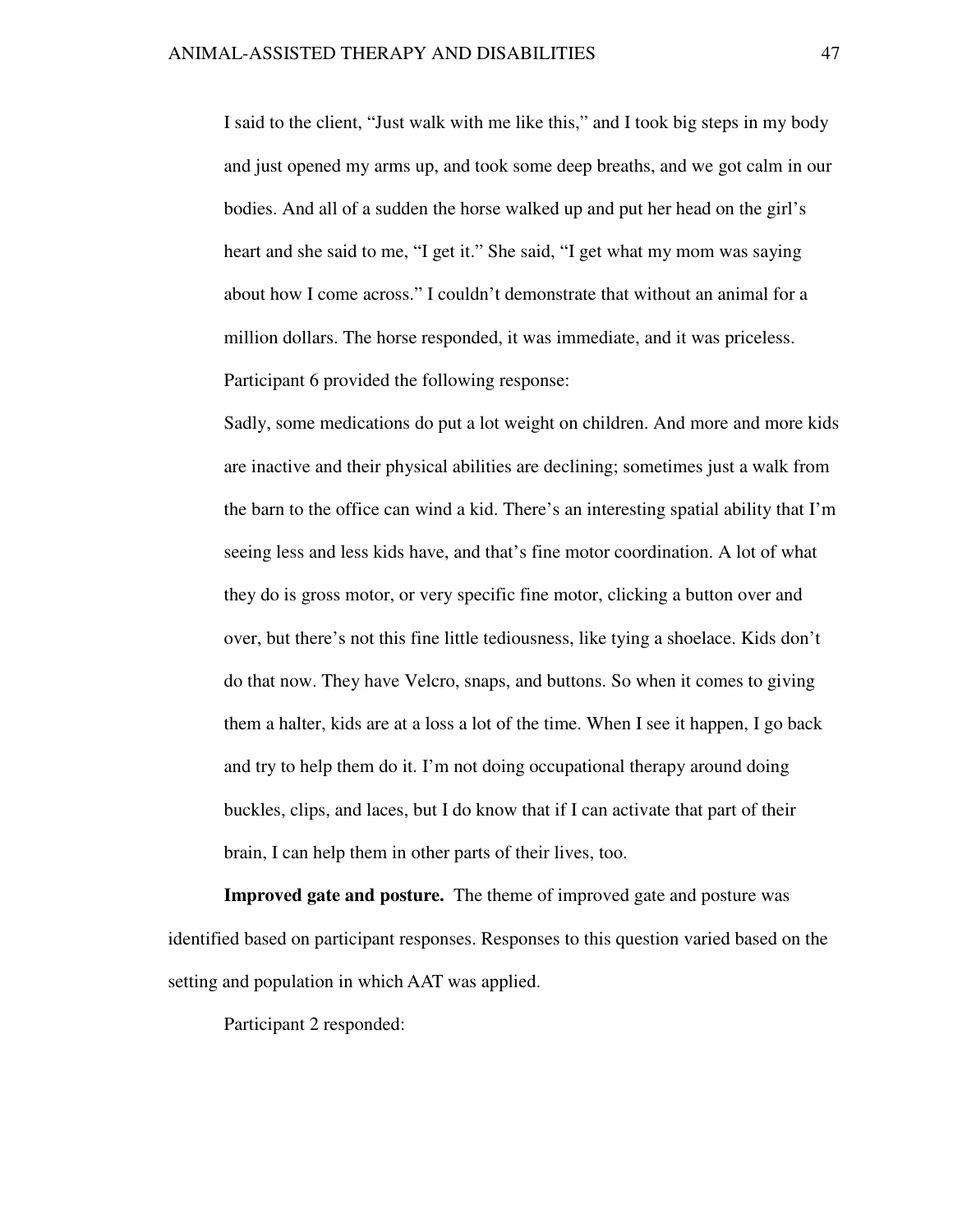I have a couple guys who have difficulty walking. When we were to the point where they could walk Lucy outside, it's very interesting, the more they were able to walk her, the better their gate became. I kind of coach in the concept of leadership, I coach them to stand straight, and have their shoulders back as much as possible, because she will feel safer if they are in charge and you want to do that for her. Then once they start imitating that, there's the rhythm of the relationship. The physicality of the arousal system is kept calmer. She's a great regulator.

Participant 3 provided the following example:

I worked with a client; she couldn't walk beside the horse without almost getting stepped on. She couldn't navigate her and him. But when she got on top of him, he grounded her. She could navigate and ride without a bridle, but couldn't walk beside him. It's about time, space, and motor skills.

Participant 4 reported:

I would say the biggest thing that makes me happy to watch is when someone's walking, they stand a little taller, and they take hold of that leash. I always use a second leash, but I'll say, "You have control of him."

Participant 6 stated:

I often see the change first in clients' physical presence. They'll give me eye contact, where they maybe didn't initially. I see a change in their posture, more assertive or confident posture. I will also see, interestingly, is balance. I might put somebody on horseback, and one shoulder might be incredibly dropped from the other. I say, "I'm going to have you lower one shoulder until they're even."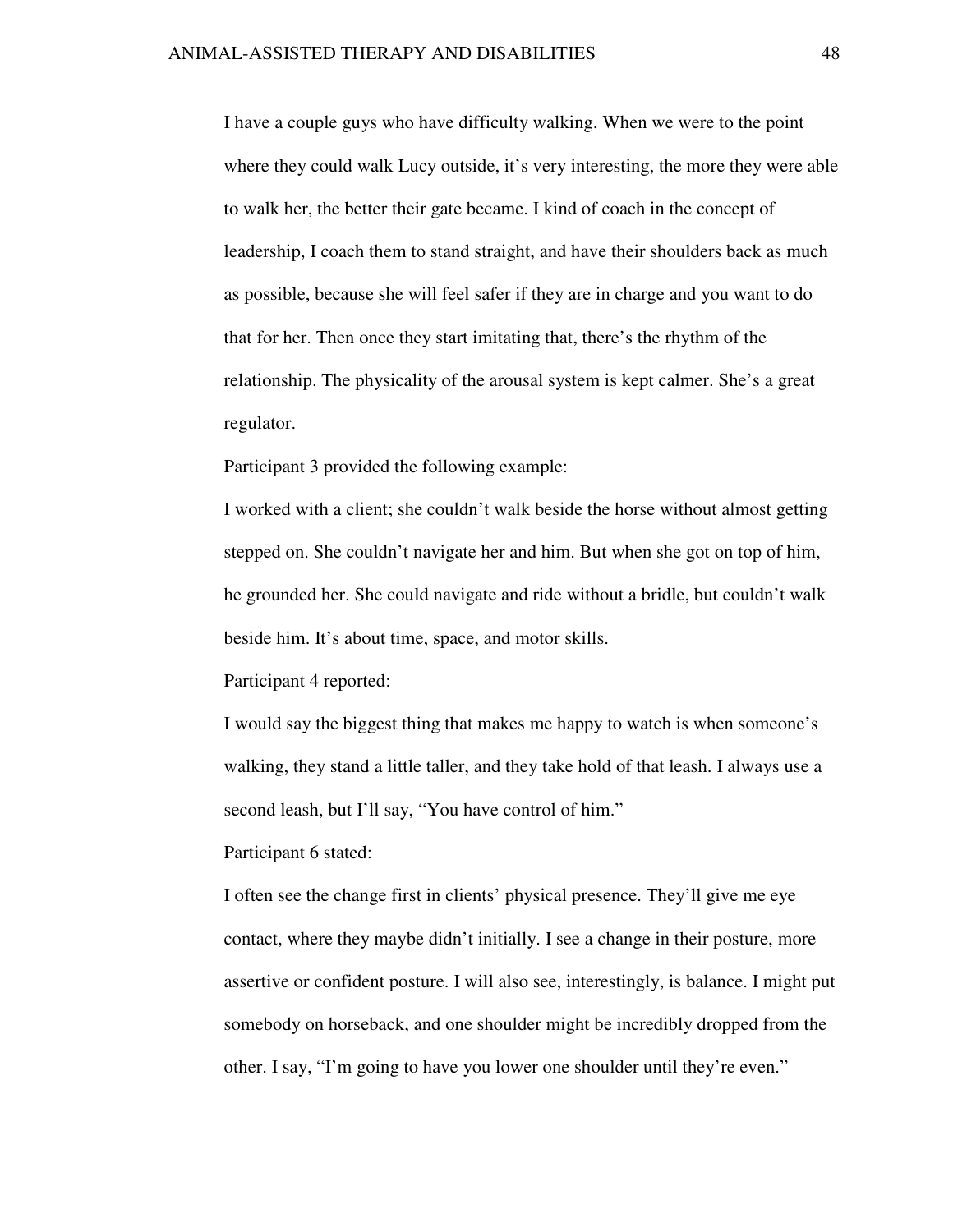People often don't even have this realization that they're walking through life unbalanced. That's a great metaphor for how they are going through life, they're unbalanced physically, emotionally, cognitively, in relationships, and that presents itself in how they carry themselves physically.

#### **Connection/Rapport**

Participants were asked to describe how their connection and/or rapport with clients were impacted through the inclusion of AAT in therapy. Participant responses provided the following themes to be identified (a) increased speed, (b) clinical credibility, and (c) unique environment.

**Increased speed.** Participants identified an increase in the rate at which connection is formed with a client, due to using AAT in practice with clients. Participants identified this increased connection to be very beneficial to their work, allowing them to connect with and make progress with clients at a faster rate than they would usually experience.

Participant 1 responded:

Whimsy will lay on them, or stick her head between their knees. From the beginning, I can talk about boundaries, and I can start to interject right away.

Participant 2 provided the following description of how AAT impacts the rate of connection with clients:

Well, I'm instantly popular, so it makes the whole joining process seconds, rather than hours or days. I've done a few long-term sub positions in schools lately, and I have kind of a hard name, so people never know my name, I'm just Lucy's mom.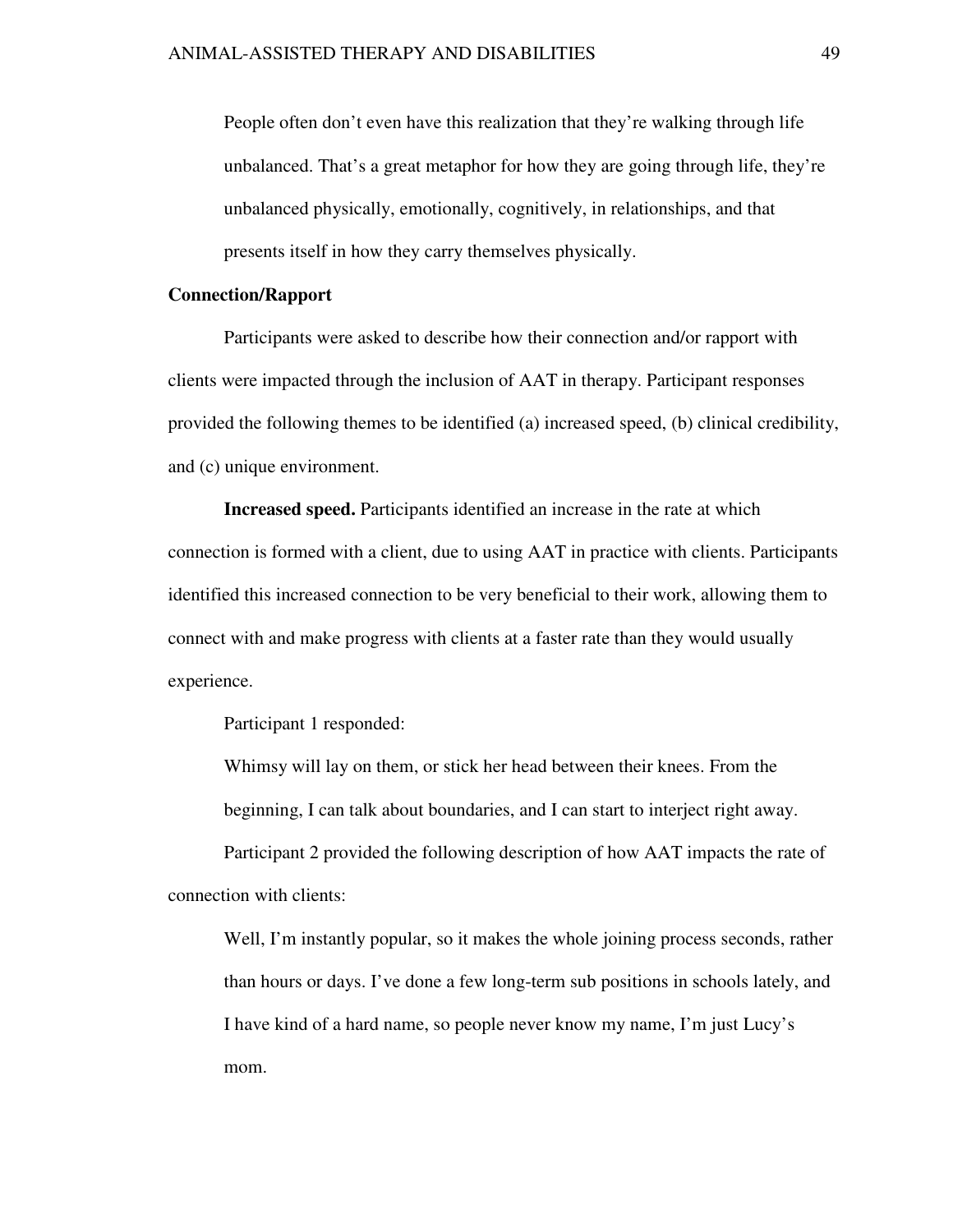Participant 5 stated:

Having the animals there makes it a lot easier, because the kids kind of think they're just there to see the dogs, and the facilitator knows they're there to teach a lesson.

Participant 6 provided the following response when asked how AAT impacts her rapport building with clients:

I think it really helps the trust factor. I've been told by clients, they watch how I am with the animals, how I watch them how I touch them, I say please and thank you to the animals, and it's because of all those pieces they know I must be somebody they can trust on some level.

**Clinical credibility.** Participant responses provided information suggesting that clinical credibility was achieved through the use of animals in clinical work with clients. This credibility was described to be trust-based, using positive triangulation between therapist, animal, and client. Clinical credibility was also client-based, highlighting that clients view clinicians as clinically credible due to the inclusion of AAT in sessions.

Participant 2 provided the following response:

The dogs is very popular, so that's an in for me. It gives me instant credibility. With vulnerable people, or any people, a dog indicates safety, so the fact that she's with me, and she's a kind loving dog, I garner more trust and credibility. Especially with the kind of clients I see, they're very high risk, very distrustful, a lot of times have been very much hurt by adults, so I have to be able to break down a lot of barriers to be able to do therapeutic work. So, working with the dog is like shorthand.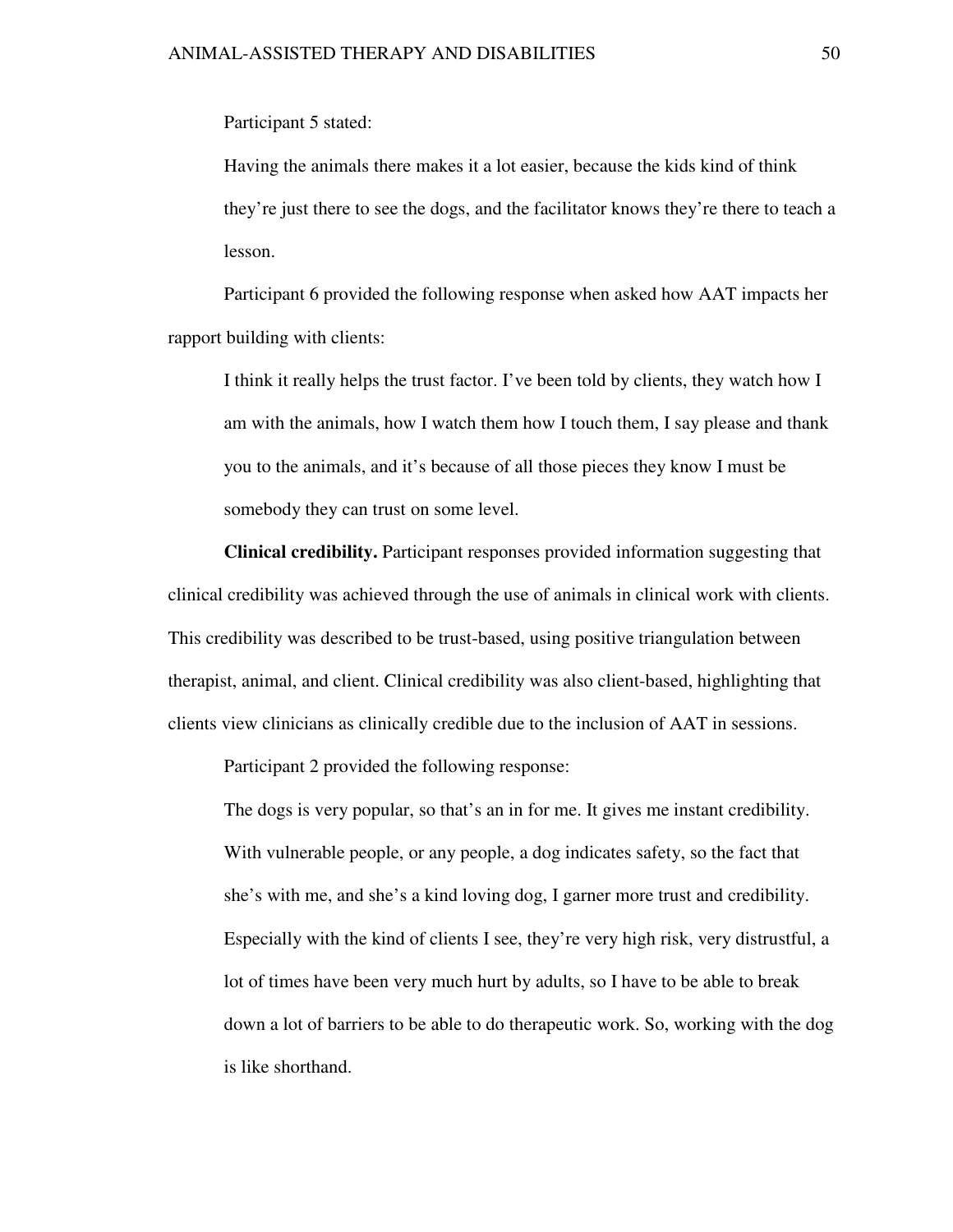Participant 5 responded:

We want to work with the kids on their emotional issues, so we work that in, in a way that the kids just think we're talking about dogs. They really open up and are more comfortable. Especially with the kids who come in really shy, within an hour, almost all of them get to where they can start talking.

**Unique environment.** Participants described the unique settings in which they use AAT as a support in forming rapport and building connections with clients. Working in an environment that includes an unexpected co-therapist, unique location, and atypical activities, enables clients to be more open to connecting.

Participant 1 described the use of a co-therapist in the following way:

While using AAT with clients, I can project onto the animals a bit, and utilize that to help clients. I can also say, "Let's not have the dog wear our feelings." People will say, "The dog's really upset," and I can then say, "What tells you that?" Then they'll story tell, and I can say, "Is that you or the animal?" I'll teach about body language. When clients say, "She doesn't like me, she walked away," I can say, "Well actually, let's look outside. Is it you or is it that big fat squirrel? I think he's captured her attention, so don't take it personally because it actually has nothing to do with you." They have these ideas in their heads about what's going on, and I can use the dog to encourage them to check it out.

Participant 2 stated:

Using the animals to work with clients, it's fun. A big concept in attachment is joy and delighting in things, and she is always doing something we all can delight in. It's just such a great thing. I like doing work when she's in the room.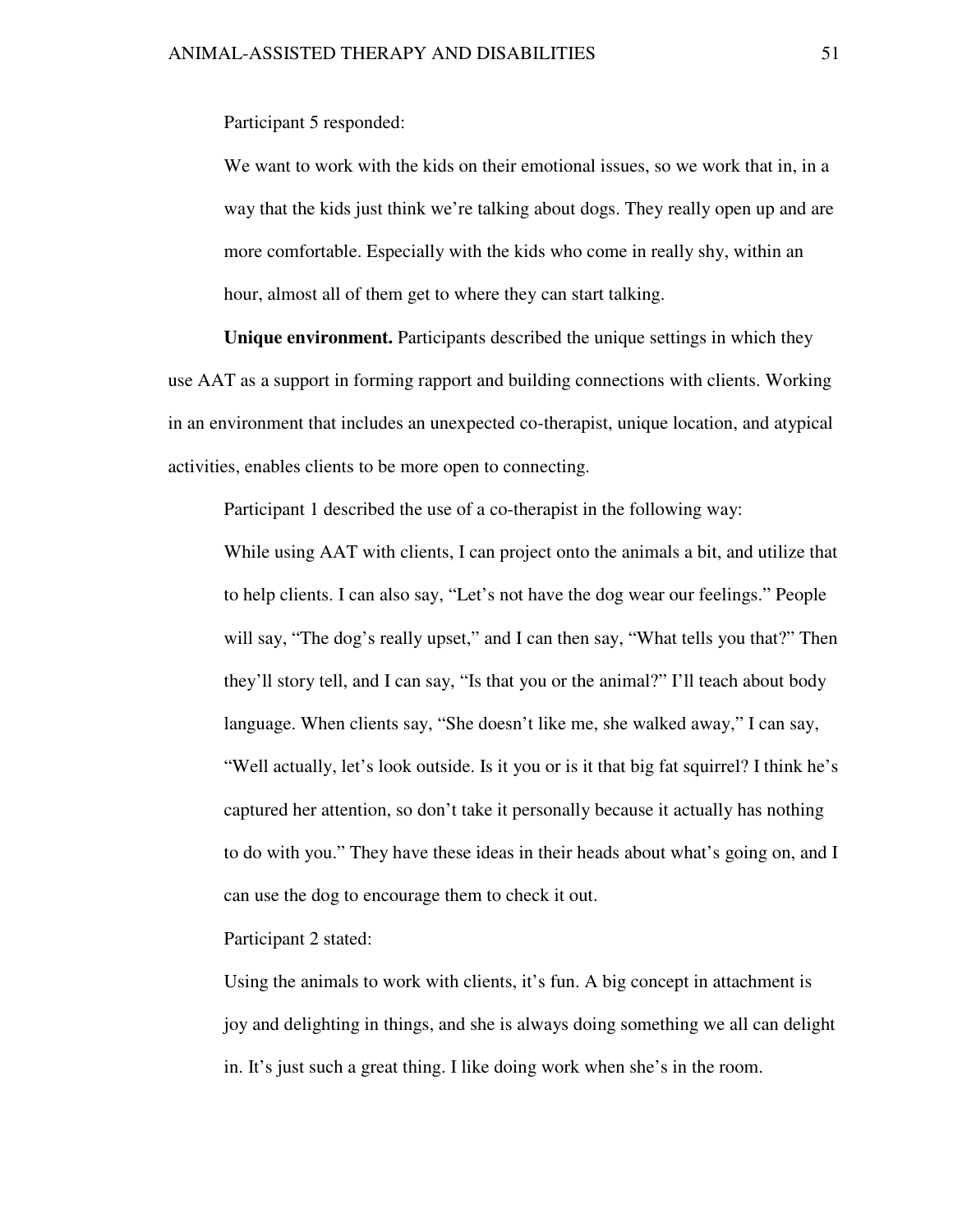Participant 3 spoke to the impact that setting has on the clinical relationship: I think we get to know the school kids better, on a different level. I think the kids get to see us in a different way too. They see us being vulnerable with the horses or taking a risk. It changes things being in a different environment. Participant 6 provided information on using animals as co-therapists by stating: Well, it's one time that I think triangulation is a good thing in therapy. I truly come in with the animals being a co-therapist. I don't consider them tools; like Play-Doh or sand, this is a different field. They are a sentient being. They're really clear about having different behaviors, so they truly bring their own dynamic to the work. I know a lot of times, for me, one of the things it gives me is the opportunity to not have to talk so much. That's a piece I have to work on because as therapists we're trained to talk, elicit answers, and have those critical conversations, and I think working with animals has allowed me to be more settled in quiet spaces.

## **Change as Reported by Clients**

Participants were asked to describe how clients report personal changes that come as a result of being involved in AAT. Responses to this question also included responses families have provided on behalf of the client. The following themes were reported by participants (a) enthusiasm toward therapy, (b) improved confidence, and (c) application of learned techniques.

**Enthusiasm towards therapy.** Participant responses detailed how clients have reflected on their personal progress while working with AAT.

Participant 1 summarized by stating: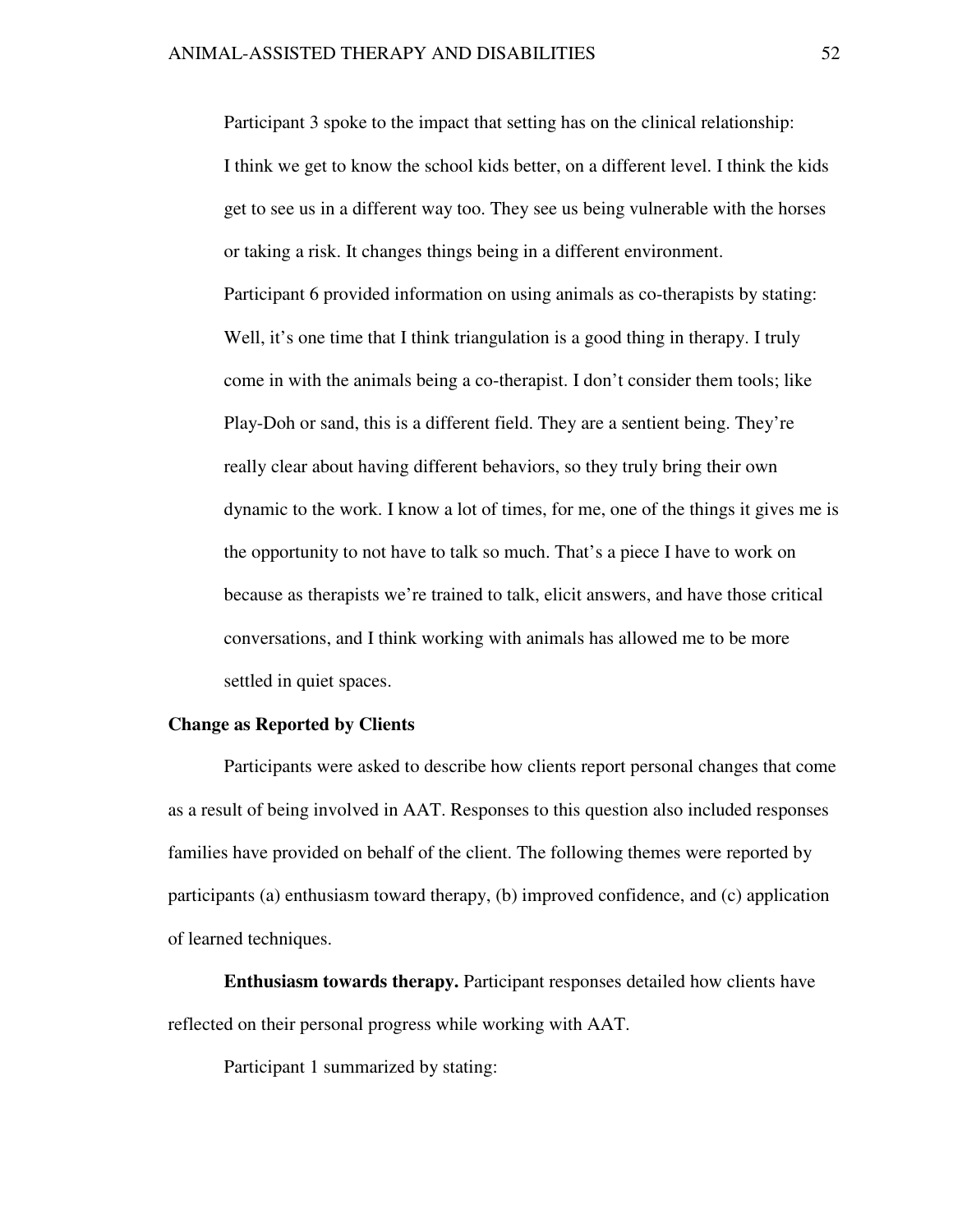For teens, they report just liking the interaction with the animals; to get up and move and not just talk about stuff. I think I get clients who learn kinetically, so by talking about it, and then trying it out and doing it, they report that it helps more. They're fascinated, too, by body language.

Participant 2 reported:

Well, I've had people actually want to come to therapy because Lucy's there. With the issues they come to me for, that's a big thing. I mean, any client you want them to come back, but especially when it's really tough stuff. When you've acted out sexually, that's really shaming. I've had clients say they feel instantly calm just sitting next to her, petting her, and getting her love and attention. I mean, I can't sit around hugging my clients. I might give them a hug at the end or something, but you can't do what Lucy does; lay on their lap, give them all kinds of attention, and look at them adoringly. And I mean that feels great, let's face it, that's why people have pets. That makes coming to therapy a wonderfully positive thing.

Participant 4 reported seeing client enthusiasm continue even after services have been terminated:

Even after clients have been discharged, they'll come in to what they call their "appointments," they'll stand or come in their chair and stare and me and I'll ask, "Are you here for an appointment?" and they'll say, "Yeah… with Harry." Obviously it has an impact. They purposely come by my office, and for some of them, it's weekly.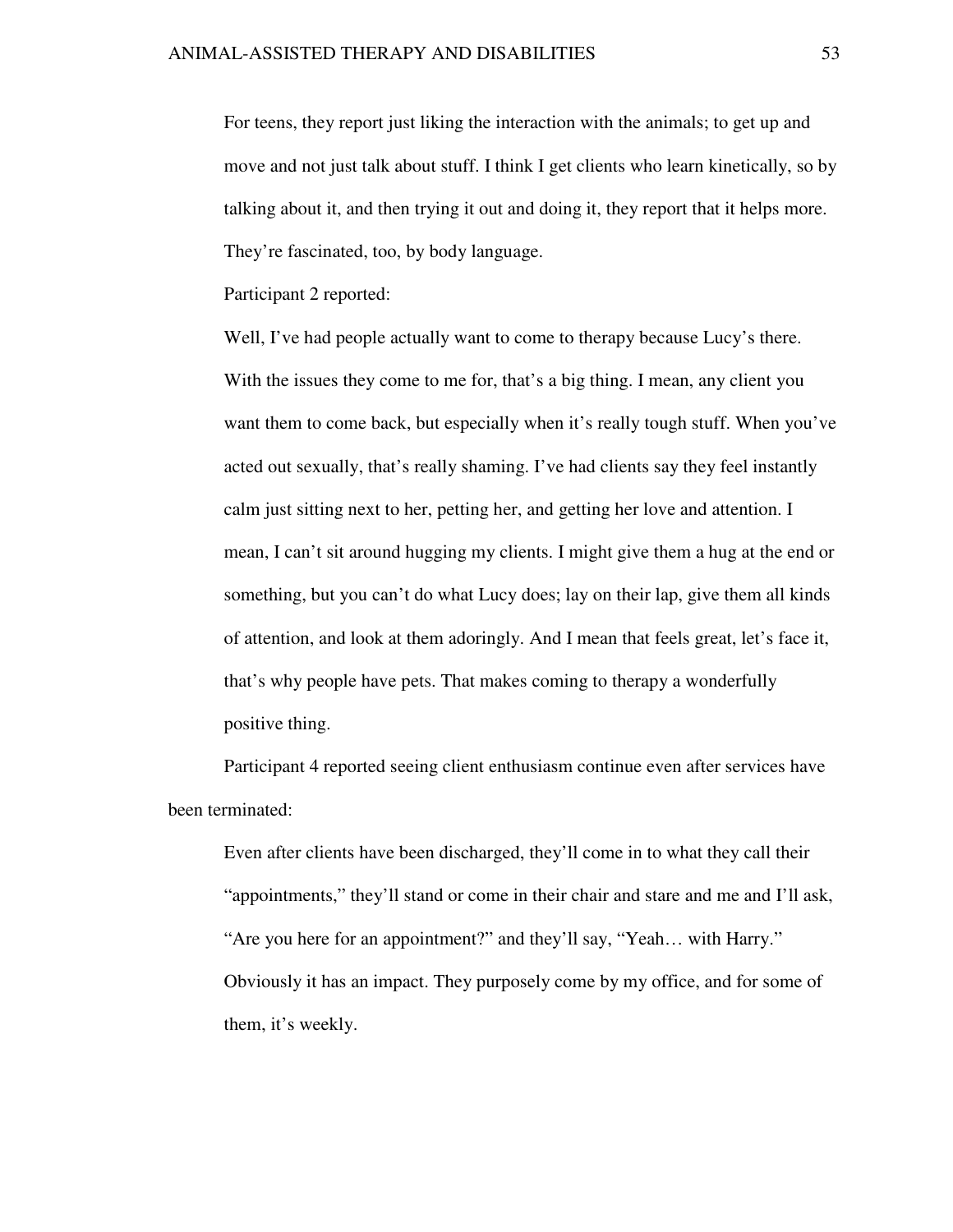**Improved confidence.** Participants noted an increase in confidence as clients continued with AAT. This confidence was observed in social skills, physical positioning, and better self-control.

Participant 3 reported the following self-reported changes from their clients after using AAT:

Clients report more confidence around being calm, improving self-assurance, being able to use their words, and being able to find a way to relax in times of stress.

Participant 5 provided the following response:

One girl was there for at least 3 months, and when she started out, she was one of the kids who sort of stayed on the edge, blurted out, and wasn't behaving properly. But, by the end, she was a leader. When other kids would come in for their first sessions, she would tell them about the dogs and tell them how the group was run. So, that was definitely a positive.

**Application of learned technique. P**articipants reported clients feeling able to use techniques learned through AAT in real life settings. It was noted that this often required transition time, as well as allowing for the necessary social adjustments in application to animals and humans.

Participant 1 provided the following examples:

I have had moms say, "I have reminded her to breathe like Marla when she got upset." I've had clients say, "I remember what it was like to be with the horses and to be surrounded." I've had clients who have nightmares and have pictures of the animals by their beds to help them when they wake up. I had one client put the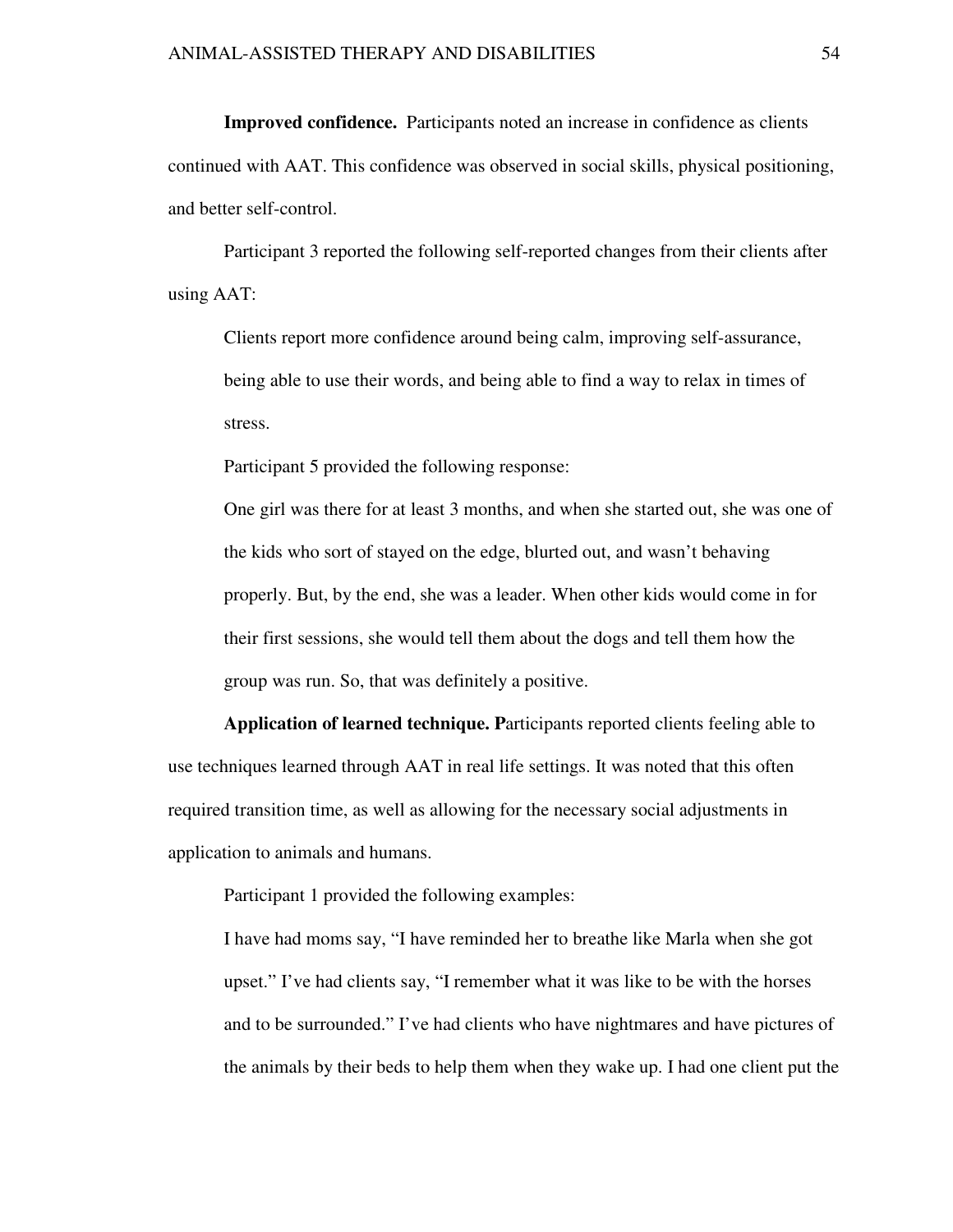horses sideways between her and people and items from her past. I have had people tell me, when they've worked with the animals, leading the horses around the area, they've said, "I could do that, so I can do this too." I've had people want to talk to the animals and have a conversation without me. I've had people say the animals come to them in their dreams and tell them what to do to not get in trouble. It's pretty phenomenal. Clients report a feeling of mindfulness and selfregulation. With clients who are dis-regulated, they can recall a lot of the mindfulness and relaxation and grounding activities we do with the animals. Sometimes we'll take a picture of them with the animal, so they have that picture to remind them, I can do that. I try to use skills they can use in real life. Participant 6 reported:

Sometimes clients will call me up 3 years later and ask to come see an animal. They'll sometimes write me after their sessions. Sometimes I've stayed in touch with clients or parents and I've been able to get testimonials for certain things where I'm asked to get a quote. The biggest things that people have reported to me is this place of feeling more present, more grounded, and more comfortable in their skin, and who they are as a person and being in the world. Those thing people have reported tend to be the things I have focused on with people in their session.

# **Impact of AAT Animal Death on Clients**

As was encouraged by the research committee, participants were asked to describe ways in which they have used the passing of a therapy animal in a positive way with clients. This was important to committee members, as they had experienced gains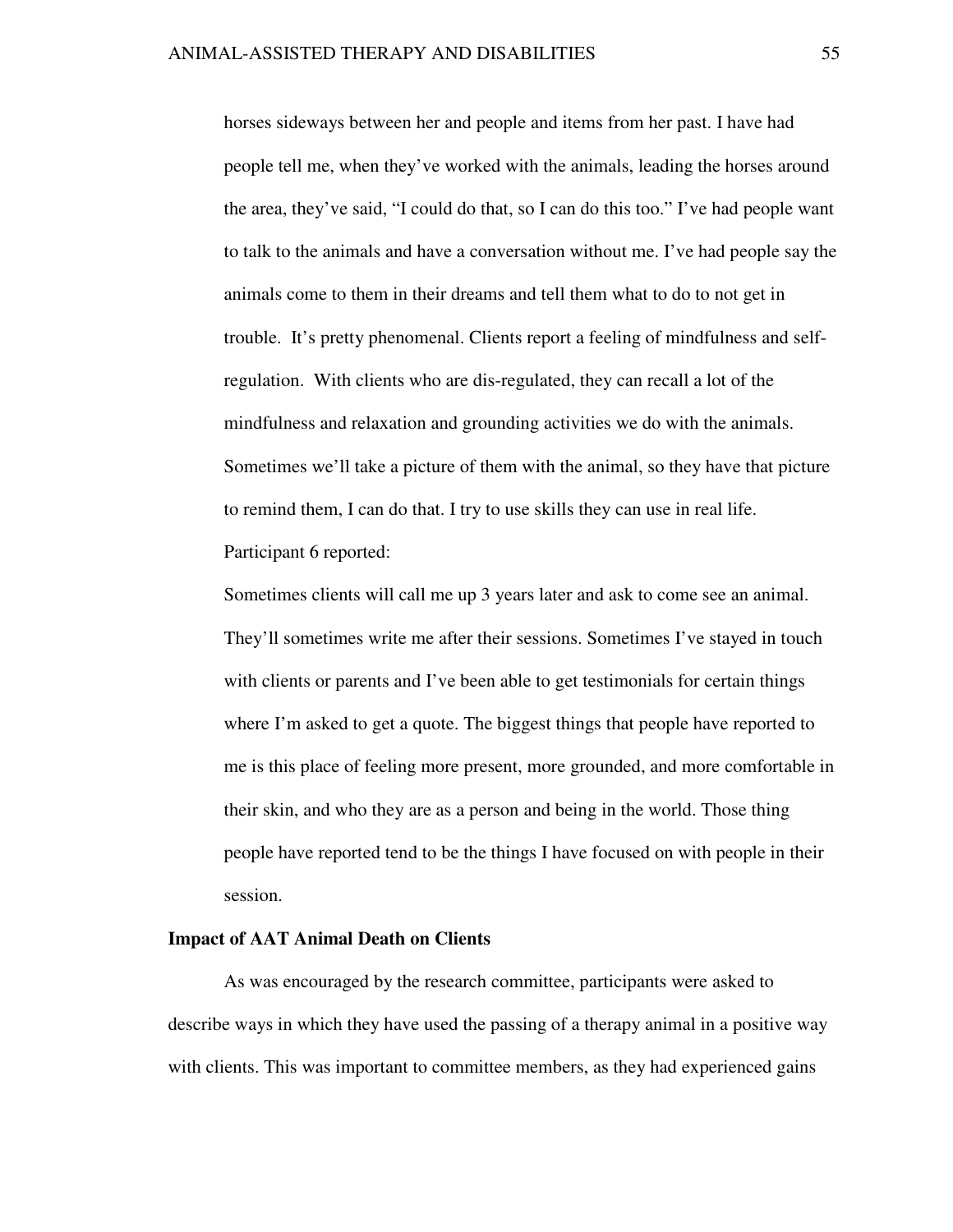with clients surrounding the passing of their therapy animal. Participants were told it would be acceptable not to respond to this question if answers proved to be emotionally uncomfortable. They were also informed of the question's emotional connection before the question was asked of them. The following themes were identified: (a) continuation of spiritual connection, (b) processing death, and (c) future processing. Some participants were only able to speak to (c) future processing, as they are currently working with their first therapy animal.

**Continuation of spiritual connection.** Participant responses included practices of processing death at both the physical and spiritual level with clients. In this processing, clients are encouraged to remain connected to the animal on a spiritual level.

 Participant 1 included spiritual connection in their work processing grief and loss with clients:

I had one horse that passed. We talked about death and the fact that just because the animal isn't with you physically, they can still be in your heart. I do a lot with spirituality. I tell clients, "You can still talk to animals, even whey aren't with in their bodies." I use it to talk about people in their lives that they miss or no longer see. Some of my adaptive clients, have gone through traumatic events have people who are still alive, but they don't see them. We talk about how we can hold them in our hearts, through spiritual beliefs or dreams about those loved ones. Participant 6 reported sharing this thought with clients:

Maybe we aren't on the same plane anymore, but we are all still connected on a spiritual level. If you want to write something or express something to the animals they'll hear you, they'll know.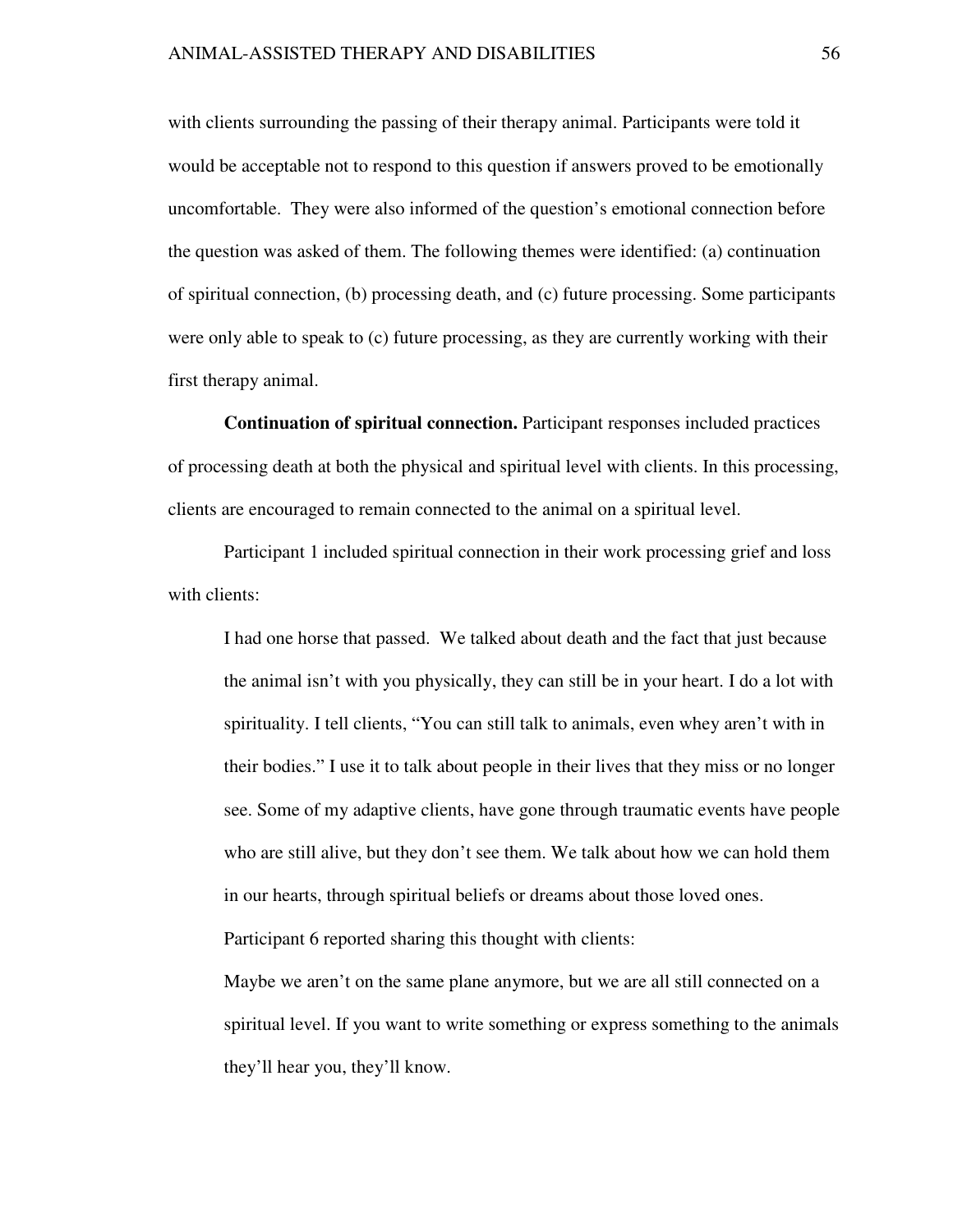**Processing death.** Participants reported using the death or impending death of a therapy animal as an opportunity to process the experience of grief and loss with clients. For clients, this processing can focus around the actual passing of the animal or can allow them to revisit a past experience with death.

Participant 1 spoke to this theme through their answer, stating:

The horse I'm thinking of passed after the program we were doing was done. I saw some of the kids after, talked to them about my own experience, and let them try to breath and then talk about animals or people they've lost. I use it too, to talk about people in clients' lives that they miss, or no longer see. Some of my adaptive clients, who have gone through traumatic events, have people who are still alive, but they don't see them. We talk about how we can hold them in our hearts. So it's basically just creating space.

Participant 2 reported:

Well, let's see, we had 1 horse that died, and one kid from school knew that horse, and asked what ever happened to that horse, and I said she died, and we talked about it.

Participant 4 provided the following example of their experience with processing the passing of a therapy animal with clients:

I wanted to do it sensitively, so I just walked in with the leash and collar. A lady had made a special leash with school busses on it and it said school days, and I walked in with just a leash, it was hard. Everybody just started crying; the teachers and me, and I just said, "She didn't make it. She was really sick, and she really wishes she could be here, but she can't." It amazed me, kids were going to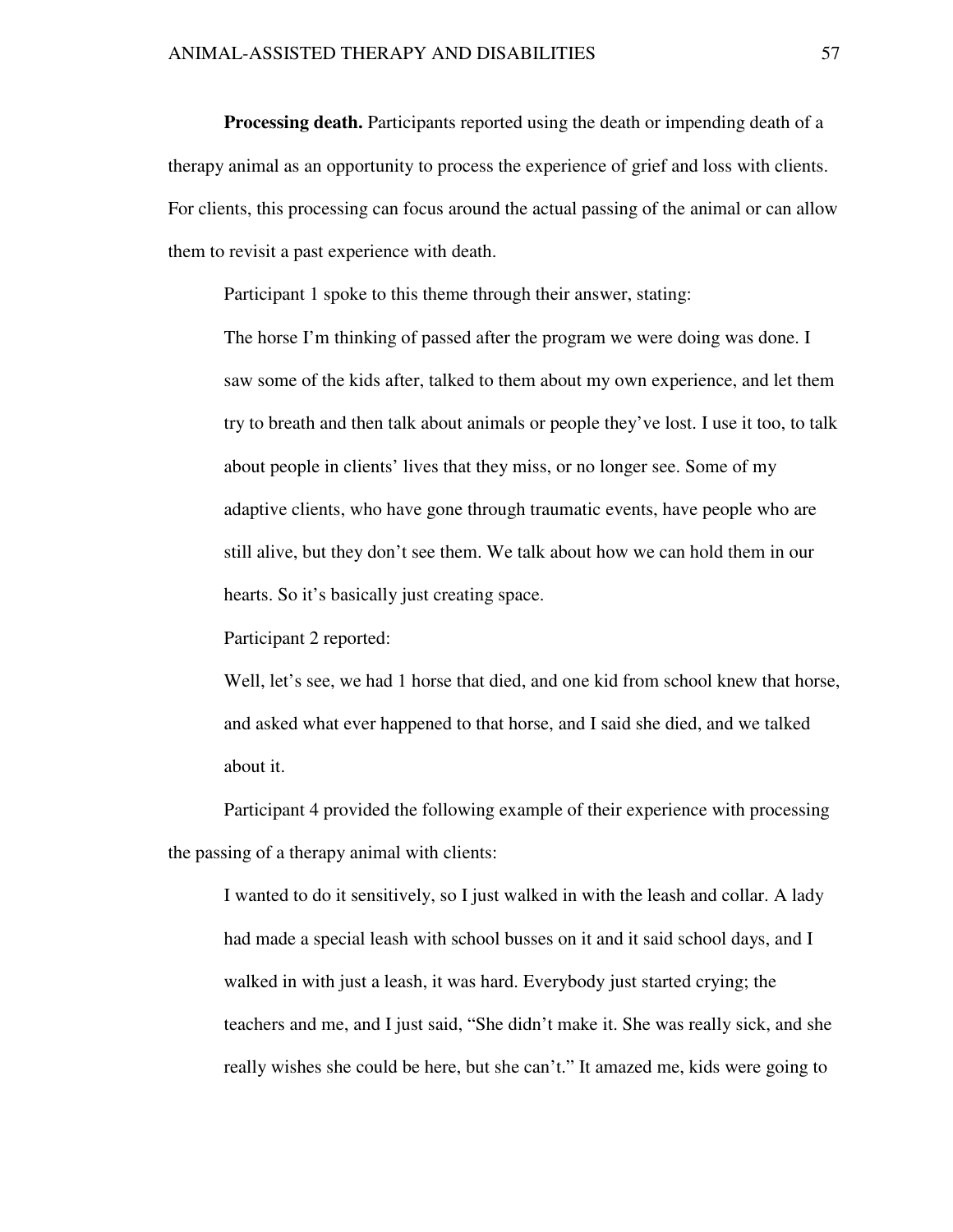where I'd sit at the desk, and she had a lot of fur, and they were scraping up the fur through their tears so they would have souvenirs. Then I got a call, 2 or 3 days later, from the principal, and she said, "I can't believe this, these kids have nothing and they're giving their quarters, dimes, and nickels in memory of Goldie. We have all this money, would you be alright if we bought a life-sized statue of Goldie?" I was like, "Oh my gosh, yes. She would be so honored!" They had a whole ceremony, and at that elementary, they have a memory box with her name on it, her collar, and a plaque.

Participant 6 shared:

Anytime you end a session with a client, there's the potential that when they come back that following week, the animals, or even I, could be dead. I talk about that with clients at the beginning. I'm really honest with clients when an animal isn't feeling well or we have an aging animal that we're making some decisions around, I don't keep that from clients because I think that's a part of life, and we don't do grief and loss and death real well in this culture at all. So I see that as a great opportunity to have those conversations with kids.

**Future processing of death.** Participant responses included information pertaining to the animal/animals they are currently using in practice. Participants reported preparing for the retirement and/or passing of these animals, and the impact it will have on clients, as well as the therapists themselves.

Participant 1 reported:

Marla is 13 and I'm working with her less and less. She's not going to be in her physical body forever, and she's near retirement. She has some physical things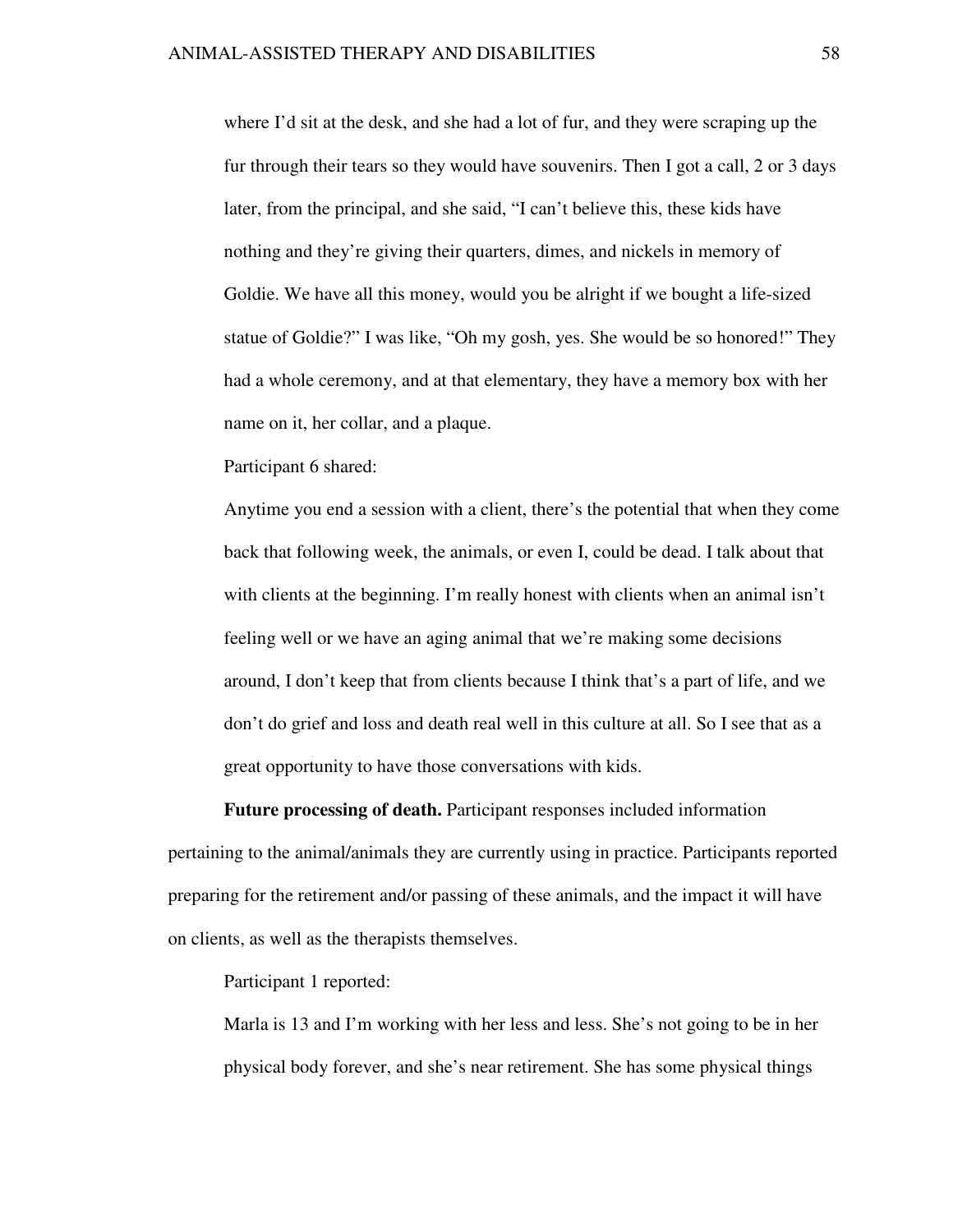that are going on, and people are aware of that; it's an ongoing deal. I think it's important for people to realize everything is temporary.

Participant 2 shared their personal concerns about animal passing: Lucy's been my only one. It's going to be hard, she's 9.5. I have had kids wonder about that, or be scared about that; that Lucy will die. So in that way, we've talked about it, especially if they've had loss by death. A lot of times people will talk about losing their own pets and how that experience was for them. In that way, she's like a Rorchadt. So again, they project that on her, because it usually leads to a discussion of their own loss, starting with pets.

Participant 6 provided the following response:

Sometimes, it's not even the death of the animal, but it's the figurative of having a death that bring up the discussions. I try to keep it as open as possible to allow for those conversations when we do have a death. I really try to integrate just what that whole concept is, of saying goodbye, into everything I do. At the end of sessions I say, "Go say goodbye and thank your animal," because you never know. I really try to keep relationships sacred. When I do a group that is time limited, we start talking about writing a goodbye letter to the animals that are here. Clients also get a goodbye letter from one of the animals saying to that child, here's what I really appreciated about you. They get that return process of what's a healthy goodbye, what's a proper goodbye. Even when that didn't happen for clients during past experiences, we can still say goodbye.

# **Conclusion**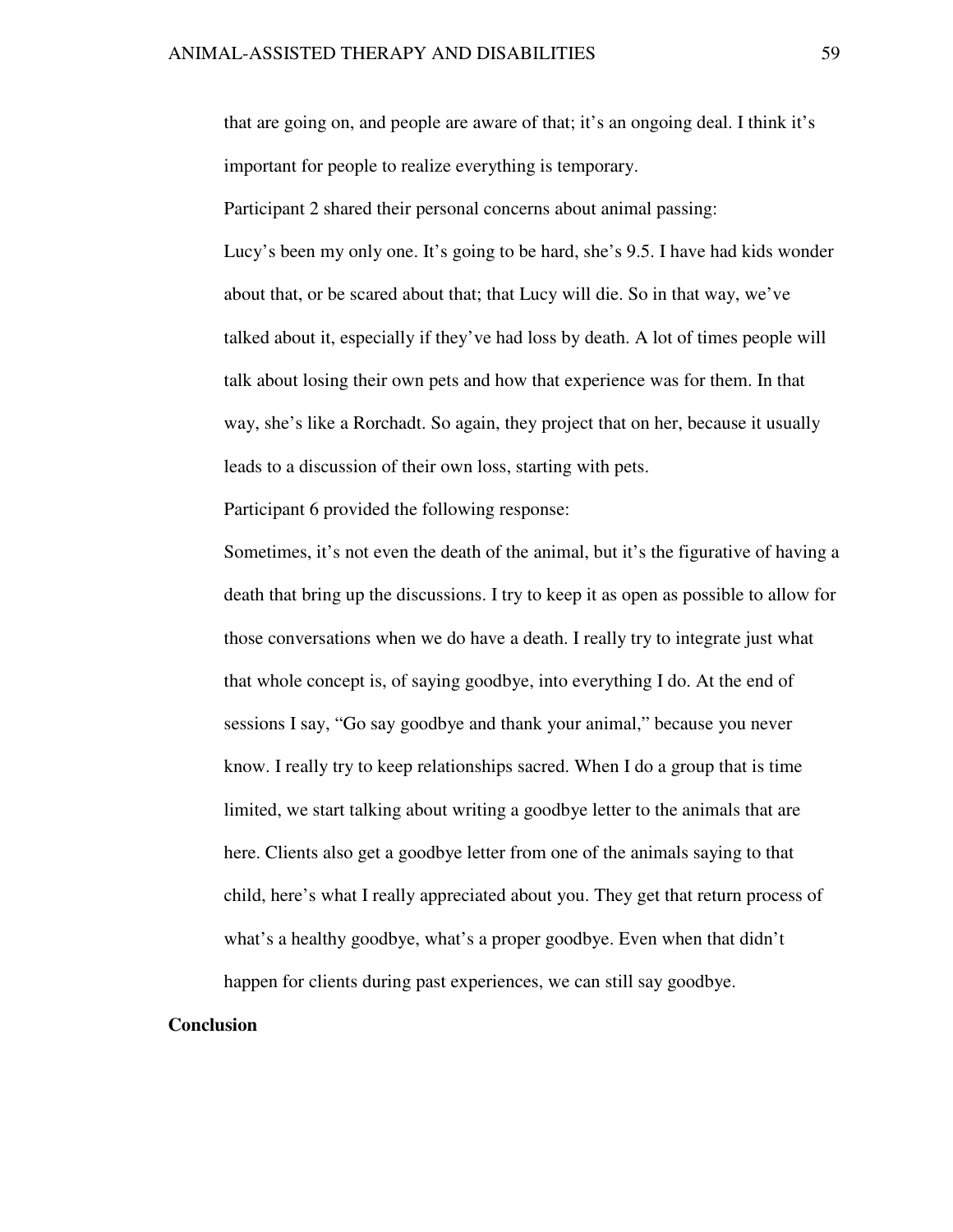The purpose of this research was to examine the effect of Animal-Assisted Therapy on children with disabilities. The interview questions were utilized in order to gain supportive evidence from therapists using AAT while working with children with disabilities. The next paragraph will include a discussion that compares the current research findings to the literature review.

#### **Discussion**

 In this project, the following research question was examined: What is the effect of Animal-Assisted Therapy on children with disabilities? After reviewing the literature, findings of this research project produced both similar and contradictory results.

# **Client Population**

 In terms of client population, the research suggests that application of AAT into therapy is nearly unlimited (Chandler et al., 2010). For the purpose of this research project, the participants shared client information based on their personal experiences in practice. Both the literature review and research findings support the use of animalassisted therapy with clients, solidifying positive and successful results. Information gathered for the purpose of this research project indicated a successful application of AAT, not only to the specified population of children with disabilities, but also across client populations, including families, adults, couples, prisoners, hospital patients of all ages, and groups.

# **Rapid Connection**

 According to research, the rapid formation of connection and rapport that occurs between clients and animals is based on an organic connection. This connection enables patients and therapy animals to develop rapport and empathy at a rapid rate (Chandler,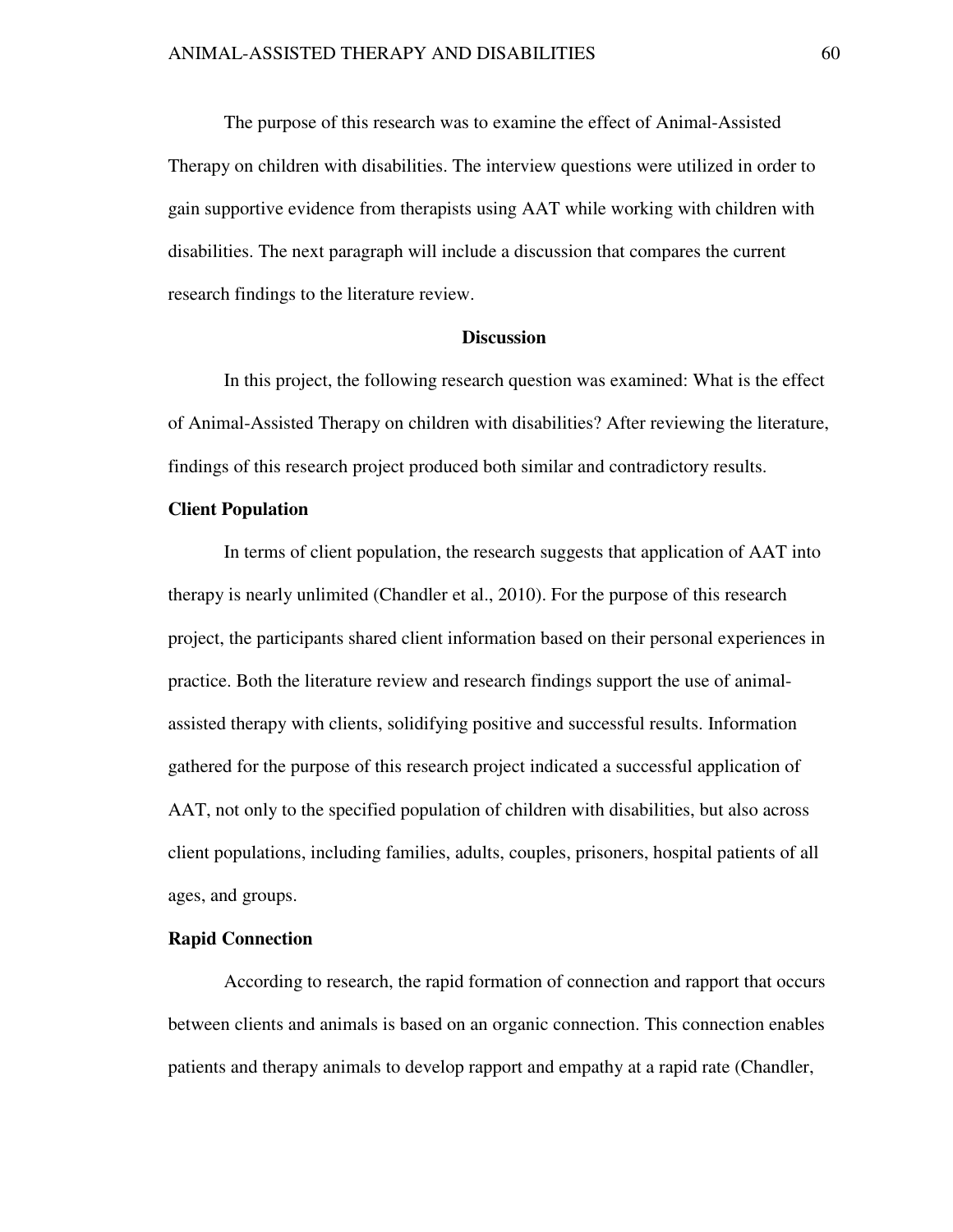2005). This research is consistent with the findings of this research project, which supported the theme of swift connection formation due to the inclusion of animals in therapy. Research also states trust and comfort allows patients to open up more quickly and to benefit from therapy at an increased rate (Chandler, 2005).

## **Strengthened Therapeutic Bond**

 Research and participant responses spoke to the strengthening of the therapeutic bond between therapist and client, which can be seen as a result of animal inclusion. According to recent research, the patient and clinician connection is formed around the shared experience of forming a connection with the animal (Braun et al., 2009). Participants consistently presented this theme as they shared their personal experience of bond formation with clients and how using AAT during therapy sessions impacts strengthening the therapeutic bond. Participants felt clients were more trusting of them, as clinicians, after witnessing their interactions with the animals. They based this on the idea of a shared connection.

# **Broad Application**

 Research speaks to the broad application of AAT, as it is applied to clients and across practice settings. As was stated in research articles, AAT is used in hospitals (McDowell, 2005), schools (Heimlich, 2009), individual counseling sessions (Watts & Everly, 2009), and with the elderly (Chandler, 2005). For the purpose of this research, AAT application was addressed across settings, but only observed in application the specific population of children with disabilities. The findings of this current research project support the results of the literature review.

#### **Early Connection**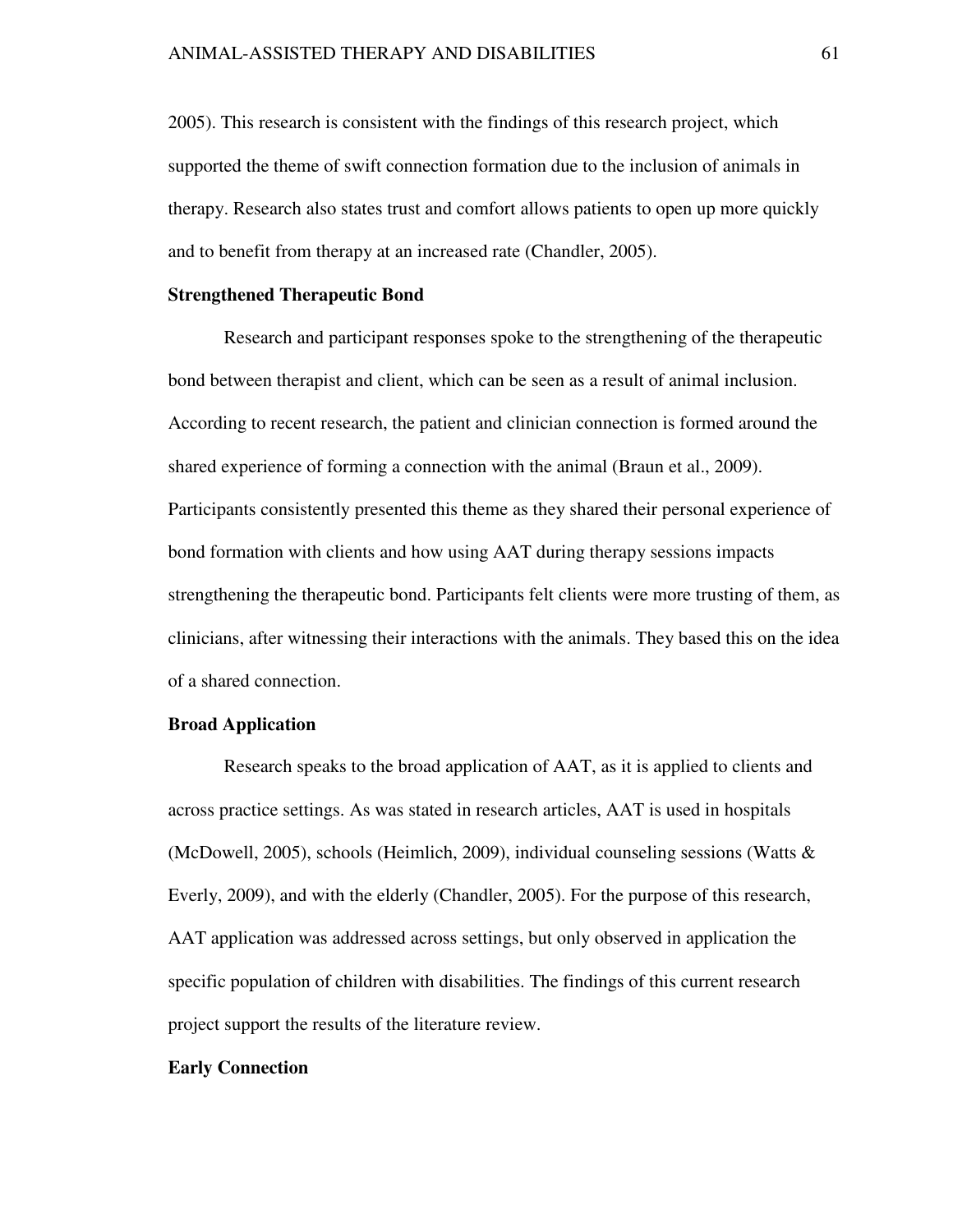Research supports the application of AAT to work with children, noting how children are encouraged from an early age to form positive relationships with animals. From an early age, animals play an important role in the lives of children. They can be seen in children's books and videos, and are portrayed in a way that makes them appear easy to attach to and interact with (Evans  $\&$  Gray, 2012). This presentation allows children to form an early bond with animals. Research suggests this early familiarity as a likely support of the benefits children find from working with AAT (Friesen, 2009). This research presented consistent findings, showing the positive impact AAT has on young clients.

# **Family Interaction**

According to the literature, using AAT to help clients improve communication skills and engaging abilities, allowing families of children with disabilities to become more connected via positive family interactions (Watts & Everly, 2009). This research also identified improvements in family interaction as a result of using AAT with children with disabilities. Participants spoke to the improvements seen in family communication and family interaction as a positive result of incorporating AAT into a child's therapy.

# **Strengths**

 One of the initial strengths of this research is that it is exploratory. There has not been much exploration into the relationship between AAT and it's impact on individuals with disabilities. By expanding research in this area of study, AAT is able to gain credibility through the collection of data and evidence of success in therapy. Another identified strength for this research is its work with a vulnerable population. Research in this area allows for potential findings that can impact this population and provide an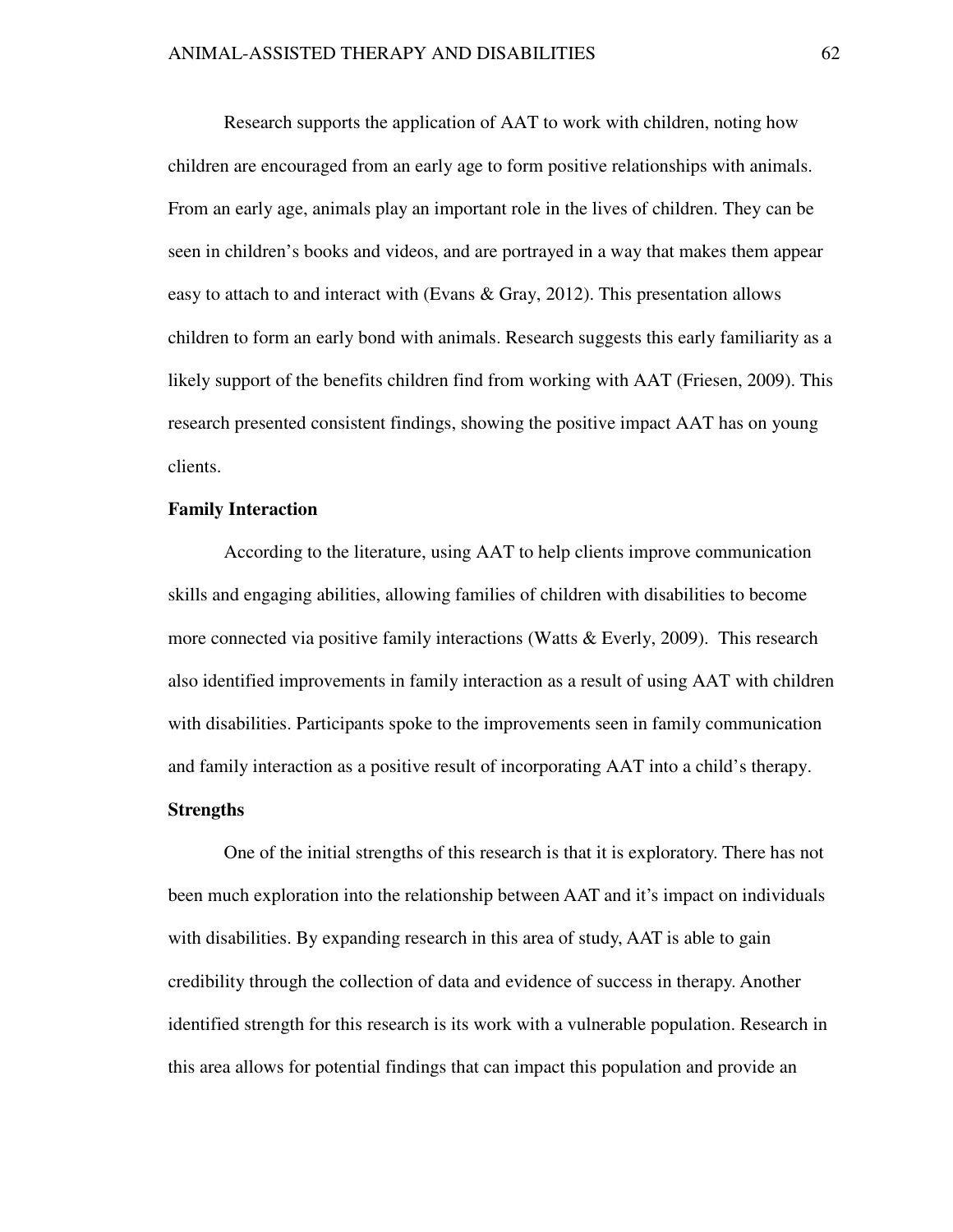option for better services to be provided for them. An additional strength is the use of semi-structured interviews. This method allows the researcher to further explore presented responses and to gain additional information that can be valuable to the research project.

## **Limitations**

Limitations of the research could be derived from the researcher's personal attachment and interest in AAT. This interest could persuade a more positive outlook and interpretation of presented data. Another limitation can be seen through the limited application of the results to the general population. By focusing research on a specified group, the researcher has limited the generalizability of the research findings. Additionally, this research may have been limited based on the research participants. Participants of this research project were all of the same gender, female, were all Caucasian, and all worked with a similar population. The identified qualities of participants could have impacted the outcome of the research, as they attach personal interest and passion to the responses they provided during this study.

#### **Implications for Social Work Practice**

 The implications for this research could help current and future social workers incorporate Animal-Assisted Therapy into their work with clients. The research gives social workers a stronger knowledge base on AAT and the effect that it can have in practice. This research allows social workers to develop strategies, provide resources, and support clients through the use of an animal co-therapist. This research provides examples of the personal experiences of therapists who have used AAT in their work with clients. The application of AAT is growing, as are the population groups that it has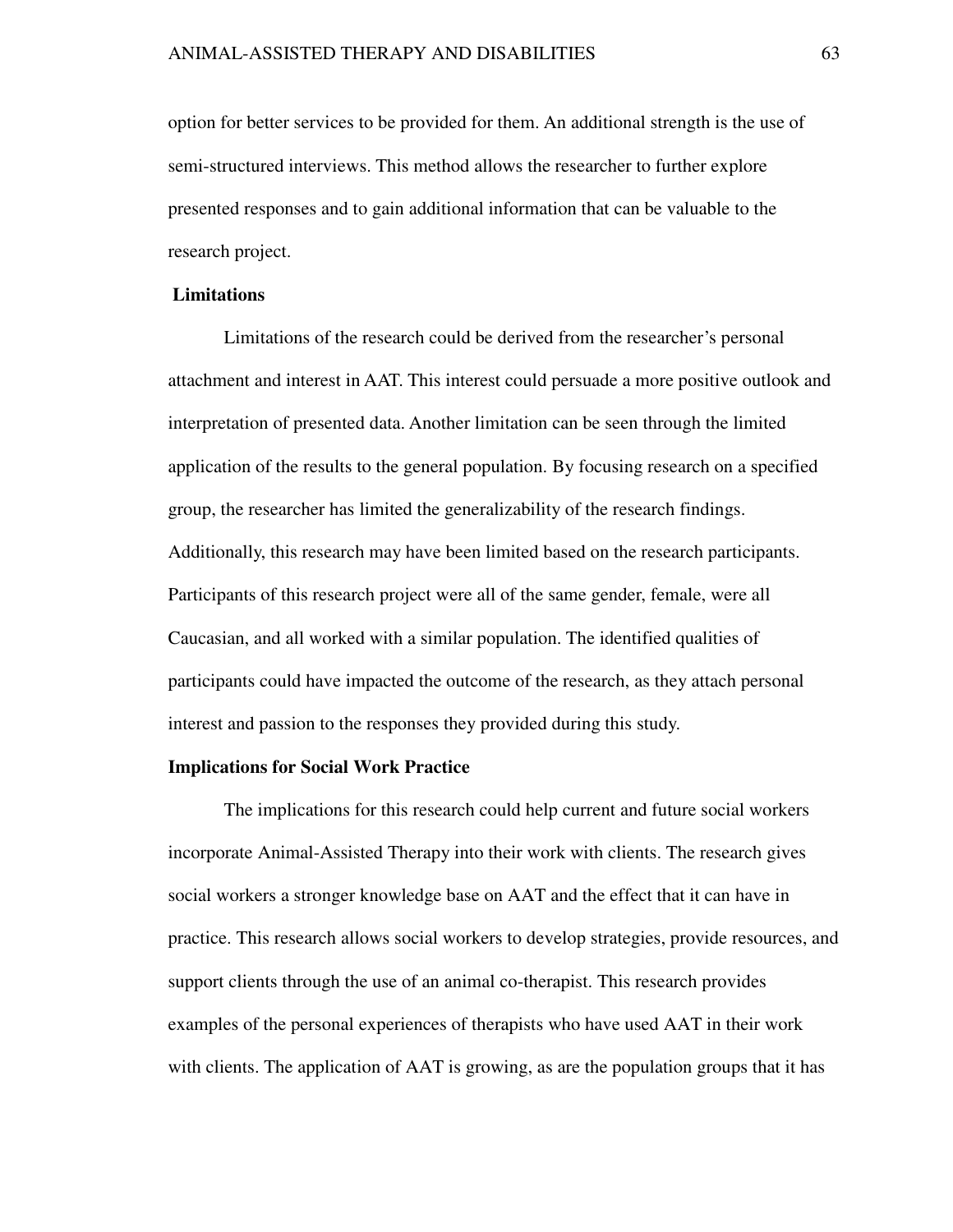### ANIMAL-ASSISTED THERAPY AND DISABILITIES 64

been found to be successful with. This research helps educate current and future social workers as it provides insight on techniques, application across settings, application to work with clients, and identified client success. The research findings educate social workers, families, and the public on the success that has been observed by therapists while using AAT with clients. This research supports AAT as a therapeutic strategy for clients and encourages clinical professionals to consider incorporation of AAT into practice.

# **Research**

 Implications of this research aim to encourage continued research in this area of study. By providing additional support and exploration of AAT, increased findings of benefit, technique, client population, and setting can be discovered. Continued research is encouraged to explore Tellington Touch, and it's relation to and inclusion in AAT practices with clients.

# **Policy**

Policy implications include encouraging equal rights and protection of service animals and emotional support of animals (ESA) under the Americans with Disability Act (ADA) of 1990. As it currently stands service animals have greater protection under the ADA, allowing them to travel anywhere their client travels. AAT animals are currently considered as ESA, and are not currently protected under the ADA. This prohibits and retracts their rights and access to public facilities.

#### **Conclusion**

In conclusion, the implications of this research provide social workers, individuals, families, and the general public with a deeper knowledge base and insight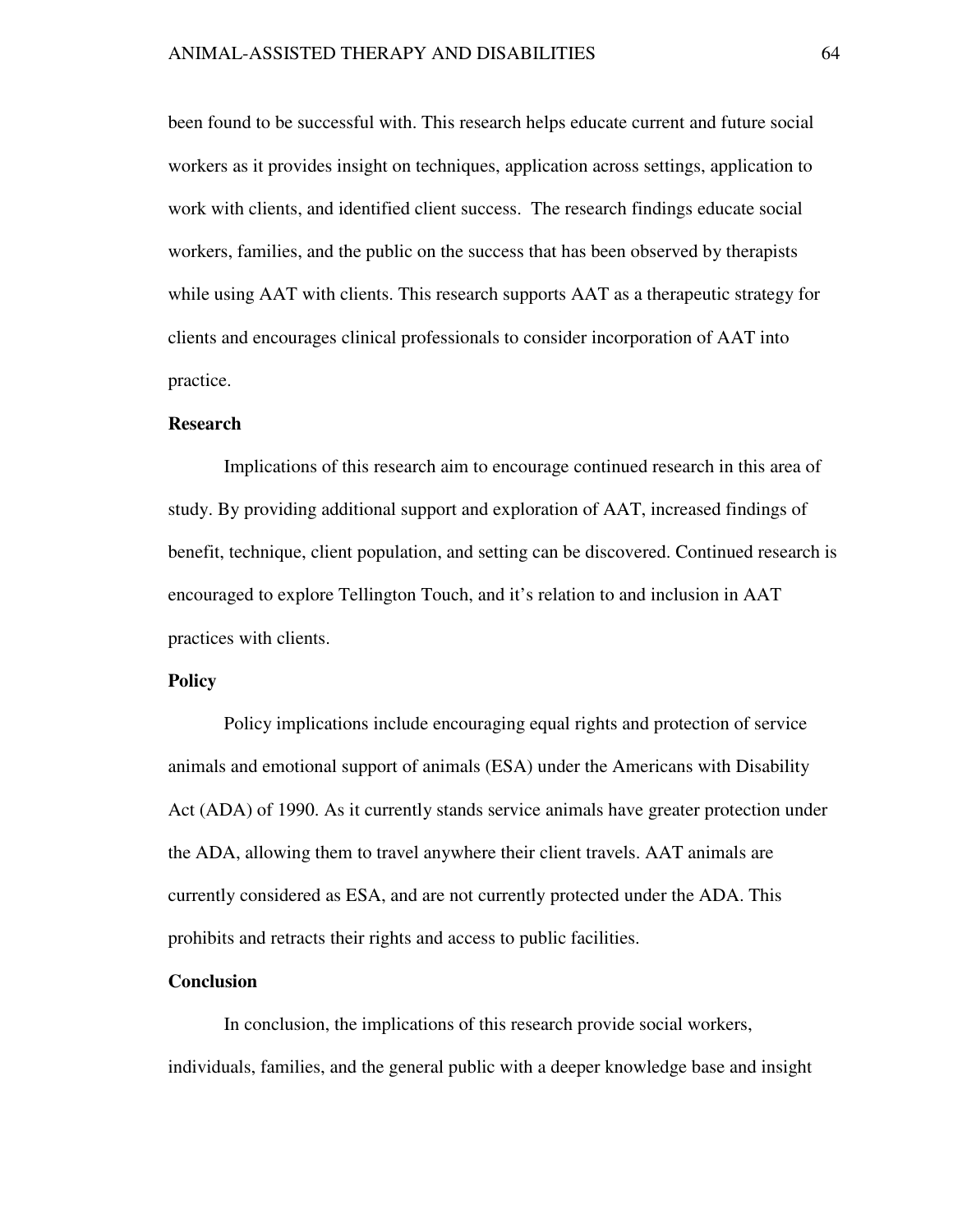into Animal-Assisted Therapy. AAT allows for a rapid connection to form between the client and therapist, and has shown many additional gains in work with clients. The research allows social workers to gain knowledge and insight from the experiences of colleagues and could inform future practice through the utilization of AAT. The research provides families and individuals with an opportunity for a unique form of therapy with proven success, as indicated through this current research project and the literature review. The current research supports the benefits AAT, and its application across settings and client populations. In conclusion, the implications of this research highlight AAT as a successful holistic approach to clinical work with clients, especially children with disabilities.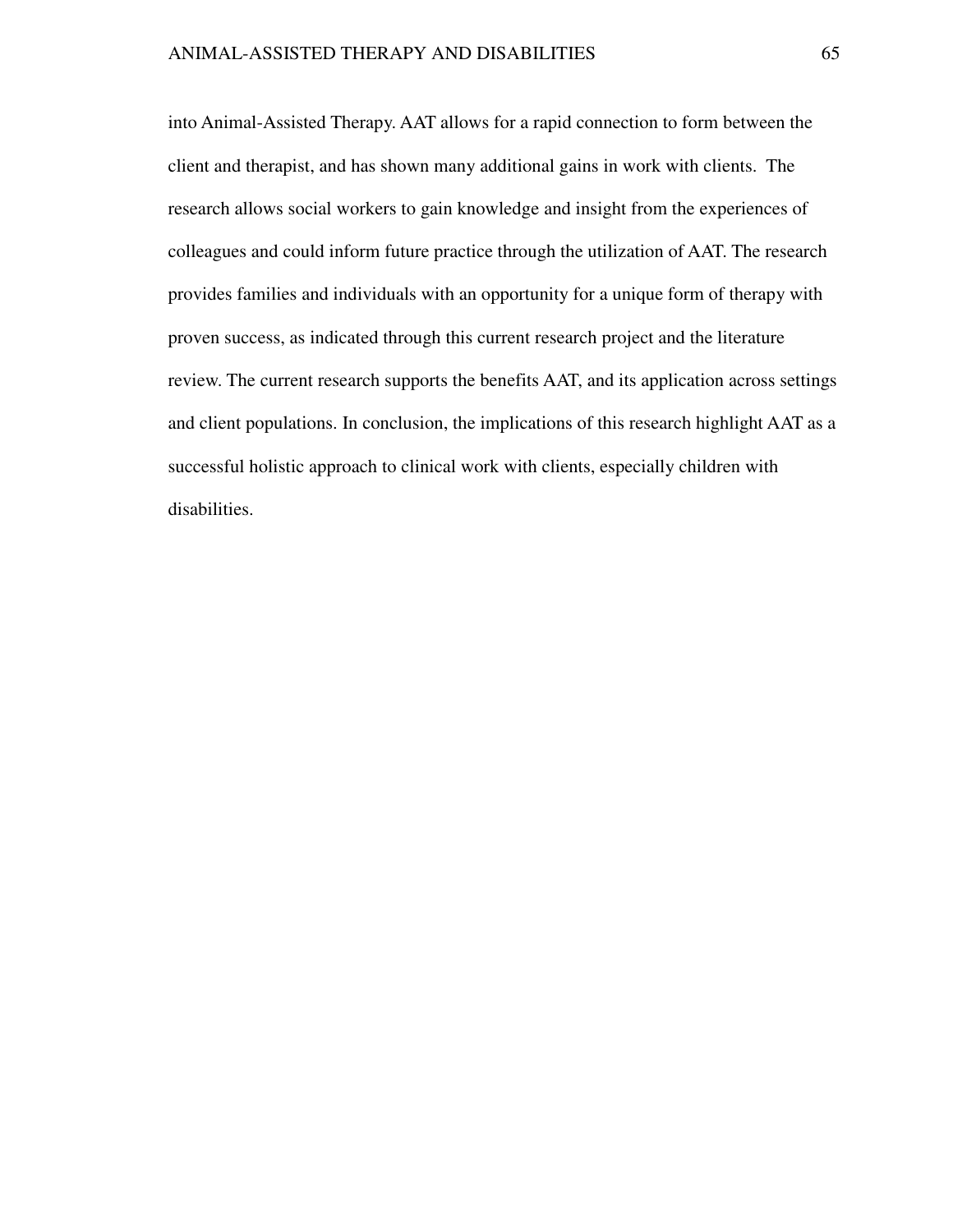#### References

- Baun, M., Johnson, J., (2010). Human/animal interaction and successful aging. A. H. Fine (Ed.). *Handbook on animal assisted therapy: Theoretical foundations and guidelines for practice* (3-16). San Diego, CA: Elsevier Inc.
- Black, D. W., & Andreasen, N. C. (2000). *Introductory textbook of psychiatry*. Washington, DC: American Psychiatric Publishing, Inc.
- Braun, C., Stangler, T., Narveson, J., Pettingell, S. (2009) Animal-assisted therapy as a pain relief intervention for children. *Complementary Therapies in Clinical Practice,* 5, 105-109. doi:10.1016/j.ctcp.2009.02.008
- Chandler, C. (2005). *Animal assisted therapy in counseling*. New York, NY: Routledge, Taylor & Francis Group.
- Chandler, C., Portrie-Bathke, T., Barrio Minton, C., Fernando, D., O'Callaghan, D. (2010) Matching animal-assisted therapy techniques and intentions with counseling guiding theories. *Journal of Mental Health Counseling, 32* (4), 354- 374.
- Phillips-Cohen, S. (2010). Loss of a therapy animal: Assessment and healing. A. H. Fine (Ed.). *Handbook on Animal Assisted Therapy: Theoretical foundations and guidelines for practice* (441-456). San Diego, CA: Elsevier Inc.

Esposito, L., McCune, S., Griffin, J. A., Maholmes, V., (2011). Directions in humananimal interaction research: Child development, health, and therapeutic interventions. *Child Development Perspectives, 5*, 205-211. doi:10.1111/j.1750- 8606.2011.00175.x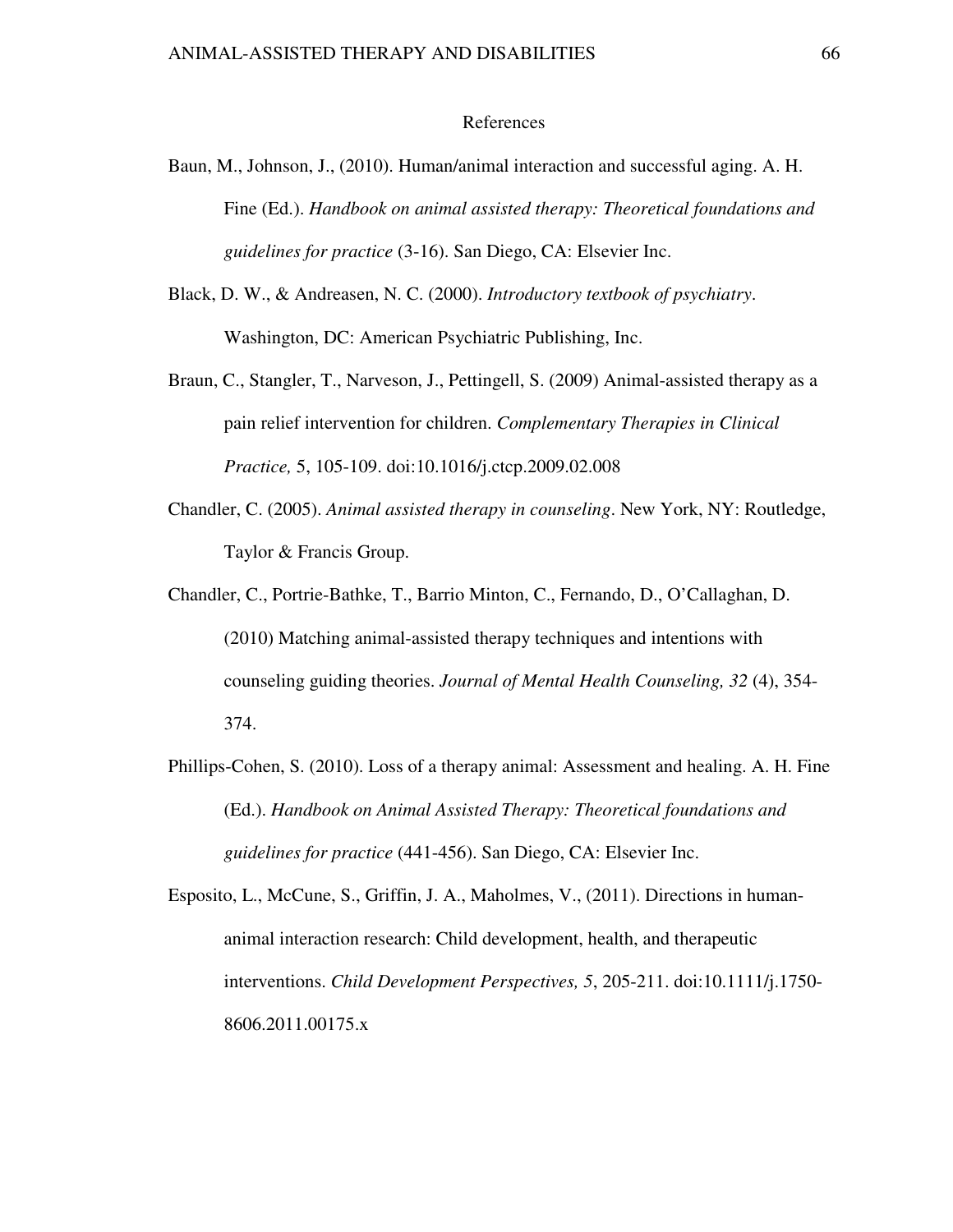- Evans, E., & Gray, C. (2012). The practice of ethics of animal-assisted therapy with children and young people: Is it enough that we don't eat our co-workers?. *British Journal of Social Work, 42*, 600-617. doi:10.1093/bjsw/bcr091
- Fine, A. H. (2010). *Animal assisted therapy: Theological foundations and guidelines for practice*. San Diego, CA: Elsevier Inc.
- Fine, A. H., & Beck, A., (2010). Understanding our kinship with animals: Input for health care professionals interested in the human/animal bond. A. H. Fine (Ed.), *Handbook on animal assisted therapy: Theoretical foundations and guidelines for practice* (3-16). San Diego, CA: Elsevier Inc.
- Forte, J. A., (2007). *Human Behavior and the Social Environment: Models, metaphors, and maps for applying theoretical perspectives to practice*. Belmont, CA: Brooks/Cole.
- Fredrickson-MacNamara, M., Butler, K. (2010). Animal selection procedures in animalassisted interaction programs. A. H. Fine (Ed.), *Handbook on animal assisted therapy: Theoretical foundations and guidelines for practice* (111-134). San Diego, CA: Elsevier Inc.
- Friedmann, E., Son, H., Tsai, C. (2010). The animal/human bond: health and wellness. A. H. Fine (Ed.), *Handbook on Animal Assisted Therapy: Theoretical foundations and guidelines for practice* (85-110). San Diego, CA: Elsevier Inc.
- Friesen, L. (2010). Exploring Animal-Assisted programs with children in school and therapeutic Contexts. *Early Childhood Education Journal, 37*, 261-267. doi:10.1007/s10643-009-0349-5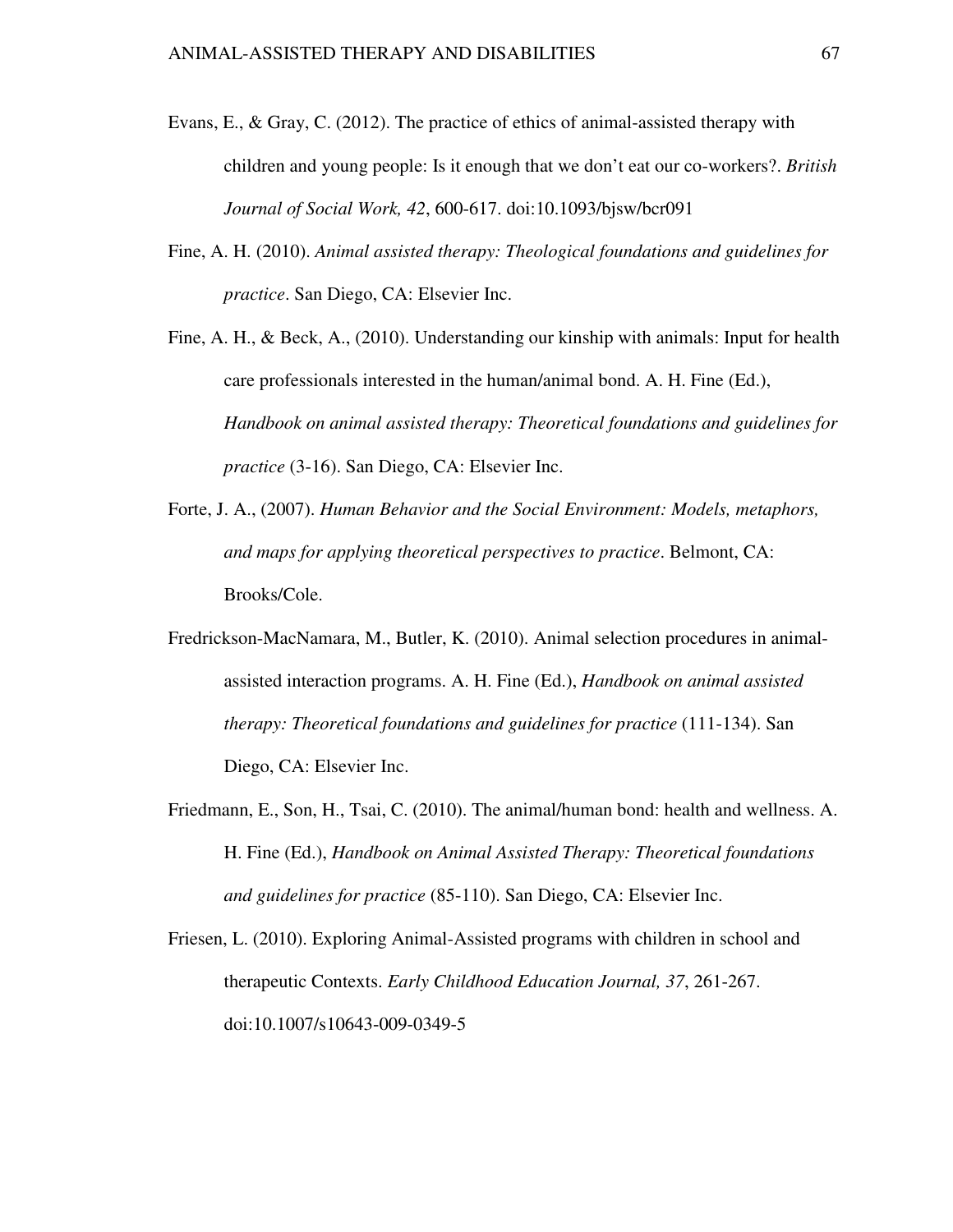- Geist, T. (2011) Conceptual framework for Animal Assisted Therapy. *Child Adolescent Social Work Journal, 28*, 243-256. doi:10.1007/s10560-011-0231-3
- Grado, E. (2011, May). Dr. Fluffy: An In-depth Look at Animal-Assisted Therapy. *EP Magazine*, 12-13.
- Grandin, T., Fine, A. H., Bowers, C. M. (2010). The use of therapy animals with individuals with autism spectrum disorder. A. H. Fine (Ed.), *Handbook on animal assisted therapy: Theoretical foundations and guidelines for practice* (247-264). San Diego, CA: Elsevier Inc.
- Heimlich, K. (2001) Animal-Assisted Therapy and the severely disabled child: A quantitative study. *Journal of Rehabilitation,* 67 (4), 48-54.
- Kern, J. K., Flecher, C. L., Garver, C. R., Mehta, J. A., Grannemann, B. D., Knox, K. R., Richardson, T. A., Trivedi, M. H., (2011). *Prospective Trial of Equine-assisted Activities in Autism Spectrum Disorder. Alternative Therapies, 17* (3), 14-20.
- Kruger, K. A., Serpell, J. A., (2010). Animal-assisted interventions in mental health: definitions and theoretical foundations. A. H. Fine (Ed.), *Handbook on Animal Assisted Therapy: Theoretical foundations and guidelines for practice* (33-48). San Diego, CA: Elsevier Inc.
- King, L. (2002). *Animal-Assisted Therapy: A guide for professional counselors, school counselors, social workers, and educators.* Bloomington, IN: AuthorHouse.
- McDowell, B. (2005). Nontraditional Therapies for the PICU Part 2. *Journal for Specialists in Pediatric Nursing, 10*, 81-83.
- Miley, K. K., O'Melia, M., & DuBois, B., (2011). *Generalist Social Work Practice: An empowering approach*. Boston, MA: Pearson Education, Inc.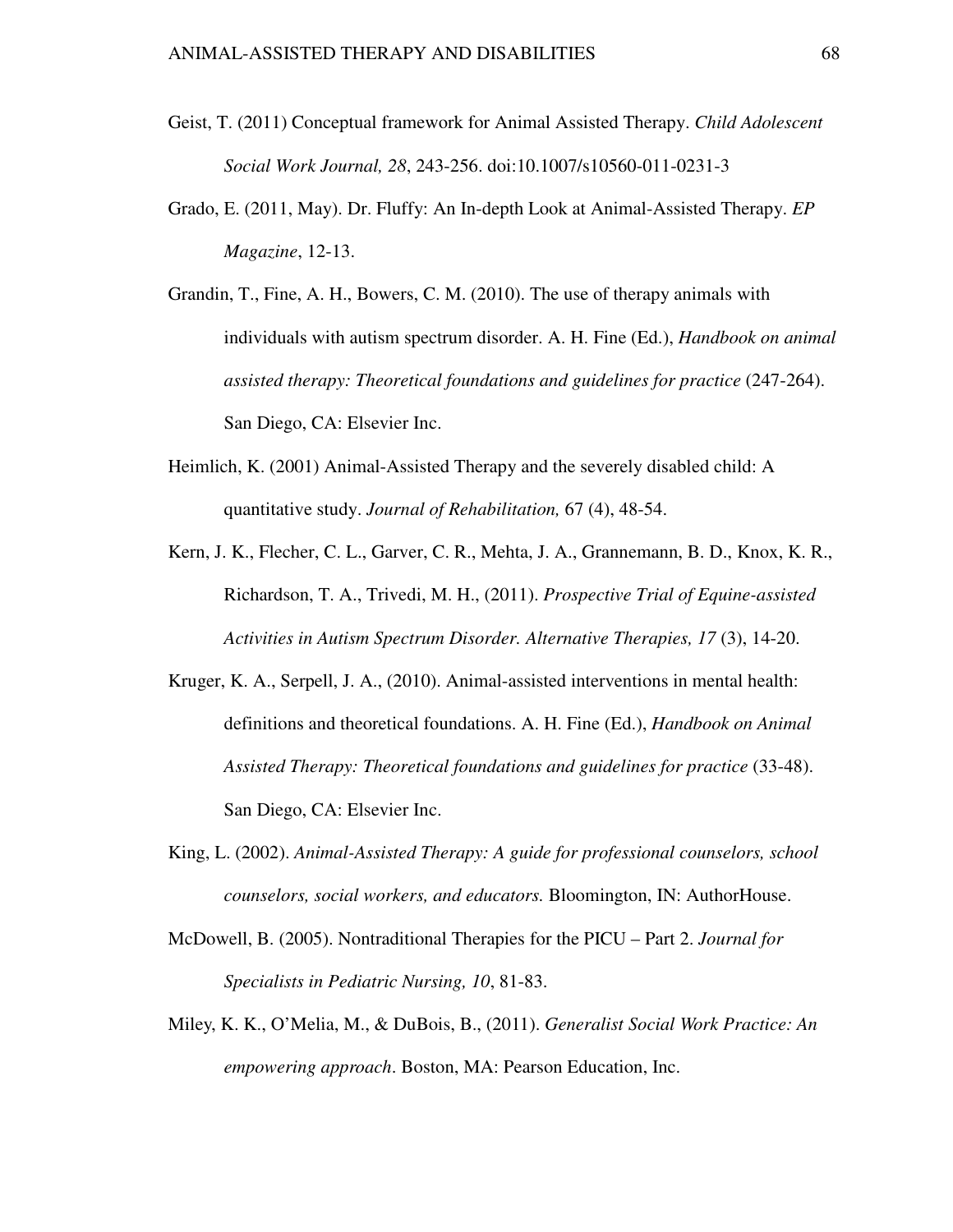- Monette D. R., Sullivan, T. J., DeJong, C. R. (2011). *Applied Social Research: A td a ZQQQQQQ6 DSool for the Human Services (8th Ed.).* Belmont, CA: Brooks/Cole
- Rud, M. A., (2007). *Animal Assisted Therapy: The influence of therapy animals on children ages five through t Zwelve with emotional/behavioral disorders*.
- Serlepp, J. A., Coppinger, R., Fine, A. H., Peralta, J. M., (2010). Welfare considerations in therapy and assistance animals. A.H. Fine (Ed.), *Handbook on Animal Assisted Therapy: Theoretical foundations and guidelines for practice* (481-503). San Diego, CA: Elsevier Inc.
- Stanley-Hermanns, M., & Miller, J. (2002). Animal-assisted therapy. *The American Journal of Nursing, 102,* 69-71+73+75-76.
- Watts, K., Everly Stout, J. (2009). Helping Children with Disabilities though Animal-Assisted Therapy. Retrieved from http://www.eparent.com/EPMAGAZINE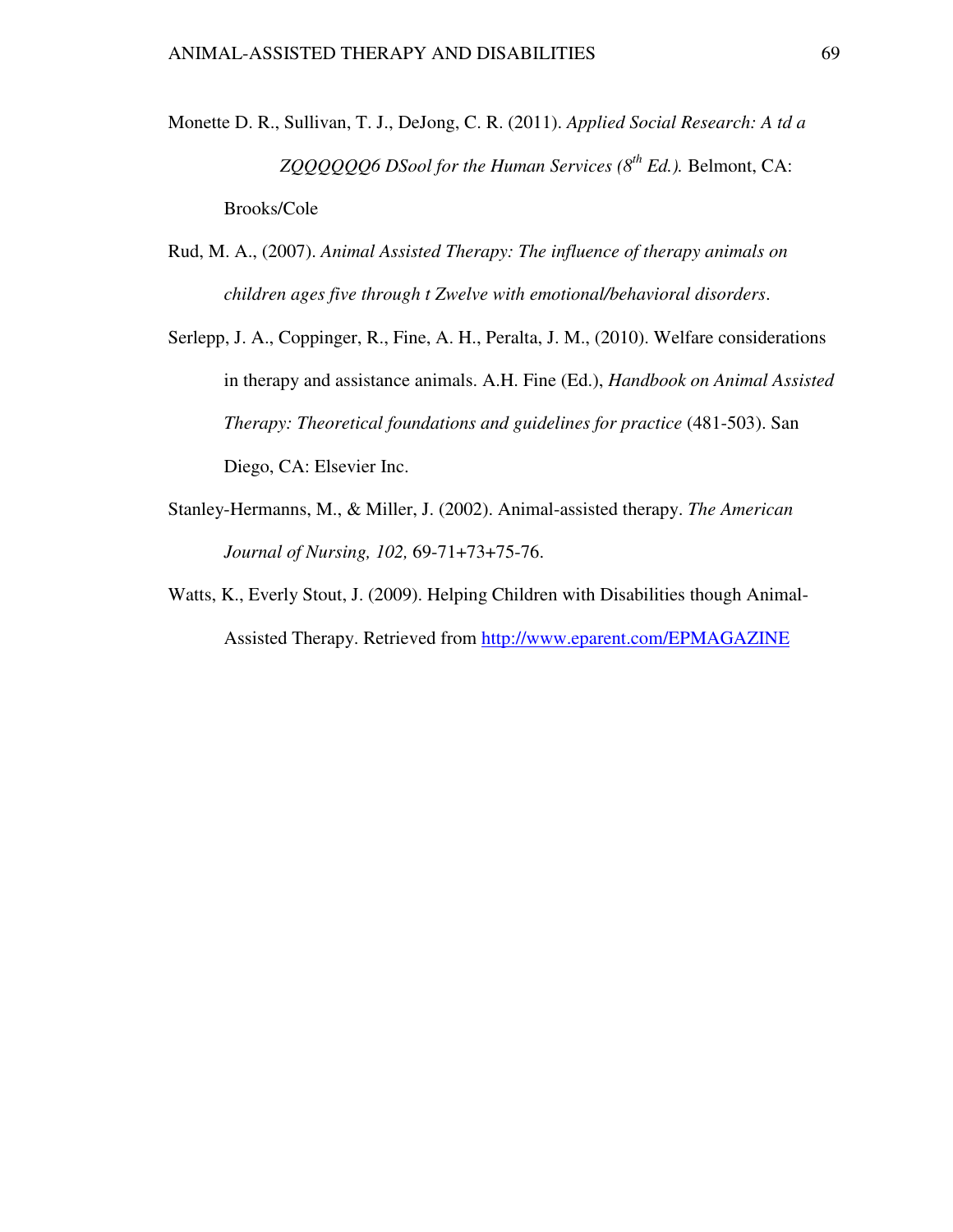# **Appendix A**

# **INFORMATION SHEET FOR THE STUDY**

My name is Alison Ries and I am a Masters level student under the direction of Professor Catherine Marrs Fuchsel, Ph.D. in the School of Social Work, Saint Catherine University and the University of Saint Thomas. I am conducting a research study to explore the effects of Animal-Assisted Therapy on individuals with disabilities. I would like to interview therapists who have been using AAT while working with the specified population.

I am inviting the participation of therapists using AAT in their practice. Participation will involve one interview for approximately 90 minutes. I will be conducting the interview at this agency in a closed room. I will set up the time and day for the interview depending on what is best for you. If you agree to participate, you will be asked to sign a consent form. This study is voluntary and you may choose to stop participating at any time. You may also choose not to answer any question.

In the interview, I will ask you about your experiences with AAT and individuals with disabilities. I will ask you to describe the population you work with, to describe your experience using AAT with clients, to describe the client's initial response to working with the animals, to describe increased family involvement/interaction as a result of AAT, to describe client's improvements in social skills and physical abilities, to describe the changes you see in your clients, to describe how AAT impacts connection/rapport with clients, and to describe client reported changes while using AAT.

There is no identified benefit for participating in this study.

The interviews will be tape-recorded and they will not be recorded without your permission. You will have the right to ask for the recording to be stopped. The audiotapes will be locked in a filing cabinet in the researcher's home, and only the researcher will have access to the files. The data will be kept until the end of the research project and all reports and notes will be shredded. The tapes will be destroyed and discarded immediately after the tapes have been transcribed.

Contact information:

Alison Ries Cell phone: xxx-xxx-xxxx E-mail: xxxxx

If you have any questions about your rights as a subject/participant in this research, or if you feel you have been placed at risk, please contact John Schmitt, PhD, Chair of the College of St. Catherine Institutional Review Board, at (651) 690-7739.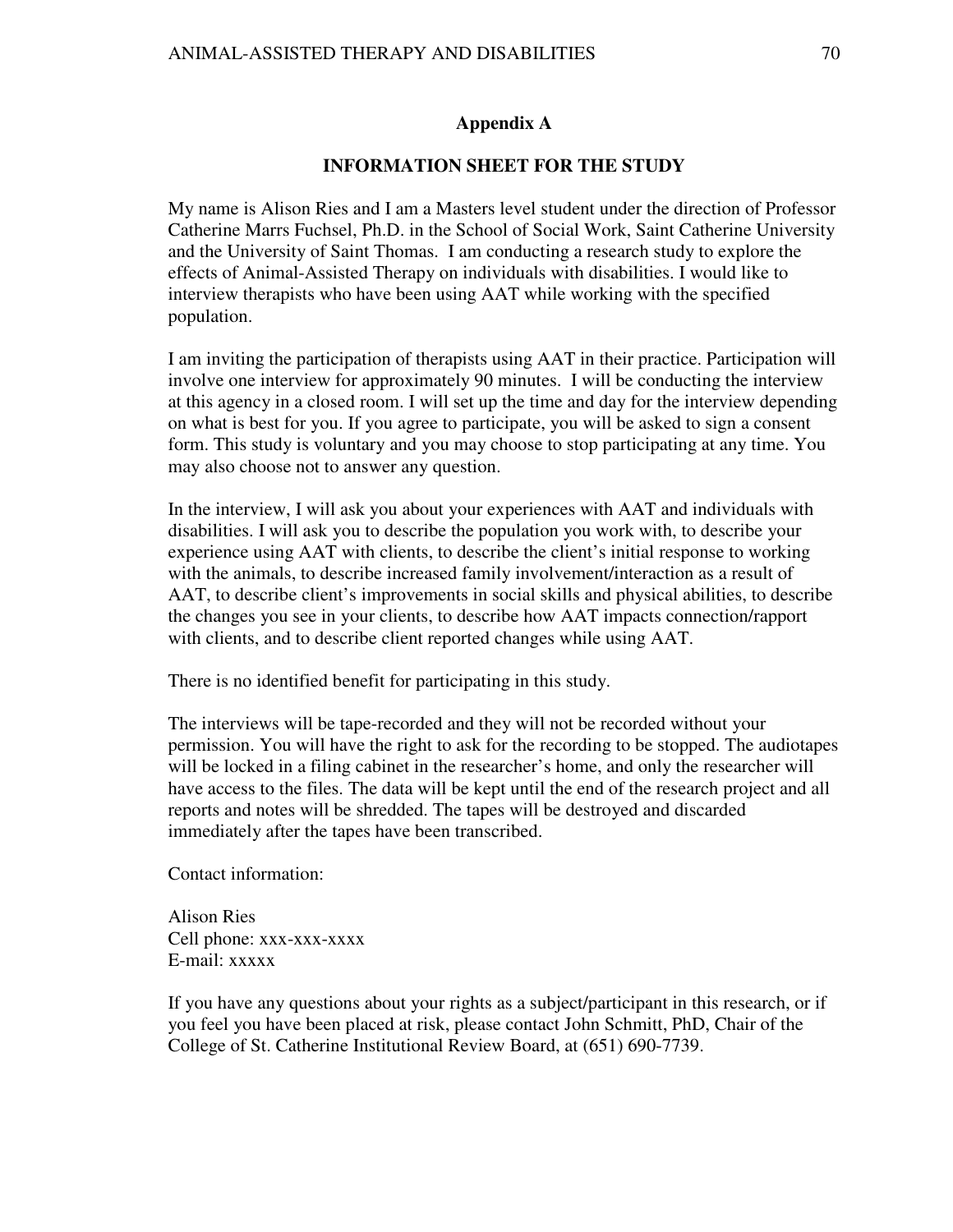# **Appendix B Telephone Script**

 Hello! Thank you for contacting me! As you know, my name is Alison Ries and I am a MSW student at St. Catherine University and the University of St. Thomas. For our final year, we are required to complete an applied research project, complete with a research paper and public presentation in May. My topic explores the effect of Animal-Assisted therapy on children with disabilities. After reading the information sheet, I was wondering if you would agree to participate in my research? Participation includes engaging in a live interview that is audio taped in a private room with a closed door, either at your office or agency, if you are able, or at a private room with a closed door rented through the University of St. Thomas library system in advance. At the start of the interview, you will be asked to read and sign a consent form. The information collected during research will remain anonymous. Data will be kept in my personal files, which will remain locked during any time I am not accessing them. Additional data will be stored on my personal computer, which is password protected. After completion of this research project, any identifying electronic data will be permanently deleted and physical data will be shredded and destroyed.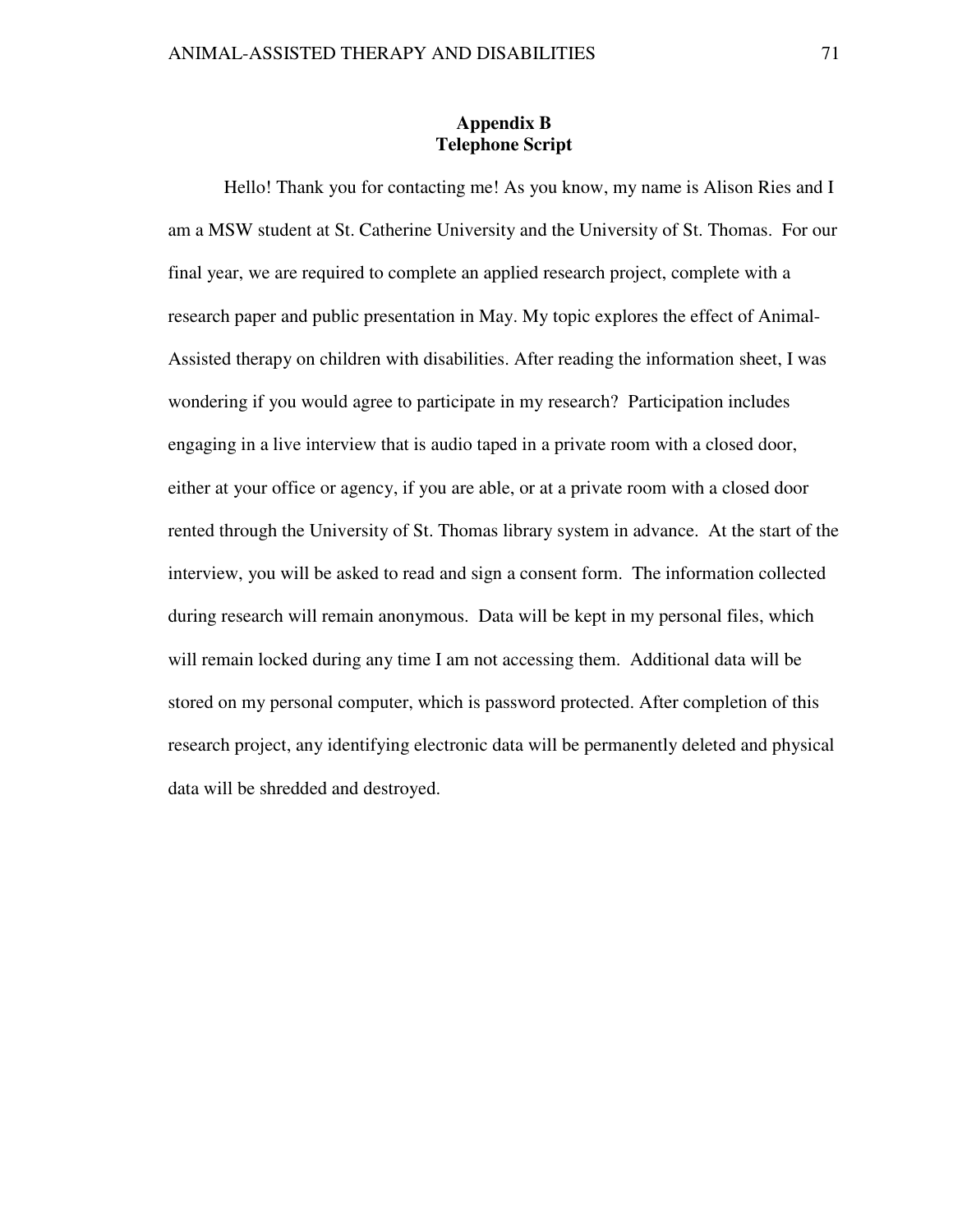## **Appendix C**

# **The Effects of Animal-Assisted Therapy on Individuals with Disabilities RESEARCH INFORMATION AND CONSENT FORM**

# **Introduction:**

You are invited to participate in a research study investigating the effect of AAT on individuals with disabilities. This study is being conducted by Alison E. Ries in the Masters of Social Work program at St. Catherine University and the University of St. Thomas. You were selected as a possible participant in this research because of your knowledge and experience with the areas of interest. Please read this form and ask questions before you decide whether to participate in the study.

### **Background Information:**

The purpose of this study is to discover benefits available to patients with disabilities through incorporating AAT into their therapy sessions. Approximately 8 people are expected to participate in this research.

## **Procedures:**

If you decide to participate, you will be asked to participate in a one-on-one interview with the researcher. During this interview, you will be asked 8 qualitative questions. Interviews will take place at a private location agreed upon by the researcher and yourself. Interviews will take approximately 1 hour over one session.

### **Risks and Benefits:**

The study has minimal benefits. It will satisfy your obligation as a professional to contribute to continued research.

This study has no identified risks.

### **Confidentiality:**

Any information obtained in connection with this research study that could identify you will be kept confidential. In any written reports or publications, no one will be identified or identifiable and only group data will be presented.

I will keep the research results in a password-protected computer and in a locked file cabinet in the researcher's home, and only my advisor and I will have access to the records while I work on this project. I will finish analyzing the data by May 2012. I will then destroy all original reports and identifying information that can be linked back to you. All audio recordings will be destroyed following transcription.

## **Voluntary nature of the study:**

Participation in this research study is voluntary. Your decision whether or not to participate will not affect your future relations with St. Catherine University or the University of St. Thomas, in any way. If you do not feel comfortable or able, you may decide not to answer any presented research questions. If you decide to participate, you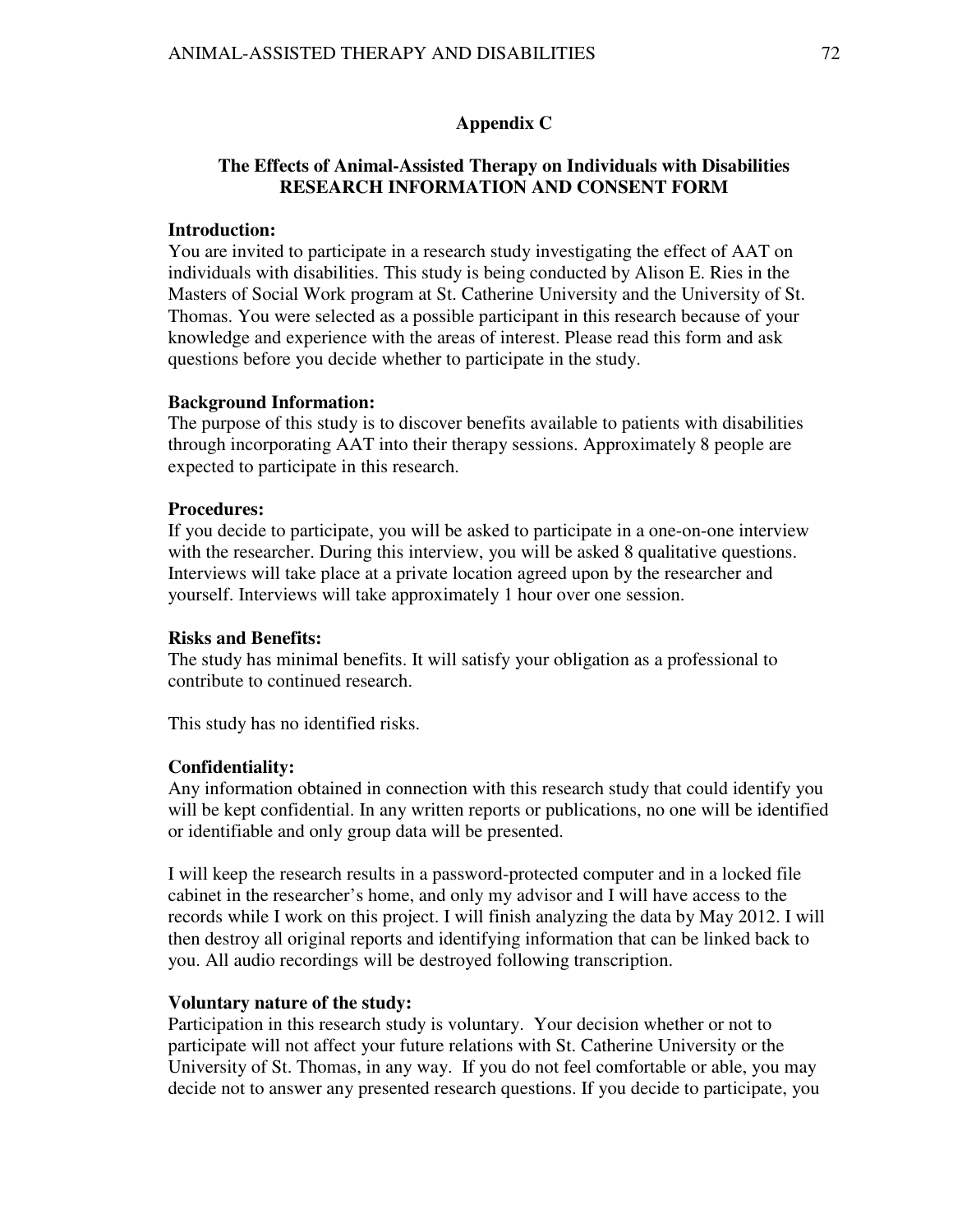are free to stop at any time without affecting these relationships, and no further data will be collected.

# **Contacts and questions:**

If you have any questions, please feel free to contact me, Alison Ries, at xxx-xxx-xxxx. You may ask questions now, or if you have any additional questions later, the faculty advisor, Catherine Marrs Fuchsel, will be happy to answer them. If you have other questions or concerns regarding the study and would like to talk to someone other than the researcher(s), you may also contact John Schmitt, PhD, Chair of the College of St. Catherine University Institutional Review Board, at (651) 690-7739.

You may keep a copy of this form for your records.

# **Statement of Consent:**

You are making a decision whether or not to participate. Your signature indicates that you have read this information and your questions have been answered. Even after signing this form, please know that you may withdraw from the study at any time and no further data will be collected.

\_\_\_\_\_\_\_\_\_\_\_\_\_\_\_\_\_\_\_\_\_\_\_\_\_\_\_\_\_\_\_\_\_\_\_\_\_\_\_\_\_\_\_\_\_\_\_\_\_\_\_\_\_\_\_\_\_\_\_\_\_\_\_\_\_\_\_\_\_\_\_\_

\_\_\_\_\_\_\_\_\_\_\_\_\_\_\_\_\_\_\_\_\_\_\_\_\_\_\_\_\_\_\_\_\_\_\_\_\_\_\_\_\_\_\_\_\_\_\_\_\_\_\_\_\_\_\_\_\_\_\_\_\_\_\_\_\_\_\_\_\_\_\_

I consent to participate in the study, including a recorded interview.

Signature of Participant Date

 $\overline{\phantom{a}}$ 

\_\_\_\_\_\_\_\_\_\_\_\_\_\_\_\_\_\_\_\_\_\_\_\_\_\_\_\_\_\_\_\_\_\_\_\_\_\_\_\_\_\_\_\_\_\_\_\_\_\_\_\_\_\_\_\_\_\_\_\_\_\_\_\_\_\_\_\_\_\_\_ Signature of Researcher Date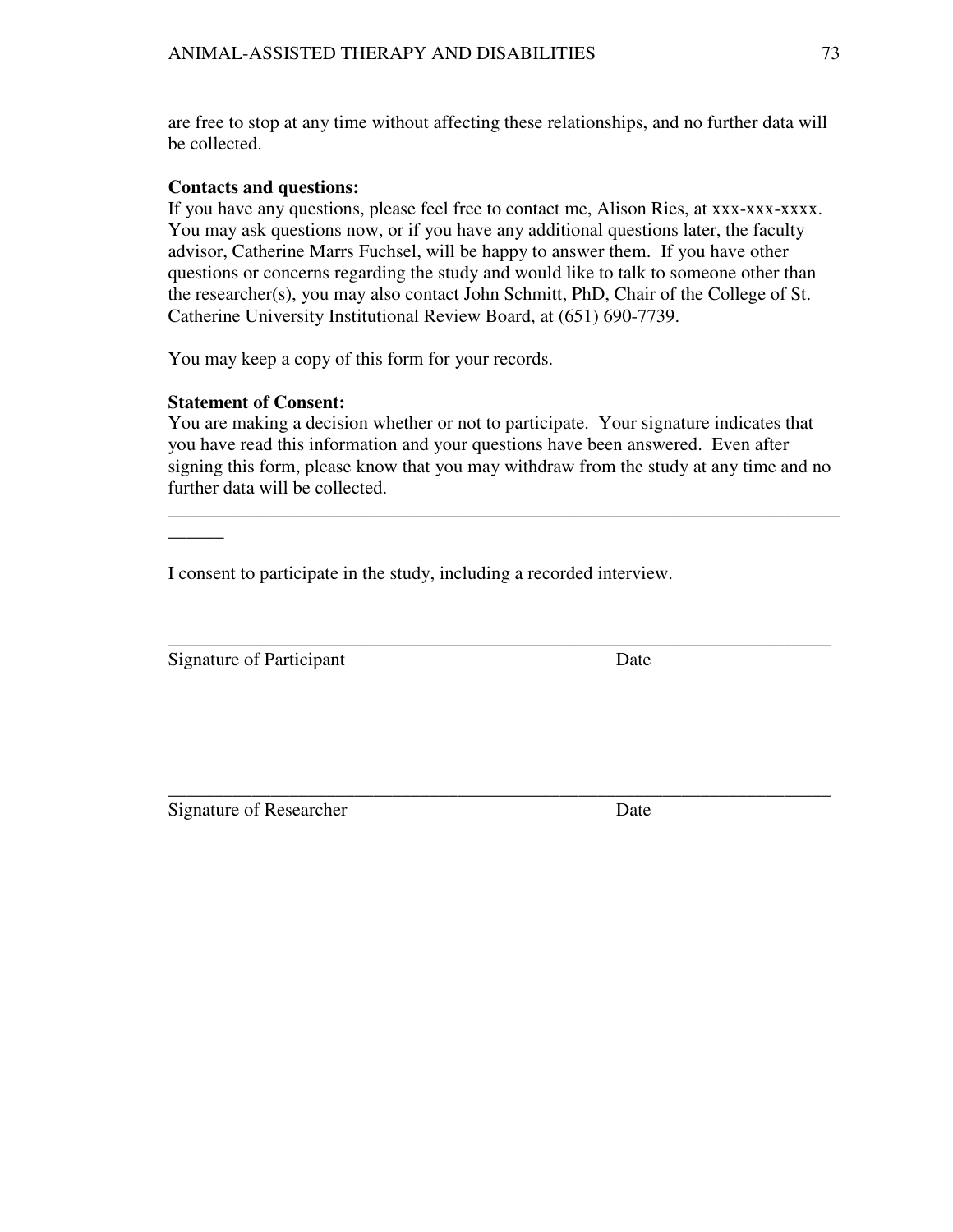## **APPENDIX D**

#### **Interview Question List**

- 1. Please describe the client population you work with?
- 2. Can you describe your experience in using AAT with clients?
- 3. Describe how the clients respond during their initial session with the animals.
- 4. Describe how have you seen family involvement/interaction increase through AAT?
- 5. Describe how are clients' social skills impacted by AAT? Physical abilities?
- 6. Describe what change looks like in your clients?
- 7. Describe how your connection/rapport with clients is impacted by the inclusion of AAT?
- 8. Please describe any changes clients have reported to you while using AAT in therapy?
- 9. Please describe ways in which you have used the death of a therapy animal in a positive way with clients.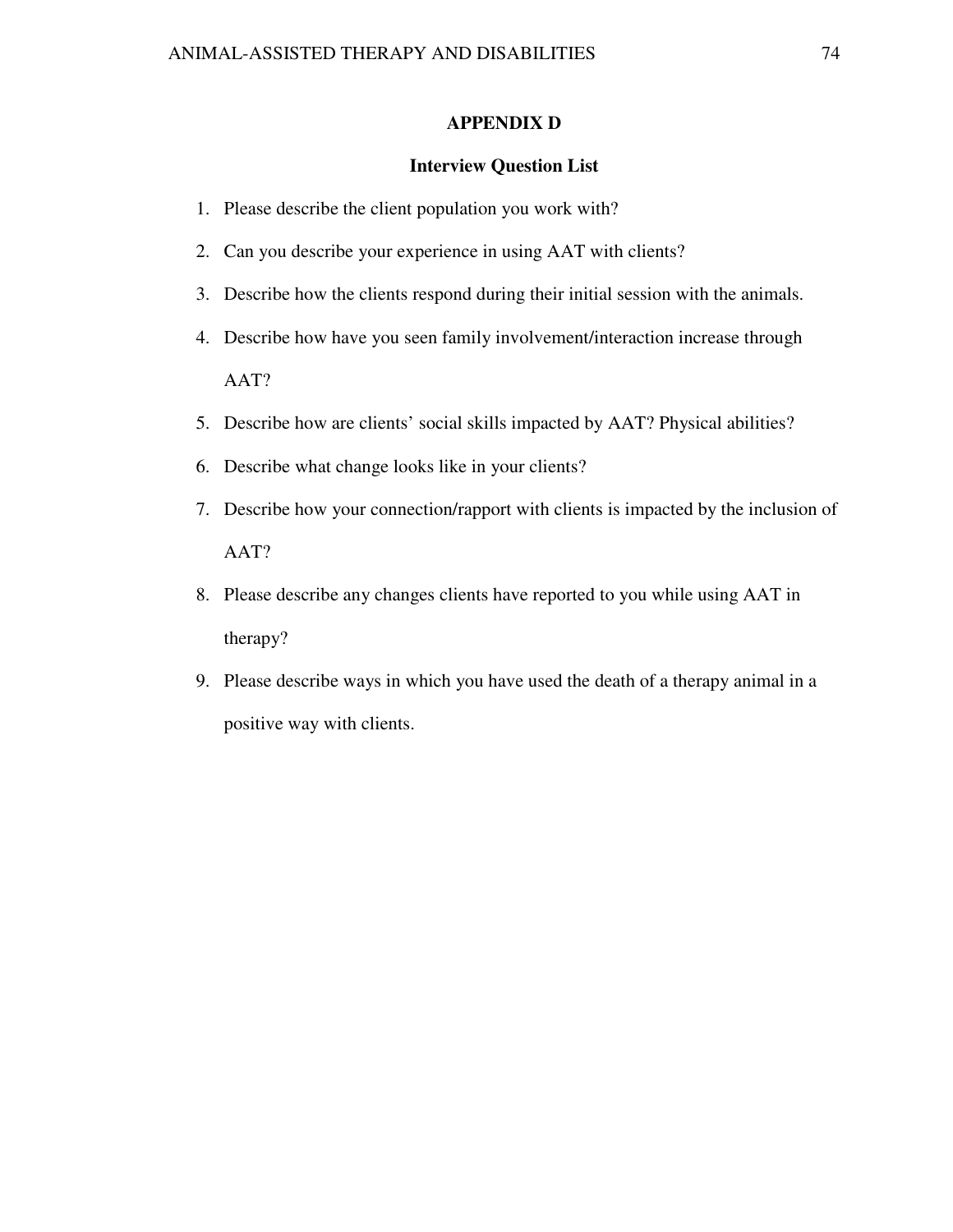# **APPENDIX E**

## **Recruitment Script for Distribution of Information Sheets**

Dear \_\_\_\_\_\_\_\_,

I am currently assisting with the research project of a graduate level MSW student, Alison Ries. Her research is addressing the Effect of Animal-Assisted Therapy on Children with Disabilities. To collect data for this research, she will be interviewing therapists using AAT in their work with children. Based on these criteria, I feel your expertise and experience in this area would provide valuable contributions to the research project. I have attached an information sheet, detailing the study, and ask that you contact Alison directly at (xxx) xxx-xxxx, or via email at xxxxx if you are willing to participate. I encourage your participation, as I believe this research is of value to the AAT community. Thank you for considering participation in this research project.

Sincerely,